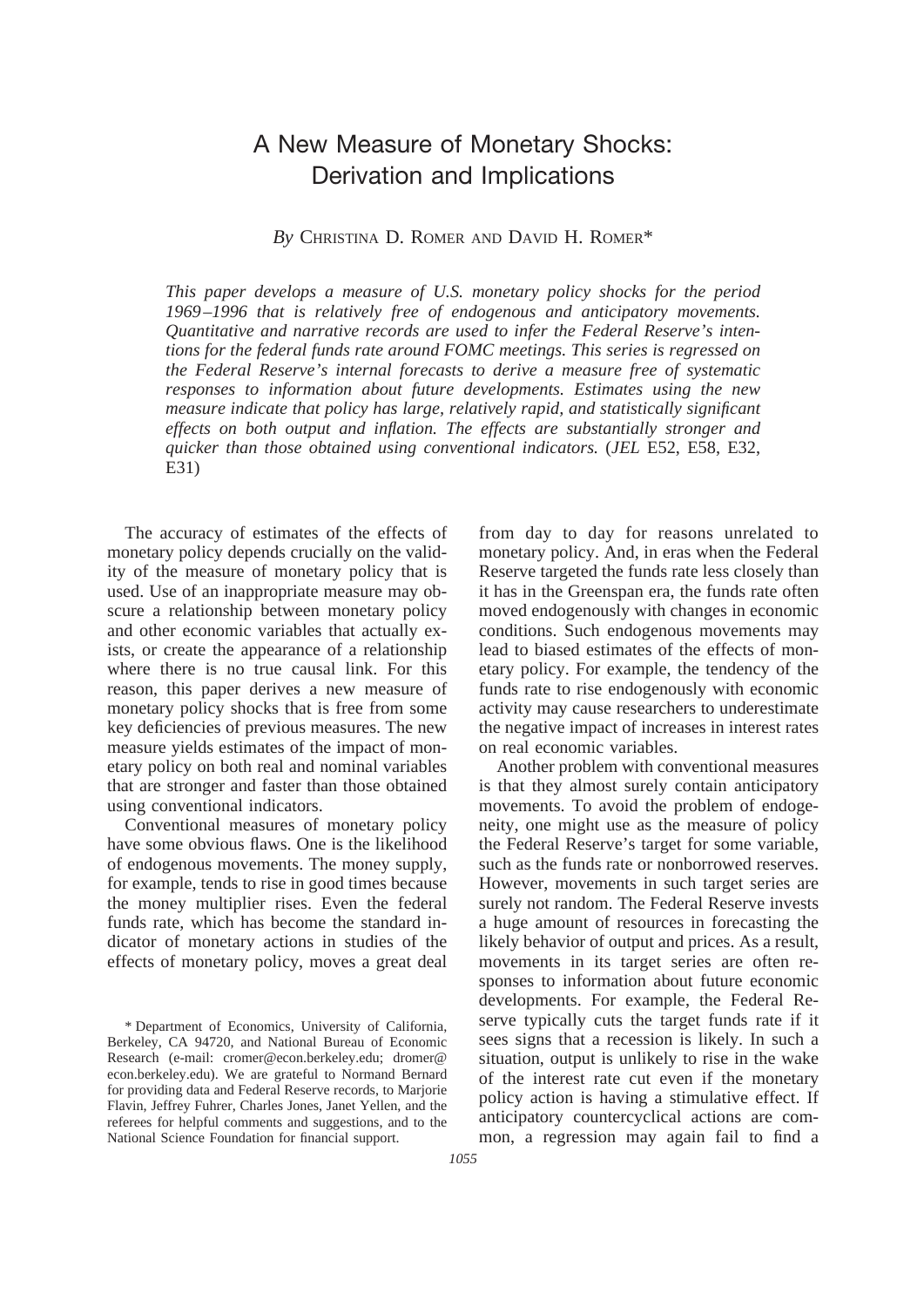negative relationship between increases in interest rates and output growth even if it is actually present.

To address these difficulties, in this paper we derive a new indicator of monetary policy shocks that avoids the problems in conventional indicators. We begin by deriving a series on intended funds rate changes around meetings of the Federal Open Market Committee (FOMC) for the entire period 1969–1996. To do this we combine information on the Federal Reserve's expected funds rate derived from the *Weekly Report of the Manager of Open Market Operations* with detailed readings of the Federal Reserve's narrative accounts of each FOMC meeting. We find that even for periods when the FOMC did not set an explicit funds rate target, the discussion of policy intentions gives a good indication of desired changes in the funds rate. The resulting series on intended funds rate movements around FOMC meetings eliminates much of the endogenous relationship between interest rates and economic conditions and covers some crucial episodes missed by existing series for the funds rate target, such as the Burns expansion of the early 1970's and the Volcker disinflation of the early 1980's.

We then use the Federal Reserve's internal forecasts of inflation and real activity to purge the intended funds rate of monetary policy actions taken in response to information about future economic developments. These forecasts, commonly referred to as the "Greenbook" forecasts, are prepared by the Federal Reserve staff before each meeting of the FOMC and play a key role in policy deliberations. We regress the change in the intended funds rate around forecast dates on these forecasts. The residuals from this regression show changes in the intended funds rate not taken in response to information about future economic developments. The resulting series for monetary shocks should be relatively free of both endogenous and anticipatory actions.

We employ our new measure to analyze the responses of output and inflation to monetary developments. We estimate straightforward regressions of the growth rates of industrial production and the producer price index for finished goods on the new measure of monetary shocks. We also estimate similar regressions using the change in the actual funds rate and

other broader measures of monetary policy. Such comparisons can show whether using the new measure yields different results than those based on more conventional measures.

The response of industrial production to our measure of monetary shocks indicates a strong relationship. Industrial production begins to fall five months after a contractionary shock and reaches its minimum after roughly two years. The effects are both large and statistically significant. A one-percentage-point realization of our series (which is a substantial, but not exceptionally large movement) is associated with a reduction in industrial production of 4.3 percent.

The same regression run using the change in the actual funds rate as the measure of monetary policy indicates a considerably weaker correlation between monetary developments and real activity. The estimated impact of this broader measure is smaller, slower, and less significant than the impact of our new indicator. This suggests that the endogenous behavior of the funds rate and the anticipatory component of Federal Reserve actions may be substantial, and may obscure some of the true relationship between monetary policy and the real economy.

Our estimates derived using the new measure of monetary shocks also show a strong, if somewhat delayed, negative response of inflation to monetary contraction. We find that in response to a one-percentage-point shock, the price level is virtually unchanged for the first 22 months and then falls steadily relative to what it otherwise would have been. After 48 months the price level is 6 percent lower. The effect is highly statistically significant.

Using the change in the actual funds rate as the measure of monetary policy yields very different results. In our baseline specification, the estimated impact of a rise in the funds rate on the price level is positive for all 48 months that we consider. That is, there is a strong "price puzzle," similar to the positive correlation between monetary tightening and the price level found in the VAR literature (see, for example, Christopher A. Sims, 1992). Thus, again it appears that endogenous movements in interest rates and anticipatory policy moves are obscuring the true effects of monetary policy.

Previous work has found that controlling for commodity prices eliminates the price puzzle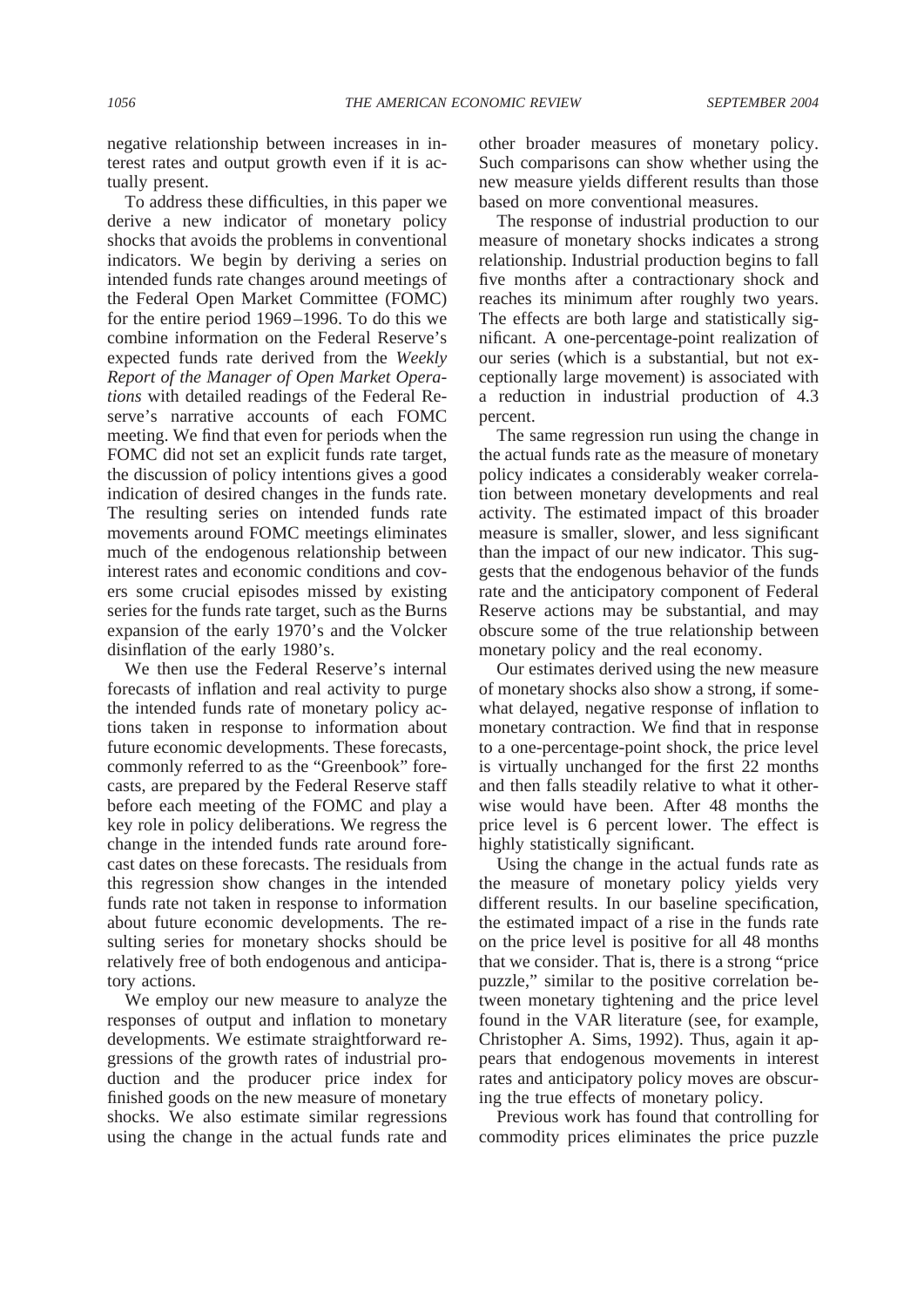when broader measures of policy are used (see, for example, Sims, 1992; Lawrence J. Christiano et al., 1996; Ben S. Bernanke and Ilian Mihov, 1998). Nonetheless, commodity prices may fail to capture important parts of the Federal Reserve's information about future developments. To investigate this issue, we examine the effects of controlling for commodity prices both in regressions estimated using our new measure of monetary shocks and in ones estimated using the broader measures. Controlling for commodity prices has no consistent effect on the impact of policy estimated using our new measure, suggesting that our measure is largely free of anticipatory policy actions motivated by supply shocks. With the broader measures, controlling for commodity prices mitigates the price puzzle. However, the effects of monetary policy actions are still much slower and weaker than when our new measure is used. This suggests that using conventional policy measures but controlling for commodity prices is not enough to deal with endogeneity and forwardlooking Federal Reserve behavior.

Most of the recent literature on the effects of monetary policy has used vector autoregressions. To facilitate comparisons with this literature, we run VARs using both our new measure of monetary shocks and the actual federal funds rate. We find that the VAR results using our new measure show a somewhat stronger effect of monetary policy on output and a substantially stronger and more rapid effect on prices than found in the literature or in our VARs using the actual funds rate. This again suggests that endogenous and anticipatory movements may have led to underestimates of the effects of monetary policy. $<sup>1</sup>$ </sup>

### **I. Derivation of a New Measure of Monetary Policy Shocks**

The derivation of our new measure of monetary policy shocks has two key steps. The first is to derive a series for Federal Reserve intentions for the federal funds rate around FOMC meetings. The second is to control for Federal Reserve forecasts, and so create a measure of intended monetary policy actions not driven by information about future economic developments.

## A. *Changes in the Intended Federal Funds Rate around FOMC Meetings*

*Motivation.*—The Greenbook forecasts are only done before FOMC meetings. Therefore, the only policy actions for which we can use the forecasts as a proxy for policy makers' information are those around FOMC meetings. Policy actions taken between meetings are often substantial and are usually based on the arrival of new information. As a result, the Greenbook forecast for the previous meeting would likely be a poor indicator of the information that led to the intermeeting action. For this reason, we derive a series for Federal Reserve intentions around FOMC meetings. Concretely, we view the FOMC decisions for which the Greenbook forecasts are a good summary of the Federal Reserve's information to be those from the forecast through the associated FOMC meeting.

The particular variable for which we analyze the Federal Reserve's intentions is the nominal federal funds rate. We focus on intentions for the funds rate, instead of intentions for reserves or other variables, for several reasons. Most obviously, for much of the period for which we have detailed forecast data (1969–1996), the Federal Reserve explicitly targeted the funds <sup>1</sup> Several recent investigations of the effects of monetary rate. This was the case between 1974 and

policy also control for central bank forecasts. Jean Boivin (2001) and Marvin J. Barth III and Valerie A. Ramey (2002) add information from the Federal Reserve's forecasts to largely conventional models of monetary policy and its effects. Per Jansson and Anders Vredin (2001) consider Swedish monetary policy over the period 1992–1998. They include forecast information in their monetary policy reaction function to attempt to isolate policy shocks, and compare the central bank's forecasts with alternatives to attempt to determine the impact of judgmental forecasting on policy. Our paper differs from these studies in two critical respects. First, we derive a genuine measure of policy intentions rather than use the actual interest rate. Further-

more, our measure of policy intentions is derived so that the policy actions occur at the same time as the forecasts. This ensures that the forecasts capture policy makers' anticipations at the time the policy decisions are made. Second, our focus is explicitly on the usefulness of the new measure of monetary shocks that we derive. By comparing the results using the new measure with those using conventional measures, we can see if using a consistent measure of policy intentions and controlling for anticipatory actions affects the estimates of the impact of monetary policy.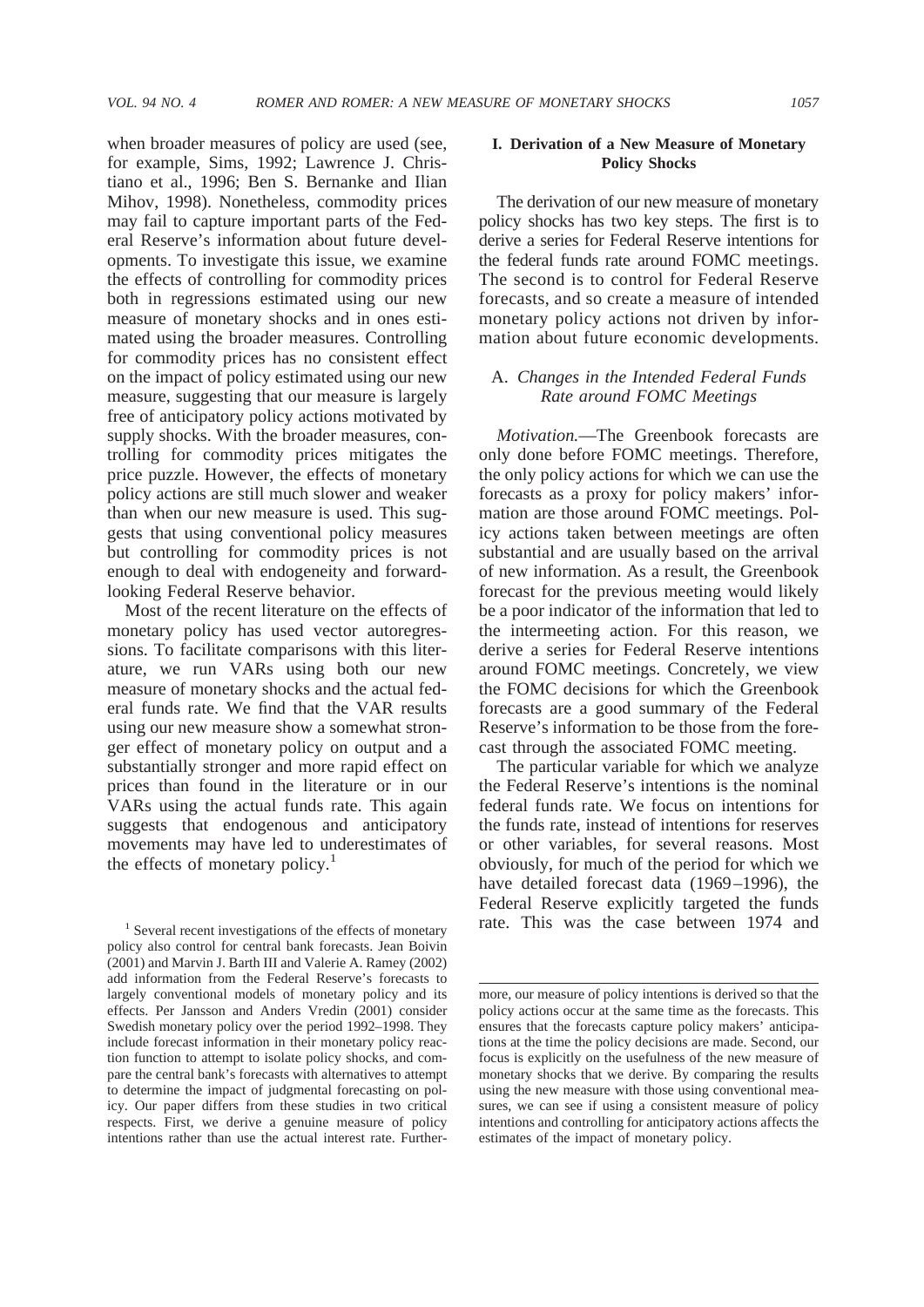September 1979 and for the entire period since the mid-1980's. Therefore, the change in the intended funds rate is the single indicator that best captures what the Federal Reserve was aiming to do over this period.

Even in periods when the FOMC was not explicitly targeting the federal funds rate, it was concerned about this key interest rate and discussed the likely implications of policy actions for its behavior. Therefore, as a practical matter, the change in the intended funds rate is the easiest indicator of Federal Reserve intentions to deduce accurately over a long period of time and over a variety of monetary regimes.

The final reason for focusing on the intended funds rate as the indicator of Federal Reserve intentions is that an interest rate measure is more likely to be consistent over time than other candidates. The same Federal Reserve objectives for quantity variables such as reserves or monetary aggregates may reflect very different intentions even in nearby periods because of regulatory or definitional changes. This is much less likely to be true of the funds rate.

*Sources.*—To identify changes in the intended funds rate decided upon around FOMC meetings, we use two types of sources. One is the narrative record of FOMC meetings. We use both the published summaries of FOMC discussions contained in the *Record of Policy Actions of the Federal Open Market Committee* and the more complete accounts contained in the *Minutes of Federal Open Market Committee* and, later, the *Transcripts of Federal Open Market Committee.*<sup>2</sup> We also use the FOMC document *Monetary Policy Alternatives,* or the "Bluebook," that is prepared for each FOMC meeting. The Bluebook typically includes a summary of the implementation of policy since the previous

meeting and a presentation of some possible decisions for the FOMC.

Our other type of source is more quantitative. Specifically, we employ a pair of internal memos from the Federal Reserve showing the "expected federal funds rate." One covers the period from January 1971 to December 1984 and the other covers the period from December 1983 to September  $1992.<sup>3</sup>$  These memos are based on the *Weekly Report of the Manager of Open Market Operations.* In addition to numerical values, the memos contain brief remarks about the timing of moves and where, within a given range, the open market desk was aiming. These remarks make it clear that the series reflects Federal Reserve intentions rather than passive expectations or forecasts. And indeed, the reported expected federal funds rates are very similar to the target values given in Glenn D. Rudebusch (1995) for the periods when the series overlap (1974–1979 and 1984–1992). The obvious benefit of the internal memos for our purposes is that they also include expected funds rate changes in the early 1970's and the Volcker period.

While the expected funds rate series is a useful input to our identification of Federal Reserve intentions, it is important to note that we do not use it in a mechanical fashion. For example, we do not take the change in the expected rate between the day before the forecast and some arbitrary number of days after the corresponding FOMC meeting. The reason for this is that we only want changes in the expected funds rate for which the forecasts are a reasonable summary of the available information. Some funds rate changes even very soon after FOMC meetings are based on new information, while other funds rate changes two or more weeks after an FOMC meeting are explicitly decided upon at the meeting. For this reason, it is crucial to combine the narrative and

funds rate series would not be practical. There are a number

 $\degree$  The *Minutes* cover the period through March 1976, and quantitative evidence.<sup>4</sup> the *Transcripts* cover the period beginning in February 1981; no detailed accounts are currently available for the intervening period. The *Record of Policy Actions of the Federal Open Market Committee* is published in the *Annual Report of the Board of Governors of the Federal Reserve System.* These brief summaries were renamed the *Minutes of Federal Open Market Committee Meetings* in 1993. To prevent confusion between the modern, brief *Minutes* and the very detailed *Minutes* for the pre-1976 period, we call the brief summaries the *Record of Policy Actions* in all periods.

<sup>&</sup>lt;sup>3</sup> We also have an internal e-mail showing the "intended" federal funds rate" from March 1984 to the present, which we use as a check on our analysis after September 1992. Since the Federal Reserve has been targeting the funds rate so closely and explicitly since 1987, this check is of little importance. <sup>4</sup> In addition, a mechanical rule based on the expected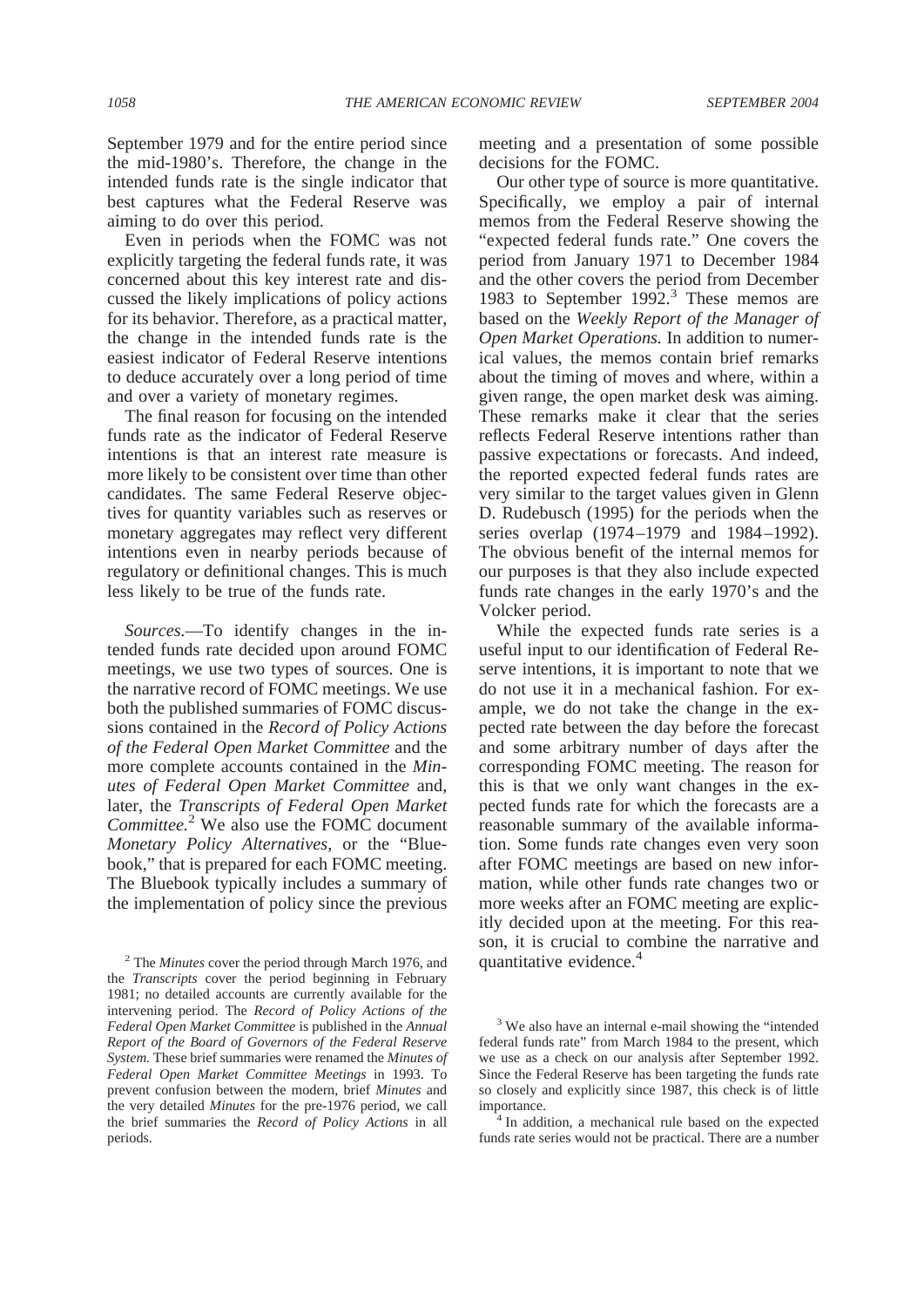*Method.*—To derive the intended series, we need to identify the level of the federal funds rate the FOMC intended to prevail at the time of the forecast, and the level it intended on the basis of its decision at its meeting. The *Record of Policy Actions* almost always reports the actual level of the funds rate before the meeting and indicates if it was temporarily deviating from what the Federal Reserve was intending. Thus, it is usually straightforward to deduce the level the FOMC was intending before the meeting. The *Record of Policy Actions* also typically reports any actions taken in the days just before the meeting that might have affected the funds rate, so it is possible to deduce the intended funds rate at the time of the forecast.

We check our preliminary estimate against the expected funds rate from the internal memos. If there is a discrepancy or ambiguity, we examine the more detailed accounts of the meetings in the *Minutes* or *Transcripts* and the descriptions of how policy was implemented in the Bluebooks. If there are discrepancies on these relatively factual issues, we typically resolve them in favor of the expected rate, unless the narrative sources are very explicit. This is especially true of changes between the forecast and the meeting, for which the narrative accounts are often not particularly quantitative.

We also read the *Record of Policy Actions* to see what the FOMC decided to do at the meeting. That is, we determine as well as possible from the narrative description what the FOMC intended to happen to the funds rate as a result of the actions agreed upon at the meeting. This postmeeting level for the intended funds rate incorporates any actions taken between the forecast and the meeting that are confirmed by the FOMC. In deducing the new intended level we make no adjustment for timing: changes that are scheduled to be implemented gradually are treated as immediate changes in intentions.

The *Record of Policy Actions* is often very clear about the change in the intended funds rate. But for some meetings, the FOMC's intentions for the funds rate are more opaque. While

this is especially true in the early Volcker era of nonborrowed reserve targeting, it also occurs periodically in eras of quite obvious funds rate targeting. A decision for no change is usually very explicit and the direction of change, if there is one, is usually clear. But the magnitude of the change is often much less explicit.

As with the initial intended rate, we also consider the evidence from the expected funds rate series. Whenever the *Record of Policy Actions* and the expected rate do not yield a clear and consistent view of what the FOMC intended, we again examine the more detailed narrative sources. In these cases, the *Minutes* and *Transcripts* usually provide more explicit information than the *Record of Policy Actions* about the FOMC's intentions. The narrative sources from the subsequent meeting are also often very useful: the *Record of Policy Actions, Minutes,* and Bluebooks almost always contain descriptions of what was decided at the previous meeting. We assume that when the FOMC says it made a certain decision at the last meeting, it is not rewriting history.

In the vast majority of cases, either the different sources provide a clear picture of what monetary policy makers intended, or they leave room for only very minor disagreement. In a few cases, however, there is more ambiguity. Sometimes, the narrative sources provide evidence about the direction but not the magnitude of the intended move in the funds rate. In these cases, we rely mainly on the quantitative evidence from the expected funds rate series to deduce the magnitude of the intended action.

Another type of ambiguity concerns asymmetry in the FOMC's decisions. Periodically, when the FOMC decides not to change rates immediately, it makes it clear that any future rate changes will most likely be in a particular direction. When such asymmetry is strong and explicit, we feel it is reasonable to say that the intended funds rate has in fact moved. The likely rate change times the probability of a change is surely not zero. As a starting point, we scale strong asymmetry as one-half of the usual rate change in a given era. For example, for the mid-1970's, when quarter-point moves in the intended funds rate were typical, strong asymmetry is recorded as a change of 1/8 of a point in the intended direction. In the early Burns era, when larger movements were common, strong

of entries for which the expected rate is missing, and for much of the period a range is given rather than a single number. Also, before 1987 the expected series is dated by week rather than by the actual day of the change.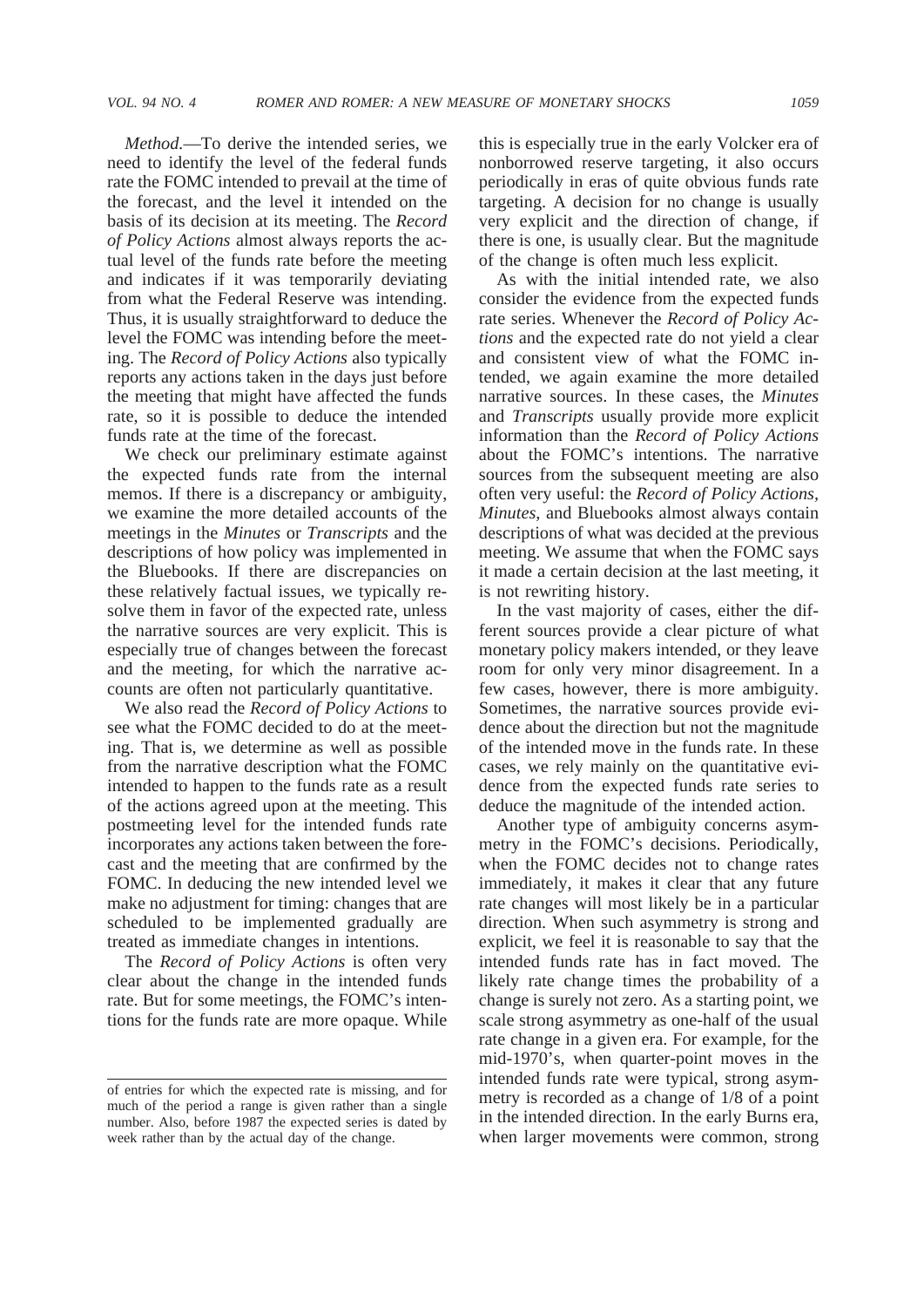asymmetry may get a value of 1/4 point or more. We then adjust this preliminary estimate of the expected change in the intended funds rate due to asymmetry using the narrative accounts of the meeting. For example, in some cases the narrative accounts make it clear that the asymmetry was being included in the *Record of Policy Actions* mainly for signaling purposes and was unlikely to be acted on. In other cases, the narrative accounts include fairly clear discussions of the magnitude or likelihood of a move.

A final case where the evidence is less than fully clear involves the beginning of the period of nonborrowed reserve targeting under Federal Reserve Chairman Paul Volcker. The FOMC was sufficiently focused on nonborrowed reserve targeting that for many meetings the *Record of Policy Actions* provides only a vague description of the likely implications of the FOMC's decisions for the funds rate. Furthermore, the Federal Reserve's series on the expected funds rate is so volatile from week to week that it is difficult to discern the FOMC's intentions from this source. Finally, neither the *Minutes* nor the *Transcripts* are currently available for late 1979 and 1980. Because of this ambiguity, in our empirical work we check that our results are robust to omitting the early Volcker period.

A meeting-by-meeting description of our application of these general procedures for deducing Federal Reserve intentions is given in an unpublished Appendix available on the AER Web site (http://www.aeaweb.org/aer/contents/). Table A1 at the end of the paper shows the resulting series on the FOMC's intended funds rate before the forecast and the change in the intended rate associated with each FOMC meeting in our sample.

## B. *Controlling for the Federal Reserve's Forecasts*

*Motivation.*—The second step in the derivation of our measure of monetary policy shocks is to remove from the intended series policy actions taken in response to information the Federal Reserve has about future developments. To do this, we need a measure of the Federal Reserve's information. In this regard, it is important to realize that it is only accurate information that matters. If the Federal Reserve bases its actions on inaccurate forecasts, policy will not be preemptively countercyclical except by chance.

The Federal Reserve's internal forecasts provide an excellent proxy for the reliable information about future economic developments that the Federal Reserve possesses and uses. First, the forecasts contain useful information. The Federal Reserve devotes a vast amount of resources to the forecasts, and as a result produces high-quality forecasts. In a previous study, we found that someone having access to a number of well-known private forecasts and the Greenbook forecasts should put substantial weight on the Greenbook forecast and roughly zero weight on the private forecasts in predicting future inflation and real GDP growth (Romer and Romer, 2000). That the Federal Reserve possesses a useful forecast means that successful anticipatory movements are a possibility, and so controlling for them could be important.

The high quality of the Greenbook forecasts makes it likely that they contain most of the useful information about future economic developments known by FOMC members. The forecasts are typically issued just six days before the FOMC meeting, so it is unlikely that much valuable information becomes available between the forecast and the meeting. Indeed, it is the few exceptions that prove this rule: there are a handful of times when the forecast was reissued precisely because important new information became available. We always use the latest forecast to ensure that we control for as much of the Federal Reserve's information as possible.

The records of the discussions at FOMC meetings make it clear that the Greenbook forecasts play a central role in policy deliberations. Many times, especially early in our sample, the staff forecasts are accepted without discussion. There are also many times when members quibble with the forecasts, but those quibbles are symmetric. That is, minor disagreements are expressed, but they are not at all systematic. Much less frequently, the members of the FOMC express disagreement with the staff forecast in one particular direction. However, except in rare instances, these differences are small.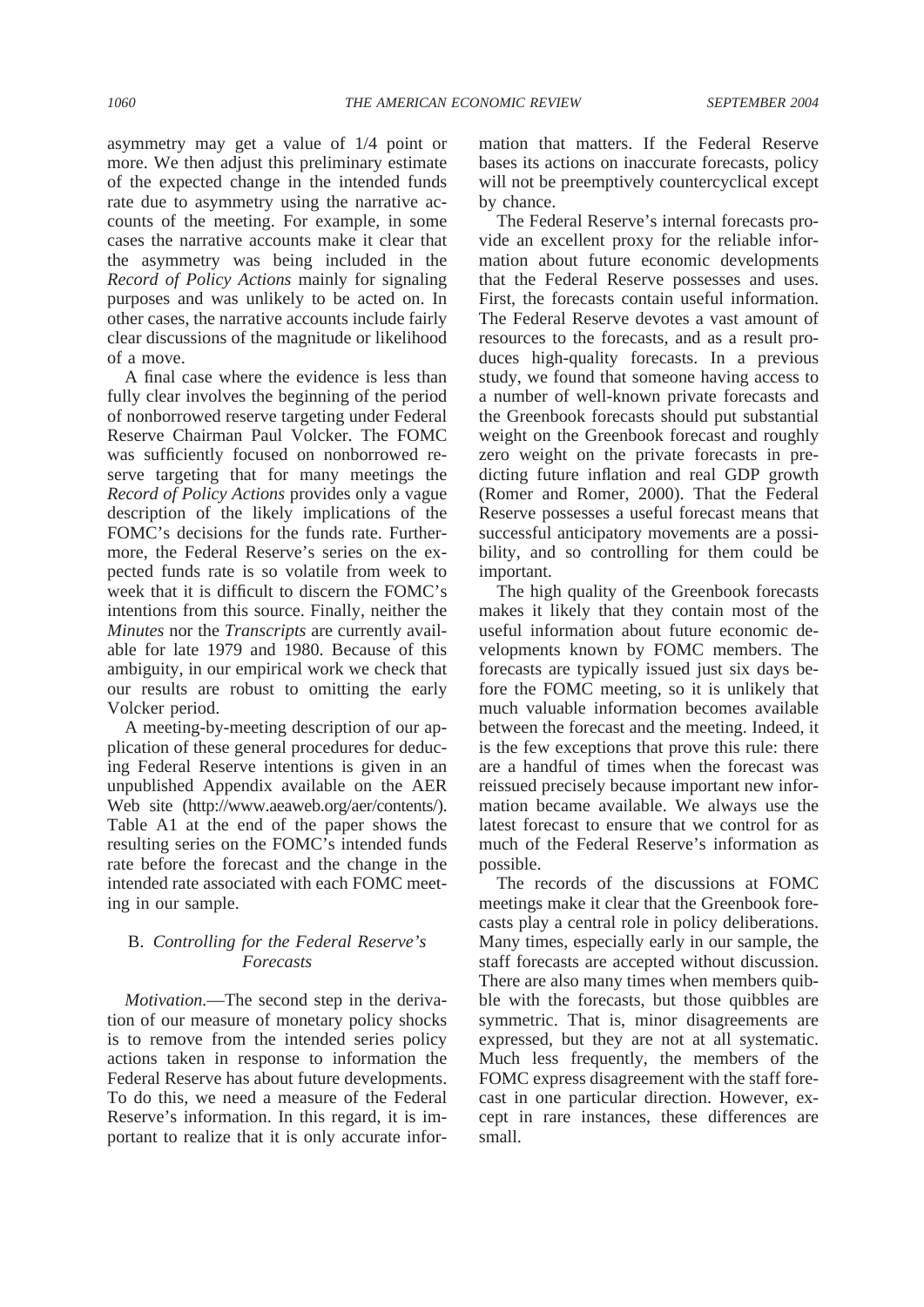This impression that the Greenbook forecasts are a good summary of the FOMC's information can be tested to some degree after 1979. In its semiannual "Monetary Policy Report to Congress," the Federal Reserve summarizes the forecasts of the individual FOMC members. We compare the midpoints of the reported central tendencies of the members' forecasts of real GDP growth, inflation, and the unemployment rate with the staff forecasts.<sup>5</sup> For the 35 meetings for which we have data, the average absolute difference between the midpoint of the members' forecasts and the staff forecast is 0.28 percentage points for real GDP growth, 0.25 percentage points for inflation, and 0.17 percentage points for the unemployment rate. It certainly does not appear that FOMC members have significant additional information.

The centrality of the Greenbook forecasts in policy discussions, combined with the relative accuracy of the forecasts, suggests that they do contain the vast majority of the useful information about future economic developments upon which the Federal Reserve bases its policy decisions. For this reason, controlling for the Greenbook forecasts should yield a series on Federal Reserve intentions that is largely free of anticipatory movements.

*Specification.*—To control for the Greenbook forecasts, we estimate the usual relationship between the Federal Reserve's intentions for the funds rate and the forecasts.<sup>6</sup> The Greenbooks contain forecasts for a wide variety of variables. The particular forecasts that we use are those for the growth rate of real GNP/GDP and the GNP/ GDP deflator, and for the unemployment rate.

<sup>5</sup> When available, we take the information about members' forecasts, along with the comparable staff forecast, from the staff's "chart show" given at the FOMC meetings at which the "Monetary Policy Report to Congress" is discussed (typically the February and July meetings). The chart shows are available on the Board of Governors Web site (http://www.federalreserve.gov). The information is available starting with the meeting for July 1979. We use the forecast of real GDP growth and inflation for the fourth quarter of the previous year to the fourth quarter of the current year, and the unemployment forecast for the fourth quarter of the current year (except for the small number of meetings where only forecasts for annual averages are reported).<br><sup>6</sup> The Greenbook forecasts are contained in the docu-

ment *Current Economic and Financial Conditions,* and are available from the Board of Governors upon request.

These are three key macroeconomic indicators that the FOMC is likely to consider in setting policy.

Both the intended funds rate series that we derive and the forecast data correspond to FOMC meetings. Therefore, at this stage in the analysis, we use FOMC meetings as our unit of observation. In the early part of our sample, the FOMC met at least once a month and sometimes twice. Since 1979, the FOMC has typically met eight times a year. The Greenbook forecasts begin in late 1965, but the forecast horizon was very short (typically just one quarter ahead) until 1969. In addition, the forecasts are only released with a substantial lag. As a result, our analysis is restricted to the period 1969–1996.

The specific equation we estimate is:

(1) 
$$
\Delta f f_m = \alpha + \beta f f b_m + \sum_{i=-1}^{2} \gamma_i \Delta y_{mi}
$$

$$
+ \sum_{i=-1}^{2} \lambda_i (\Delta y_{mi} - \Delta y_{m-1,i}) + \sum_{i=-1}^{2} \varphi_i \tilde{\pi}_{mi}
$$

$$
+ \sum_{i=-1}^{2} \theta_i (\tilde{\pi}_{mi} - \tilde{\pi}_{m-1,i}) + \rho \tilde{u}_{m0} + \varepsilon_m.
$$

 $\Delta f_{m}$  is the change in the intended funds rate around FOMC meeting  $m$ .  $ffb<sub>m</sub>$  is the level of the intended funds rate before any changes associated with meeting *m*. It is included to capture any tendency toward mean reversion in sociated with meeting *i*<br>ture any tendency tow<br>FOMC behavior.  $\tilde{\pi}$ ,  $\tilde{\Delta}$ *y* FOMC behavior.  $\tilde{\pi}$ ,  $\Delta y$ , and  $\tilde{u}$  refer to the forecasts of inflation, real output growth, and the unemployment rate. Both the forecasts for the contemporaneous meeting and the change in the forecast since the previous meeting are included because it is plausible that both the levels and the changes in the forecasts are important determinants of Federal Reserve behavior. The *i* subscripts refer to the horizon of the forecast:  $-1$  is the previous quarter; 0 is the current quarter; and 1 and 2 are one and two quarters ahead, respectively.<sup>7</sup> The forecast for the

 $<sup>7</sup>$  The horizons are relative to the date of the forecast</sup> corresponding to meeting *m*. That is, if the meeting is in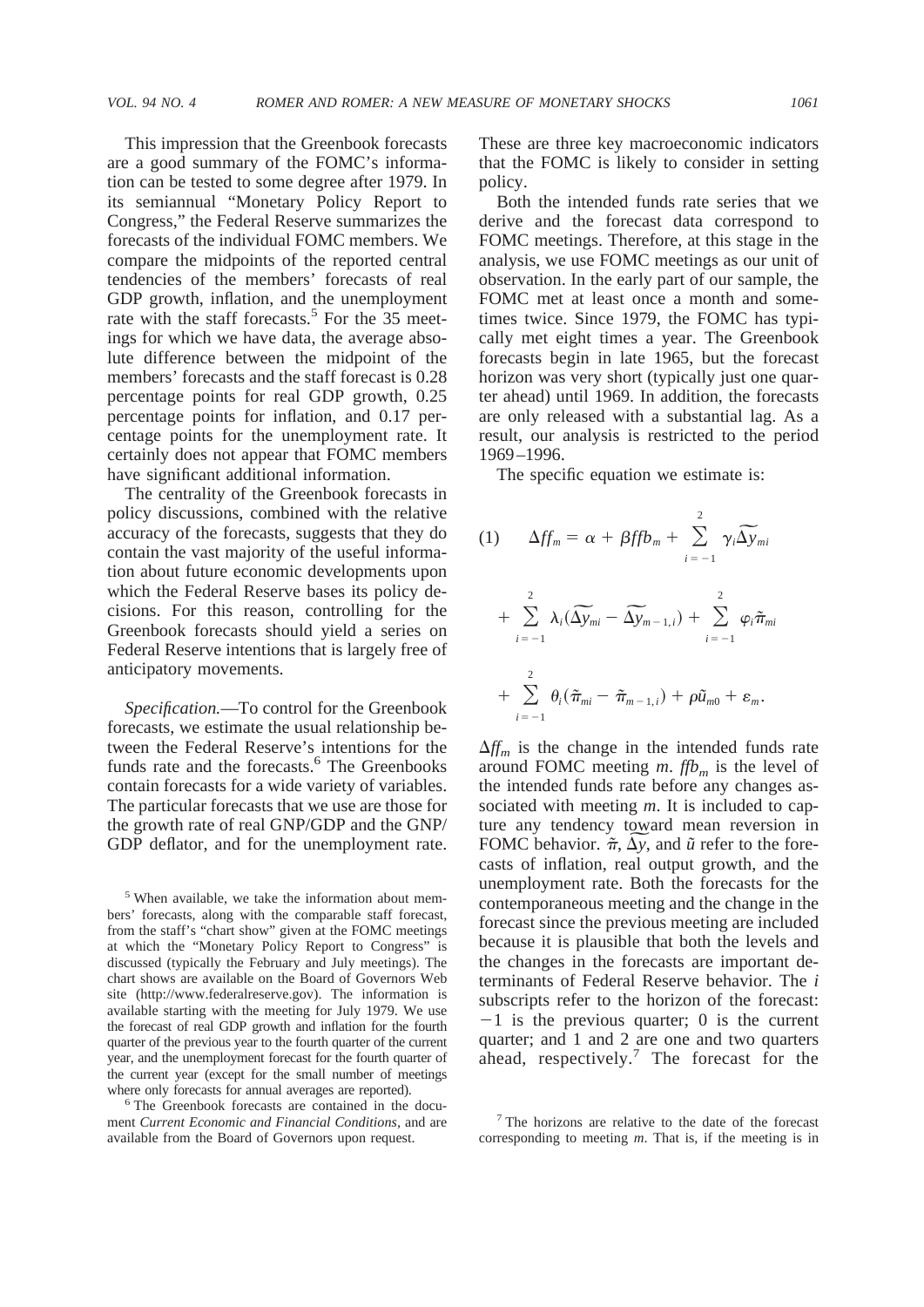previous quarter is often actual data rather than a forecast. We include it because lagged conditions could obviously play a substantial role in FOMC decisions. Using lagged data from the Greenbook is desirable because it reflects what the FOMC believed recent history was *at the time of the meeting,* rather than what our current revised estimates suggest was the case.

We only include forecasts up to two quarters ahead for two reasons. The more prosaic one is that the Greenbooks for the late 1960's and early 1970's rarely forecasted more than two quarters out. As a result, we lose many observations if we try to incorporate longer-term forecasts. The more fundamental reason has to do with policy assumptions. All forecasters, including the Federal Reserve staff, must incorporate assumptions about future policy into their forecasts. The Greenbook forecast is almost always predicated on the assumption of no change in monetary policy in the very short run, where the very short run means at least until the FOMC meeting after the one for which the forecast is being made. This characteristic, along with the usual assumption of some lag in the effects of monetary policy, makes it unlikely that forecasts zero, one, and two quarters ahead are contaminated by assumptions or inside information about the course of monetary policy. As a result, these near-term forecasts provide information about what the Federal Reserve expected to happen to the economy in the absence of changes in monetary policy. At the same time, both output growth and inflation are serially correlated enough that forecasts one and two quarters ahead provide a good indication of the likely forecasted path of the economy over longer horizons.

Because the Okun's Law relationship between output growth and unemployment is so strong, we do not include all horizons of the forecasts of both variables. We focus primarily on forecasts of output growth because it has greater prominence in the Greenbooks, suggesting a more central role in FOMC decision-making. We do, however, include the contemporaneous unemployment forecast so that we control for the current level of the economy as well as forecasted changes.

It is important to note that the goal of this regression is not to estimate the Federal Reserve's reaction function as well as possible. What we are trying to do is to purge the intended funds rate series of movements taken in response to useful information about future economic developments. Once we have accomplished this, it is desirable to leave in as much of the remaining variation as possible. It is this variation that will allow us to identify the effect of monetary shocks on output and inflation. For this reason, in our baseline regression we do not do some of the obvious procedures, such as splitting the sample, that one would do if the goal was to match Federal Reserve behavior as closely as possible. Changes in the tastes or operating procedures of the Federal Reserve are arguably a key source of changes in the intended funds rate that are not correlated with information about future economic conditions, and so should not be removed from the shock series.

*Results.*—The results of estimating equation (1) are reported in Table 1. The coefficient estimates show that the FOMC tends to behave countercyclically. The sum of the coefficients on the real growth forecasts is 0.04 with a *t*-statistic of 2.5, and the sum of the coefficients on the changes in the real growth forecasts since the previous meeting is  $0.24$  ( $t = 4.0$ ). An increase from one meeting to the next in forecasted real growth at all horizons of one percentage point leads to a rise in the intended funds rate of 29 basis points. Although all the estimated coefficients on the growth variables are positive, the strongest estimated effect is for the change in the forecast of real growth for the the change in the forecast of real growth for the current quarter. The estimated coefficient on  $\Delta y_{m0} - \Delta y_{m-1,0}$  is 0.15 (*t* = 5.1). The significant negative coefficient on the forecast of the unemployment rate for the current quarter also confirms the countercyclical tendency in FOMC behavior.

The regression suggests that the Federal Reserve also resists forecasted inflation. The sum of the coefficients on the inflation forecasts is

early July 1980 and the forecast is in late June 1980, the contemporaneous forecast is for the second quarter of 1980. In computing the forecast innovations, the forecast horizons for meetings  $m$  and  $m - 1$  are adjusted so that the forecasts refer to the same quarter.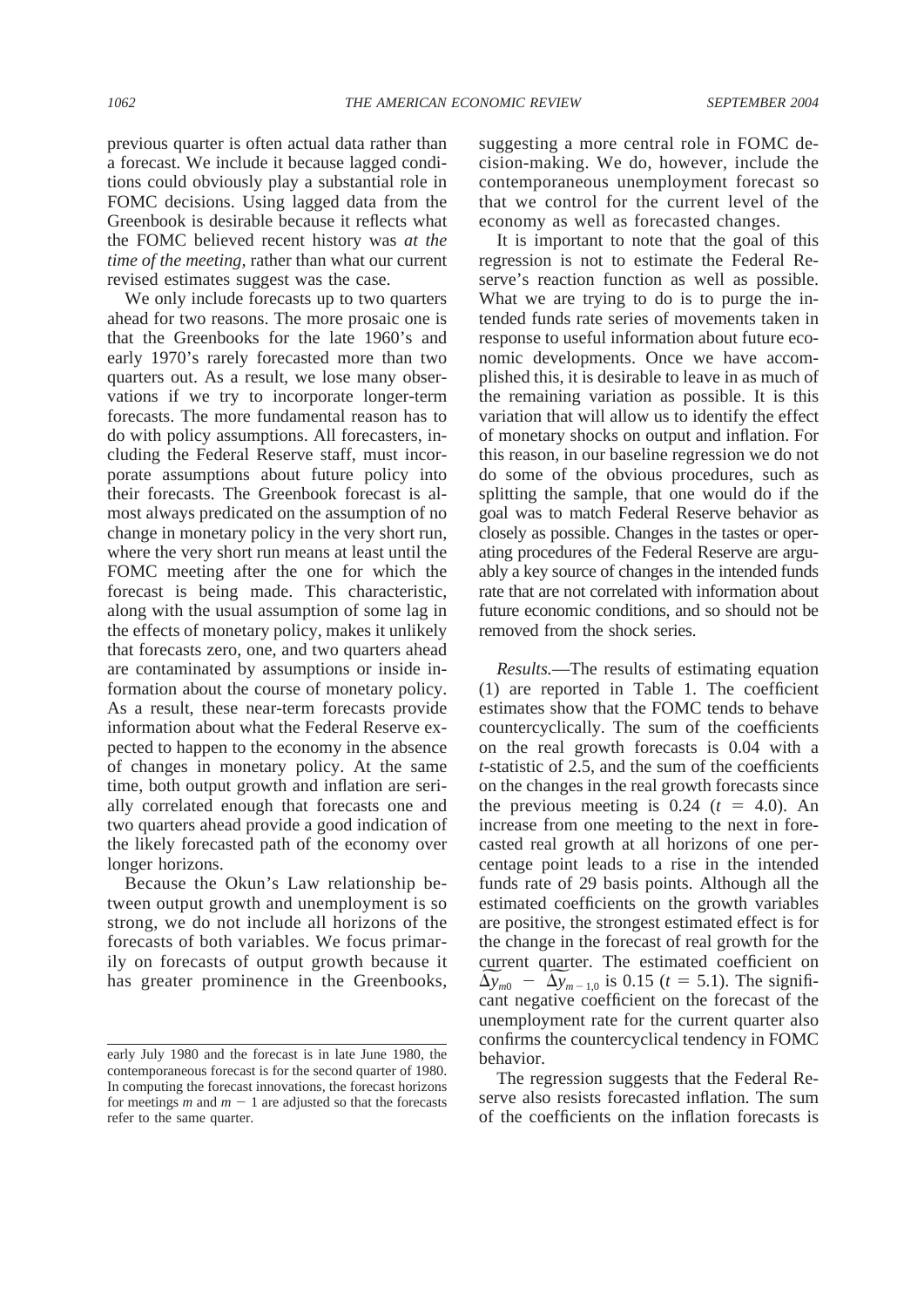| TABLE 1-DETERMINANTS OF THE CHANGE IN THE |  |  |  |
|-------------------------------------------|--|--|--|
| INTENDED FEDERAL FUNDS RATE               |  |  |  |

|                                      | Coefficient | Standard<br>error |
|--------------------------------------|-------------|-------------------|
| Constant                             | 0.171       | 0.141             |
| Initial level of intended funds rate | $-0.021$    | 0.012             |
| Forecasted output growth,            |             |                   |
| <b>Ouarters</b> ahead:               |             |                   |
| $-1$                                 | 0.007       | 0.010             |
| $\Omega$                             | 0.003       | 0.019             |
| 1                                    | 0.010       | 0.032             |
| $\mathfrak{D}$                       | 0.022       | 0.032             |
| Change in forecasted output          |             |                   |
| growth since previous                |             |                   |
| meeting,                             |             |                   |
| Quarters ahead:                      |             |                   |
| $-1$                                 | 0.050       | 0.030             |
| $\theta$                             | 0.152       | 0.030             |
| 1                                    | 0.021       | 0.046             |
| $\mathfrak{D}$                       | 0.021       | 0.051             |
| Forecasted inflation.                |             |                   |
| Quarters ahead:                      |             |                   |
| $-1$                                 | 0.021       | 0.024             |
| $\theta$                             | $-0.044$    | 0.029             |
| 1                                    | 0.010       | 0.044             |
| $\overline{2}$                       | 0.052       | 0.047             |
| Change in forecasted inflation       |             |                   |
| since previous meeting,              |             |                   |
| Quarters ahead:                      |             |                   |
| $-1$                                 | 0.057       | 0.045             |
| $\Omega$                             | 0.003       | 0.048             |
| 1                                    | 0.031       | 0.074             |
| $\mathfrak{D}$                       | $-0.062$    | 0.081             |
| Forecasted unemployment rate         | $-0.048$    | 0.021             |
| (current quarter)                    |             |                   |

*Notes:*  $R^2 = 0.28$ ; D.W. = 1.84; s.e.e. = 0.39; N = 263. The sample is FOMC meetings over the period 1969:3– 1996:12.

 $0.04$  ( $t = 2.3$ ). The sum of the coefficients on the changes in the inflation forecasts is 0.03, but is estimated quite imprecisely  $(t = 0.3)$ . Thus, an increase from one meeting to the next in forecasted inflation at all horizons of one percentage point is associated with a rise in the intended funds rate of seven basis points. All but two of the coefficients on the inflation variables are positive. The largest are for the level of forecasted inflation two quarters ahead and the change in forecasted inflation for the previous quarter.

The magnitudes of these estimated responses are small, particularly for inflation. But we are considering the change in the intended funds

rate only over the brief interval from the forecast to the associated FOMC meeting. Therefore, our results merely show that the Federal Reserve's initial responses to output and inflation are modest. Furthermore, the estimated coefficient on the initial level of the intended funds rate is close to zero  $(-0.021, \text{ with a})$ *t*-statistic of 1.8). Thus, to a first approximation it is the change in the intended rate that depends on economic conditions, as in the rule considered by Andrew Levin et al. (1999). Our estimates therefore imply that in response to, for example, an increase in the level of inflation, the FOMC would not just raise the funds rate immediately, but would continue to increase it at subsequent meetings. In addition, our results do not address the question of how the FOMC behaves between meetings. For both these reasons, our estimates are not informative about how the Federal Reserve adjusts the level of the funds rate to output and inflation over longer horizons.

The  $R^2$  of the regression is 0.28. This suggests that a substantial fraction of Federal Reserve actions over the last three decades have been taken in response to their forecasts of future growth and inflation. Thus, it is certainly possible that not controlling for these responsive actions could bias estimates of the effects of policy. At the same time, that the  $R^2$ is quite far below one indicates that many Federal Reserve actions were taken for reasons unrelated to anticipations of output growth and inflation.

#### C. *New Measure of Monetary Shocks*

We construct our new measure of monetary shocks by taking the residuals of equation (1). The resulting series shows changes in the intended federal funds rate around FOMC meetings not made in response to forecasts of inflation and real growth.

Because the data used in equation (1) correspond to FOMC meetings, the residuals also correspond to FOMC meetings. Before the shocks series can be used in further analysis, it must be converted to a monthly series. To do this, we assign each shock to the month in which the corresponding FOMC meeting occurred. If there are two meetings in a month, we sum the shocks. If there are no meetings in a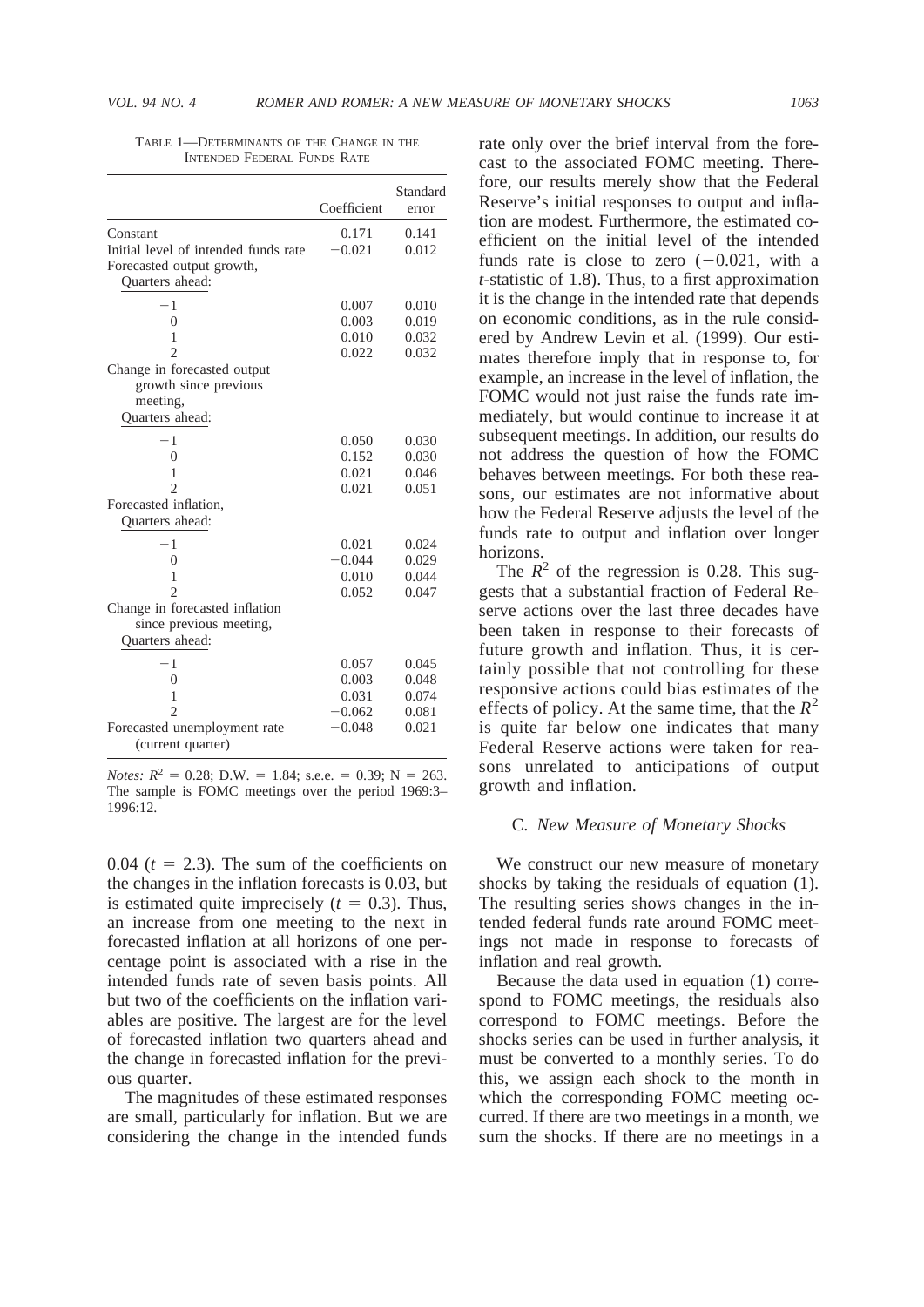|      | Jan.     | Feb.     | March    | April    | May      | June     | July     | Aug.     | Sept.    | Oct.     | Nov.     | Dec.     |
|------|----------|----------|----------|----------|----------|----------|----------|----------|----------|----------|----------|----------|
| 1969 | 0.0      | 0.0      | $-0.245$ | 0.405    | 0.204    | $-0.020$ | 0.181    | 0.309    | 0.029    | 0.088    | $-0.005$ | 0.065    |
| 1970 | $-0.160$ | $-0.360$ | $-0.140$ | $-0.145$ | 0.300    | $-0.180$ | $-0.243$ | $-0.483$ | $-0.272$ | $-0.009$ | $-0.346$ | $-0.229$ |
| 1971 | $-0.682$ | $-0.025$ | $-0.065$ | 0.461    | 0.003    | 0.343    | $-0.117$ | 0.0      | 0.0      | $-0.322$ | $-0.342$ | $-0.920$ |
| 1972 | $-0.234$ | $-0.086$ | 0.252    | $-0.104$ | $-0.115$ | $-0.050$ | 0.0      | 0.0      | 0.0      | 0.0      | 0.036    | $-0.027$ |
| 1973 | 0.279    | 0.225    | 0.064    | $-0.063$ | 0.317    | 0.409    | 0.115    | 0.318    | $-0.571$ | $-0.848$ | $-0.095$ | $-0.165$ |
| 1974 | $-0.206$ | 0.201    | 0.733    | 0.387    | 0.392    | 0.280    | $-0.091$ | $-0.022$ | $-0.430$ | $-0.284$ | 0.336    | $-0.229$ |
| 1975 | $-0.354$ | 0.243    | $-0.499$ | $-0.637$ | 0.136    | 0.170    | 0.070    | $-0.136$ | $-0.114$ | $-0.200$ | $-0.281$ | 0.280    |
| 1976 | $-0.091$ | $-0.469$ | $-0.239$ | 0.139    | $-0.298$ | $-0.038$ | $-0.139$ | $-0.044$ | 0.019    | $-0.041$ | 0.030    | $-0.131$ |
| 1977 | $-0.097$ | $-0.085$ | $-0.228$ | $-0.049$ | $-0.051$ | $-0.146$ | $-0.240$ | 0.030    | 0.073    | $-0.026$ | $-0.048$ | $-0.122$ |
| 1978 | $-0.205$ | 0.106    | 0.042    | $-0.069$ | $-0.216$ | 0.243    | $-0.142$ | $-0.064$ | $-0.156$ | 0.133    | 0.168    | $-0.042$ |
| 1979 | 0.0      | $-0.152$ | 0.133    | $-0.064$ | 0.105    | 0.0      | 0.761    | 0.322    | $-0.224$ | 0.0      | 0.045    | 0.0      |
| 1980 | $-0.011$ | 0.197    | 1.422    | $-3.221$ | $-0.764$ | 0.0      | 0.403    | $-0.198$ | 0.771    | 1.218    | 1.871    | $-0.634$ |
| 1981 | 0.0      | $-0.783$ | 0.307    | 0.0      | 1.515    | 0.0      | $-0.611$ | $-0.041$ | 0.0      | $-0.574$ | $-0.356$ | 0.100    |
| 1982 | 0.0      | 1.021    | $-0.435$ | 0.0      | $-0.056$ | 0.0      | $-0.196$ | $-0.211$ | 0.0      | $-0.242$ | 0.125    | 0.651    |
| 1983 | 0.0      | 0.185    | 0.145    | 0.0      | $-0.019$ | 0.0      | $-0.008$ | $-0.234$ | 0.0      | 0.282    | $-0.172$ | 0.217    |
| 1984 | 0.257    | 0.0      | $-0.101$ | 0.0      | 0.173    | 0.0      | 0.327    | $-0.061$ | 0.0      | 0.035    | $-0.546$ | $-0.144$ |
| 1985 | 0.0      | $-0.158$ | 0.201    | 0.0      | $-0.104$ | 0.0      | 0.060    | 0.186    | 0.0      | 0.104    | 0.021    | $-0.069$ |
| 1986 | 0.0      | $-0.110$ | 0.0      | 0.207    | 0.076    | 0.0      | $-0.168$ | $-0.234$ | 0.001    | 0.0      | 0.021    | $-0.082$ |
| 1987 | 0.0      | 0.176    | 0.191    | 0.0      | 0.238    | 0.0      | $-0.041$ | $-0.021$ | $-0.147$ | 0.0      | $-0.085$ | $-0.180$ |
| 1988 | 0.0      | $-0.224$ | 0.018    | 0.0      | 0.188    | 0.308    | 0.0      | $-0.182$ | $-0.067$ | 0.0      | $-0.009$ | 0.446    |
| 1989 | 0.0      | 0.297    | 0.061    | 0.0      | 0.153    | 0.0      | 0.075    | $-0.139$ | 0.0      | $-0.087$ | 0.108    | $-0.067$ |
| 1990 | 0.0      | 0.313    | $-0.094$ | 0.0      | 0.044    | 0.0      | $-0.066$ | 0.150    | 0.0      | $-0.119$ | $-0.018$ | $-0.159$ |
| 1991 | 0.0      | $-0.251$ | 0.227    | 0.0      | 0.262    | 0.0      | $-0.077$ | 0.140    | 0.0      | $-0.035$ | $-0.121$ | 0.113    |
| 1992 | 0.0      | $-0.004$ | $-0.126$ | 0.0      | 0.148    | 0.0      | $-0.088$ | $-0.003$ | 0.0      | $-0.175$ | $-0.029$ | $-0.237$ |
| 1993 | 0.0      | 0.094    | $-0.063$ | 0.0      | 0.335    | 0.0      | 0.009    | 0.044    | 0.159    | 0.0      | $-0.087$ | $-0.163$ |
| 1994 | 0.0      | 0.224    | 0.313    | 0.0      | 0.287    | 0.0      | 0.070    | 0.417    | 0.041    | 0.0      | 0.549    | $-0.248$ |
| 1995 | 0.0      | 0.501    | 0.241    | 0.0      | 0.209    | 0.0      | $-0.006$ | $-0.091$ | 0.025    | 0.0      | 0.052    | $-0.171$ |
| 1996 | 0.073    | 0.0      | 0.056    | 0.0      | $-0.027$ | 0.0      | $-0.040$ | $-0.065$ | $-0.042$ | 0.0      | 0.048    | $-0.029$ |
|      |          |          |          |          |          |          |          |          |          |          |          |          |

TABLE 2—NEW MEASURE OF MONETARY POLICY SHOCKS (Percentage points)

month, we record the shock as zero for that month.<sup>8</sup> Table 2 reports our monthly shock series. The top panel of Figure 1 presents a graph of the series, where the monthly values have been summed into quarterly observations to improve readability.

*Sources of the Shocks in the New Series.*— Estimates of monetary policy "shocks" derived from a regression procedure do not reflect simple random departures by the Federal Reserve from its normal behavior.<sup>9</sup> Rather, they reflect all influences on policy not captured by whatever specification is being used. In our case, because we control for the Federal Reserve's forecasts of the paths of output and inflation, most of those residual influences are appropriate for estimating the impact of monetary policy on the economy.

One important source of our estimated shocks is the evolution of the Federal Reserve's operating procedures. In several parts of our sample, the Federal Reserve placed considerable emphasis on some quantity measure in implementing policy. Concern about the quantity measure often caused the Federal Reserve to set interest rates differently than it otherwise would have given its expectations concerning output and inflation. This is almost surely an important source of the volatility of our shock series in the period of nonborrowed reserve targeting in 1979–1982 and, to a lesser extent, in the period of partial money targeting in the early 1970's.

<sup>8</sup> Recording these observations as zeroes is appropriate. Our shock series shows changes in Federal Reserve intentions for the federal funds rate decided at FOMC meetings that are not systematic responses to forecasts. If there is no meeting, there is no change in Federal Reserve intentions around an FOMC meeting that is not a response to forecasts. There is, therefore, a shock of zero by our measure, not a missing observation.<br><sup>9</sup> This point is made persuasively by Rudebusch (2002).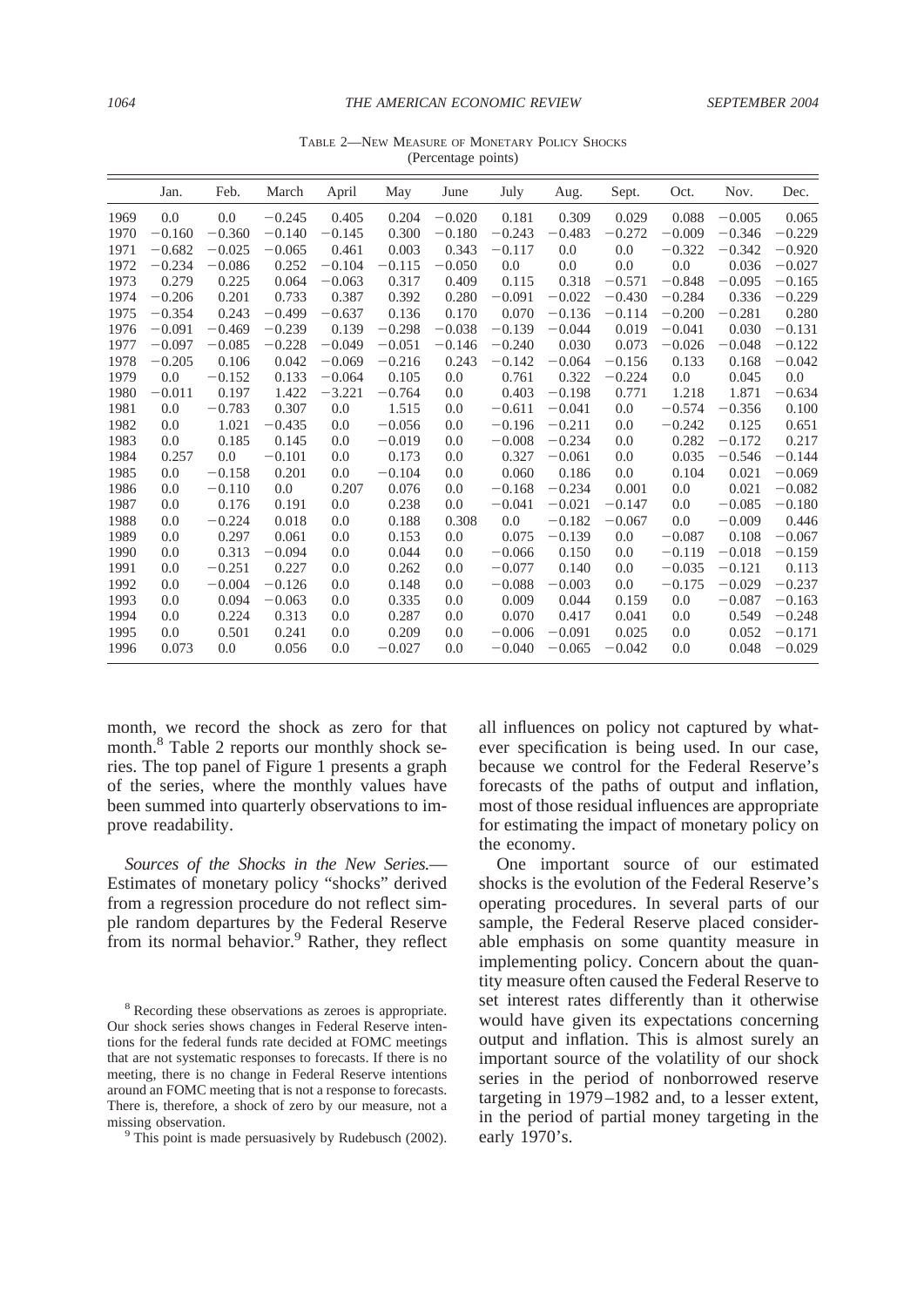

FIGURE 1. MEASURES OF MONETARY POLICY

Policy makers' beliefs about the workings of the economy are another source of shocks. For example, in the early 1970's the prevailing framework at the Federal Reserve held that inflation was extremely unresponsive to economic slack (Romer and Romer, 2002). One would expect this belief to lead the Federal Reserve to set lower interest rates than it otherwise would have. And indeed, our shock series is generally negative in 1971 and 1972.

A third source of shocks are the Federal Reserve's tastes and goals. A Federal Reserve that has a particular distaste for inflation, for example, is likely to set higher interest rates than it typically would. Our series shows obvious upward spikes in 1969, 1973–1974, and 1979– 1982. These are three periods that we identified in previous work as times when the Federal Reserve decided that the current level of inflation was too high and that it was willing to endure output losses to reduce it (Romer and Romer, 1989). $^{10}$ 

<sup>10</sup> These policy shifts involved more than mere changes in tastes, and to a large extent reflected changes in the Federal Reserve's understanding of the economy. Thus there is not a sharp distinction between shocks coming from the Federal Reserve's beliefs and ones stemming from its tastes.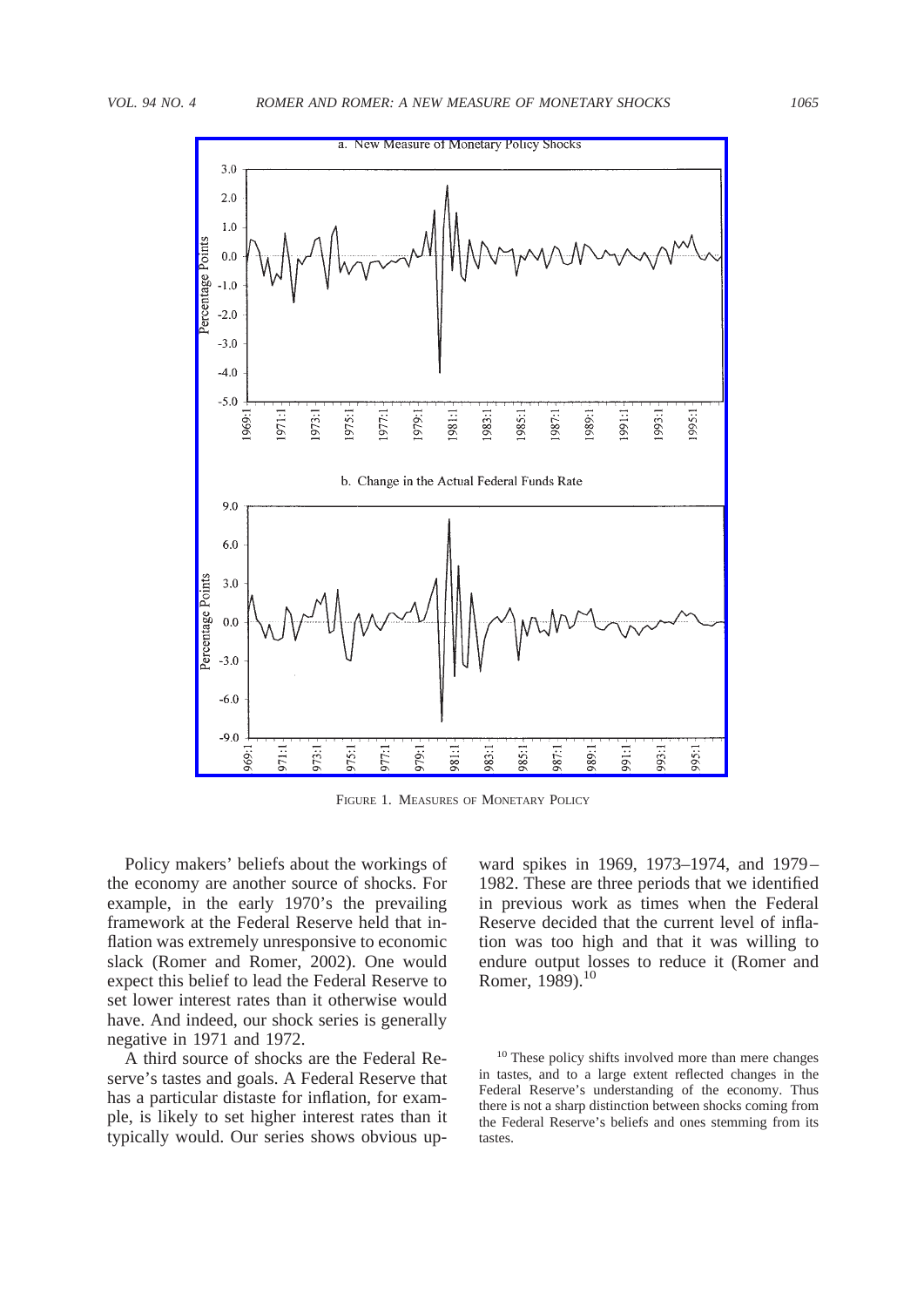A fourth source is politics. For example, it has been argued that Arthur Burns pursued unusually expansionary policy at the beginning of the Carter administration because he believed it would increase his chances of being nominated for another term (William Grieder, 1987). This may be a reason for the string of negative values of our shock series in 1977.

A fifth source of our estimated shocks is the pursuit of other objectives. For example, at times the Federal Reserve has been concerned about the exchange rate above and beyond any implications exchange rate movements might have for future inflation and output growth. This appears to have been the case in late 1984 and early 1985, when the FOMC repeatedly cited the strength of the dollar as one reason for easing policy (see, for example, Board of Governors, *Annual Report,* 1984, pp. 139–40, and 1985, pp. 87–8). Our shock series shows substantial negative values during this period.

Finally, our estimated shocks also stem from factors reasonably thought of as leading to random variation in policy. Though such factors are, almost by definition, difficult to pinpoint, they include such elements as the personalities, moods, and idiosyncratic views about the state of the economy that the participants bring to the meeting, the persuasiveness of their rhetoric, and so on.

There is one potential source of our estimated shocks that it is not appropriate to use to estimate the effects of monetary policy on output and inflation. To the extent that policy makers employ useful information about the paths of output and inflation beyond what is in the Greenbooks, some of what we classify as shocks will be responses to information about future movements in output and inflation. That is, our series could still include anticipatory actions, and so could lead to biased estimates of the effects of monetary policy. However, because we remove the component of monetary policy actions that represent responses to the Greenbook forecasts, our estimates are very likely to be an improvement over previous estimates. More fundamentally, it is likely that any residual bias is small. Our shock series contains a large amount of variation that is appropriate for identifying the effects of monetary policy. And as discussed above, there is no evidence that monetary policy makers use a substantial amount of additional information in setting policy.

It is also important to point out that our approach excludes some types of policy moves that could be used to estimate the effects of monetary policy. One is moves made in response to incorrect information. For example, policy makers must base their decisions in part on preliminary data, which often contain significant errors. Policy moves resulting from such errors are not responses to correct information about current and prospective economic developments, and so are appropriate for estimating the effects of policy. But because we remove policy makers' normal responses to their beliefs about economic conditions in constructing our measure, we do not include such moves. A second type of potentially useful policy move that we exclude is intermeeting moves not made in response to information about the paths of output and inflation: because we do not have a record of the information that intermeeting moves are based on, we exclude all such moves. As long as what remains in our shock series is not correlated with other factors affecting the path of the economy, however, the exclusion of potentially useful moves will not bias our estimates, but merely make them less precise.

*Robustness of the New Series.*—The new series is derived by regressing the intended funds rate on the Federal Reserve's internal forecasts and taking the residuals. There are obviously many possible ways of specifying the key regression. One permutation that we consider is to include a quadratic trend in the regression to take into account possible long-run changes in inflation and the level of the intended funds rate. Another is to include the lagged, contemporaneous, and one- and two-quarter-ahead forecasts and forecast innovations for the change in the index of industrial production. Including industrial production could be useful because it is a cyclically sensitive series and one that the Federal Reserve is likely to forecast particularly well (since it constructs the index). A third permutation adds the full complement of unemployment forecasts to the basic specification. Finally, a fourth permutation estimates the regression separately for the pre- and post-1983 periods; this allows us to assess the importance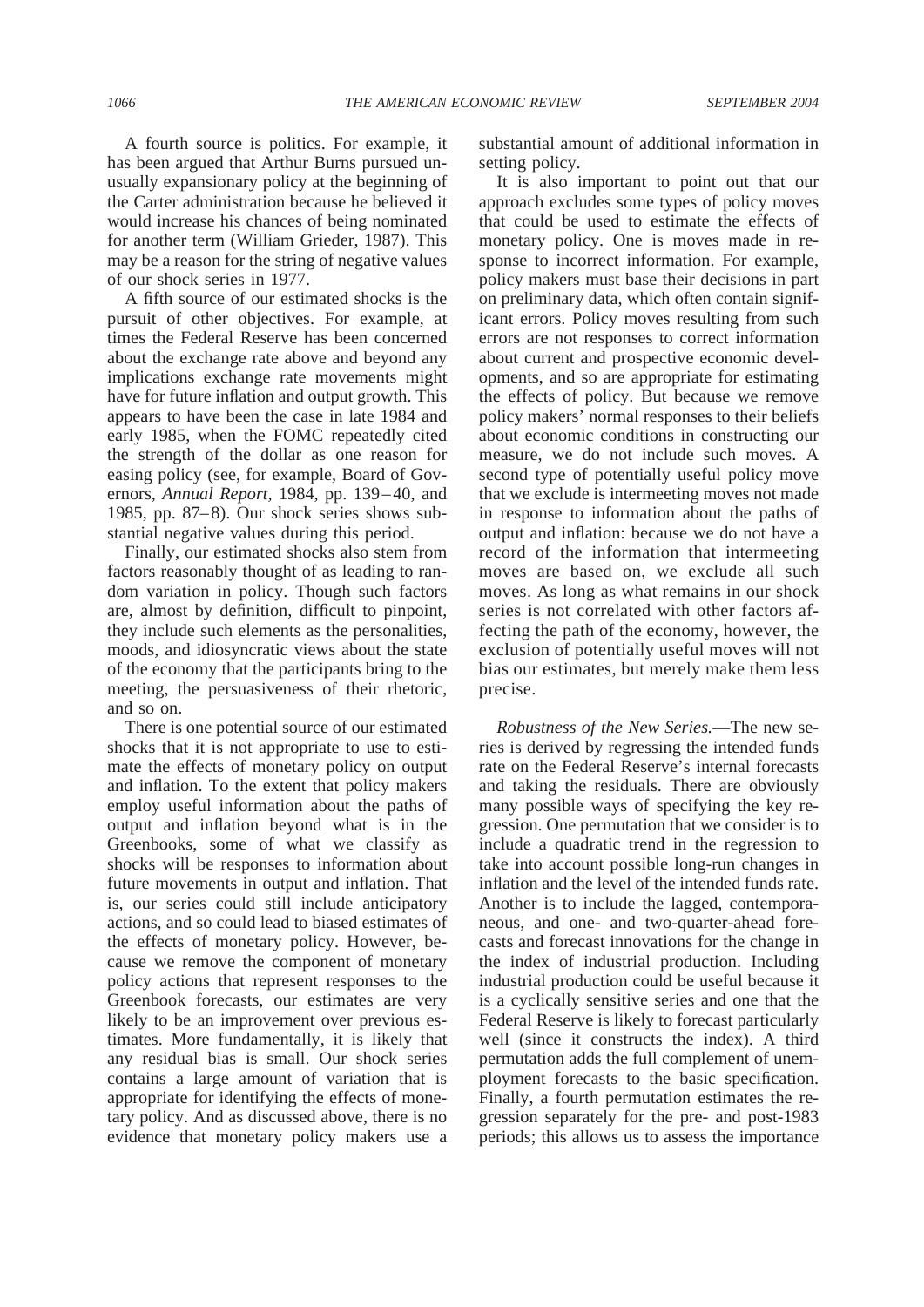to our results of the changes in Federal Reserve behavior starting in the Volcker era.

The various permutations have some effect on the individual coefficient estimates. However, the sums of the coefficients on the different forecasts and forecast innovations are qualitatively very similar. More importantly, the shock series derived as the residuals of the alternative regressions are all extremely similar to the basic series. The correlation between the permutations and the basic series is over 0.97 in each case. Given that the series being compared do not have a noticeable trend, this degree of correlation is indicative of genuinely similar movements. Thus, our new shock series is robust to a wide array of sensible variations in the specification of the underlying regression.

That splitting the sample has little impact on the estimated reaction function, and therefore on the shock series derived as the residuals, parallels the findings in Athanasios Orphanides (2003). Orphanides finds that the Federal Reserve's behavior is remarkably stable over time when one uses the views of potential output prevailing at the time in measuring the deviation of output from trend. In our case, it is possible that the Federal Reserve has responded to its forecasts in much the same way over our entire sample period, but that the forecasts have become more realistic over time. Consistent with this, Romer and Romer (2002) show that the estimates of the natural rate implicit in the Greenbook forecasts were substantially more optimistic in the late 1960's and the early and late 1970's than they have been in the Volcker and Greenspan eras. It is important to note, however, that if the early forecasts contain some incorrect information, this should only lead us to misclassify some policy moves as responses to information rather than as policy shocks. It should not lead us to classify something as a shock that is not, and therefore should not lead to biased estimates of the effects of policy when our new measure is used.

*Broader Measures of Policy.*—The main motive for developing the new measure of monetary policy shocks is that broader measures of policy may include endogenous movements and policy changes the FOMC makes in response to information it has about future economic developments. To see if correcting for these potential

problems genuinely matters, in the analysis that follows we compare the results using our new series with those using broader measures of policy. Because the new measure is based on interest rates, it is desirable to compare it with other interest rate measures. The key broader measure that we consider is the change in the actual federal funds rate.<sup>11</sup> This is clearly the most commonly used indicator of monetary policy (see, for example, Bernanke and Alan S. Blinder, 1992; Sims, 1992; Christiano et al., 1996).

The change in the actual funds rate is given in the lower panel of Figure 1.<sup>12</sup> As one would expect given the derivation of our new series, the broad movements in the new series and the change in the funds rate are usually similar. The early Volcker era, for example, is a period of extreme volatility in both series. Likewise, 1969 and 1973–1974 are periods of contraction in both series, while 1971 and 1975 are periods of expansion in both series. The contemporaneous correlation between our new measure of monetary shocks and the change in the actual funds rate over the entire sample period is 0.43.

However, the behavior of the two series is sometimes quite different. For example, our shock series shows a string of negative values in the early Carter era (1977 and 1978), while the change in the actual funds rate shows a string of positive values. This difference shows the importance of controlling for the forecasts: while the Federal Reserve was raising interest rates in this period, it was raising the funds rate by less than it normally would have given its forecasts of rapid growth and high inflation. Therefore, what shows up as a contraction in the actual funds rate is a period of substantial expansion in our new series. Controlling for forecasts also explains why some contractions are larger outliers in our new series than in the actual funds rate. For example, the new series shows two quarters of relatively extreme tightening in

<sup>&</sup>lt;sup>11</sup> The federal funds rate data are from the Board of Governors Web site. We use the change in the monthly average of the funds rate to minimize the effects of extreme day-to-day variation.<br><sup>12</sup> Again, to improve readability we present the quarterly

sums of the monthly changes. Note that the scale is different in the two panels of Figure 1. The new monetary shocks series shows smaller movements than the actual funds rate.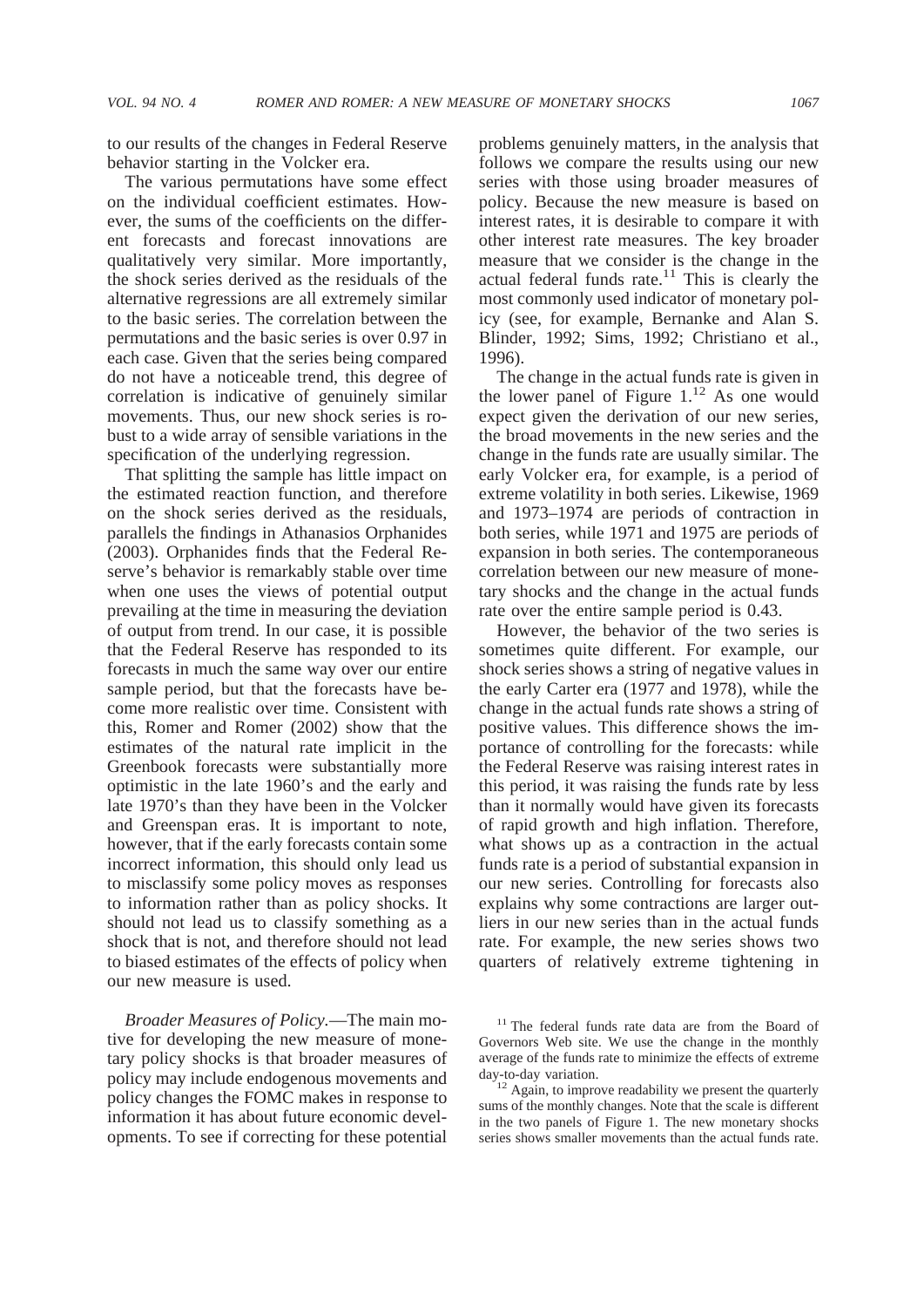early 1974, while the actual funds rate falls slightly in the first quarter of 1974 and rises moderately in the second. The movements in the actual funds rate in both quarters were unusual given the fact that the Federal Reserve was forecasting severe economic decline, and so show up as relatively extreme contractions in the new measure.

As the derivation of the new measure makes clear, our series differs from the change in the actual funds rate in two ways: we consider only intended movements in the funds rate around FOMC meetings, and we exclude movements that are the FOMC's normal response to anticipated economic developments. We will therefore also consider two intermediate broader series in our comparisons. The first is the change in the intended funds rate around FOMC meetings. This shows the effects of focusing on intended movements without controlling for information about prospective economic developments, and so addresses endogeneity but not anticipatory policy actions. Thus, this comparison will show the bias that might result from using a series on the change in the funds rate target in empirical analysis.

The second intermediate series is the residuals from a regression of the change in the actual funds rate on the Greenbook forecasts [that is, the residuals from equation (1) with the change in the funds rate as the dependent variable]. $^{13}$ As described above, because many of the movements in the funds rate occur between meetings, the Greenbook forecasts are a highly imperfect control for the information underlying the overall change in the funds rate from one meeting to the next. Nevertheless, this series shows the

<sup>13</sup> This regression requires the change in the funds rate using meetings rather than months as the unit of observation. Conceptually what one wants is the change in the funds rate from just before the forecast for one FOMC meeting to just before the forecast for the next meeting. To minimize the effects of day-to-day fluctuations in the funds rate, and because the forecasts are typically issued on Wednesdays, we use the average for the week ending on the Wednesday of the week that includes the date of the forecast. The weekly averages are from the Board of Governors Web site. We then estimate equation (1) using this series in place of the change in the intended funds rate around the meeting (and using the average funds rate for the week of the forecast in place of the intended rate before the forecast). We then take the residuals and convert them to a monthly series in the same way we do for our shock series.

effects of controlling for some of the information the Federal Reserve possesses about prospective developments, and thus partially removes anticipatory movements. Because it does not restrict attention to intended movements, the series does not address short-run endogeneity. The results based on this series will show the effects of simply including the Greenbook forecasts as control variables in empirical studies of the effects of monetary policy.

#### **II. Implications of the New Measure**

The next step in our analysis is to use the new measure of monetary policy shocks to estimate the effects of policy. We first examine the impact of policy on output and on prices in simple, single-equation regressions. We then examine the impact of policy in a single-equation framework with an explicit control for supply shocks, and in a vector autoregression framework.

## A. *Output*

*Methodology.*—We want to determine how output behaves in the wake of monetary shocks. The obvious way to do this is simply to regress output growth on a constant, its own lagged values, and lagged values of the new policy measure. The lagged values of the shock series are included to capture the direct impact of shocks on output growth, and the lagged values of output growth are included to control for the normal dynamics of output.

A natural variation on our approach is to control for other variables that may affect output. Since we control for the Federal Reserve's information about future output growth in constructing the measure of policy changes, there is no reason to expect the measure to be correlated with other variables that influence output. Our basic specification therefore does not include any controls. We show below that controlling for a measure of supply shocks has little impact on the results. Similarly, an obvious alternative to our one-equation approach is to run a vector autoregression with output growth and the policy measure (and perhaps other variables). We show below that using our new policy measure in a VAR yields results similar to those in our basic specification.

Because our measure of monetary policy is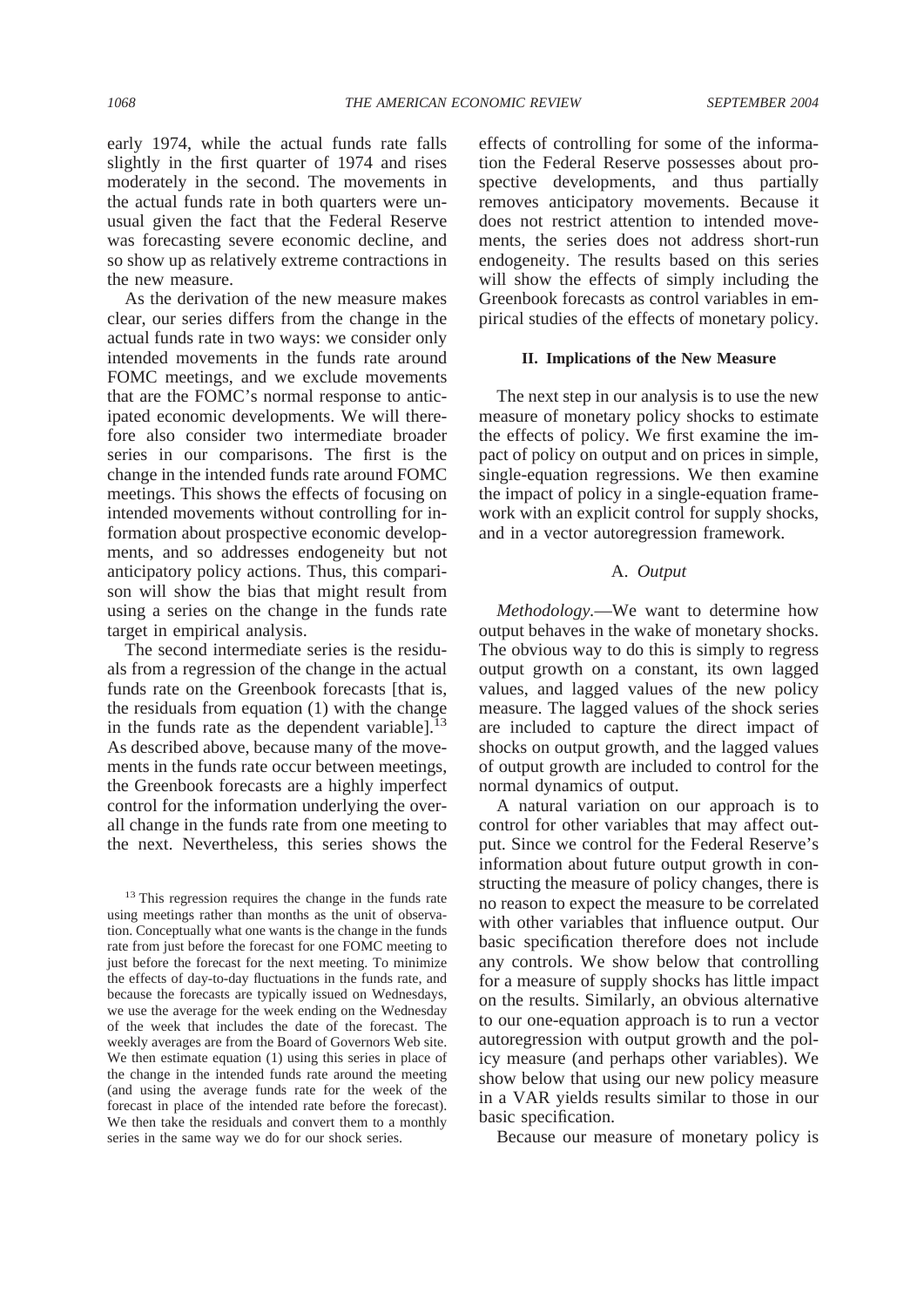monthly, we use industrial production as our output series.14 To avoid the complications introduced by the government's seasonal adjustment algorithm, we use data that have not been seasonally adjusted and include monthly dummies in the regression.<sup>15</sup> In our baseline regression, we include 24 lags of output growth and 36 lags of the monetary policy measure. We make the conventional assumption that monetary policy does not affect output within the month; thus we do not include the contemporaneous value of the shock series.16

Our baseline regression is therefore:

(2) 
$$
\Delta y_t = a_0 + \sum_{k=1}^{11} a_k D_{kt} + \sum_{i=1}^{24} b_i \Delta y_{t-i} + \sum_{j=1}^{36} c_j S_{t-j} + e_t,
$$

where *y* is the log of industrial production, *S* is our new measure of monetary policy shocks, and the  $D_k$ 's are monthly dummies. Our sample period is  $1970:1-1996:12$ , with the values of  $S_t$ before 1969:3 set to zero. The end date is the last month for which our policy measure is available. The start date is chosen so that a reasonable number of lagged values of the policy measure are available at the beginning of the sample.

We summarize the results by examining the response of the level of log output to a one-time realization of our monetary policy variable (*S*) of one percentage point. The estimated response of log output after one month is just *c*1, the coefficient on the first lag of *S*; the

estimated response of log output after two months is  $c_1 + (c_2 + b_1c_1)$ ; and so on. As can be seen in Table 2, the realization we consider is a substantial shock, roughly the size of that in March 1974. However, it is only about one-third the size of the largest shock in our sample.

*Results.*—The estimates of equation (2) are given in Table 3. The coefficients on the first two lags of our shock variable are positive, and the first is significantly larger than zero. The coefficients then turn sharply negative: all but two of the estimated coefficients on lags 3 through 27 are negative, although most of them are not individually significant. Starting with lag 28, the coefficients are all positive, though again few are significant.

Figure 2 shows the implied response of log output to a realization of the policy measure of one percentage point, together with onestandard-error bands.<sup>17</sup> The estimated cumulative impact is slightly positive for the first four months, and then declines roughly linearly through month 22. The estimated effect is essentially flat at  $-4.3$  percent in months 22 through 27. This means that a one-percentagepoint rise in the Federal Reserve's intentions for the funds rate, not taken in response to information about future economic developments, reduces industrial production by over 4 percent. The impact then weakens gradually, reaching  $-1.7$  percent at month 48. The estimated impact in the middle months is highly significant: the *t*-statistic for the estimated effect in each of months 17 through 27 exceeds 2.5. The twostandard-error confidence interval for the impact in month 22 is  $(-7.0\%, -1.4\%)$ . The effect at longer horizons, on the other hand, is not precisely estimated. The two-standard-<sup>14</sup> The industrial production data are from the Board of  $\frac{12}{100}$  The process  $\frac{12}{100}$  Confidence interval in month 48 is

Governors Web site. We use series B50001 in its nonseasonally-adjusted form. <sup>15</sup> We have also run all of the regressions in the paper

using seasonally adjusted data and excluding the monthly dummies. None of the results are sensitive to this change. <sup>16</sup> The same logic that implies that one does not need to

include controls implies that it is not necessary to include the lagged values of output growth. This specification has the added advantage that if monetary policy affects output contemporaneously, the estimated effects of policy on output growth in later months will not be biased. We find that excluding the lags of the dependent variable has little effect on any of our estimates, but that it reduces the standard errors substantially.

<sup>&</sup>lt;sup>17</sup> The standard errors are computed by Monte Carlo methods. Specifically, we repeatedly draw coefficients from a multivariate normal distribution with mean and variancecovariance matrix given by the point estimates and variance-covariance matrix of the regression coefficients. For each draw, we compute the implied response of output to a realization of *S* of one percentage point. The standard error for the response at month *h* is then the standard deviation across the different draws of the estimated responses at month *h*. The standard errors used in constructing the figures are based on 500 draws.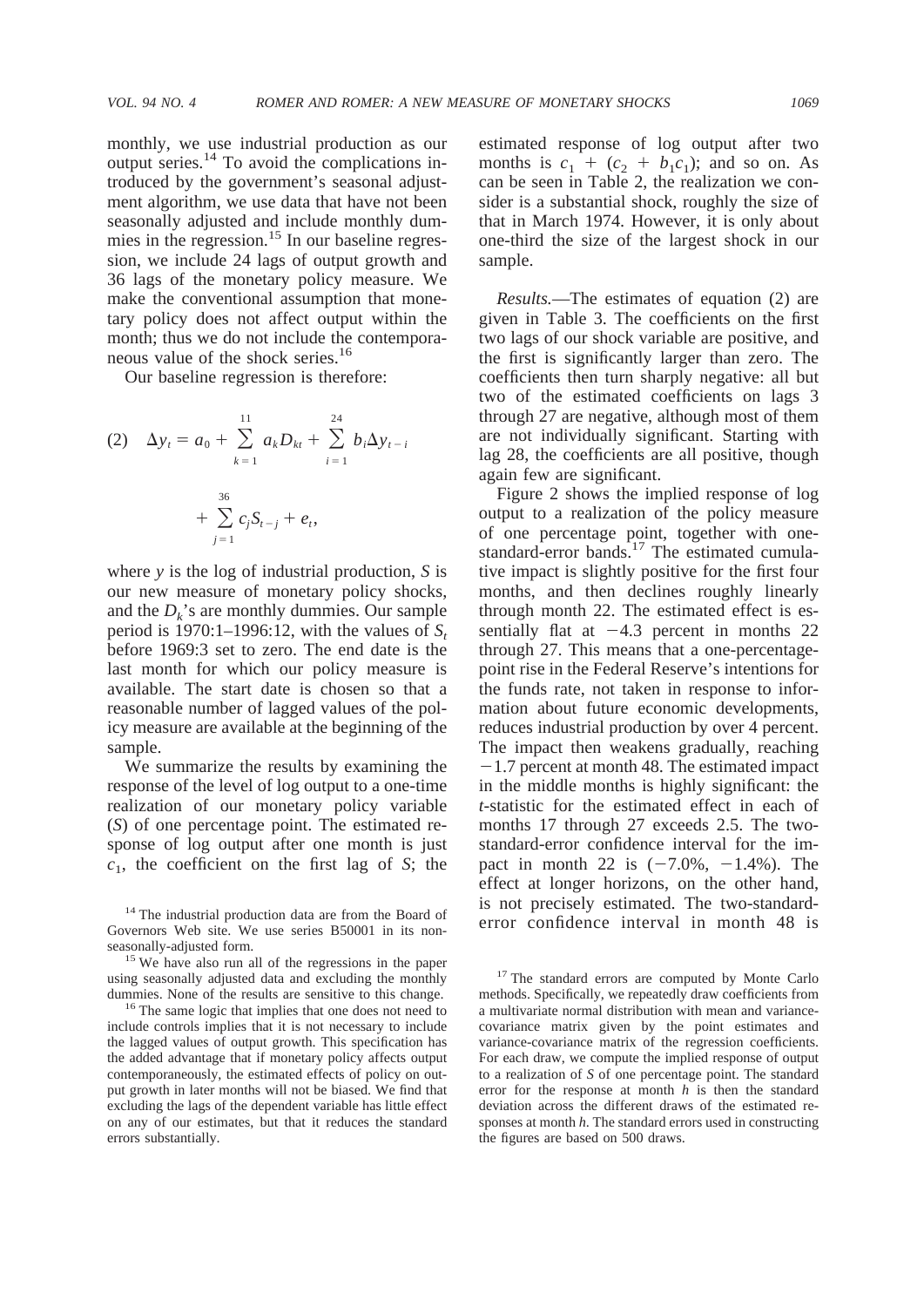|                  | Monetary policy shock |                | Change in industrial production |             |                |  |  |
|------------------|-----------------------|----------------|---------------------------------|-------------|----------------|--|--|
| Lag              | Coefficient           | Standard error | Lag                             | Coefficient | Standard error |  |  |
| $\mathbf{1}$     | 0.0038                | 0.0018         | $\mathbf{1}$                    | 0.063       | 0.064          |  |  |
| $\boldsymbol{2}$ | 0.0026                | 0.0018         | $\mathfrak{2}$                  | $-0.013$    | 0.063          |  |  |
| 3                | $-0.0038$             | 0.0018         | 3                               | 0.107       | 0.063          |  |  |
| $\overline{4}$   | $-0.0012$             | 0.0018         | $\overline{4}$                  | 0.048       | 0.063          |  |  |
| 5                | $-0.0039$             | 0.0018         | 5                               | 0.028       | 0.063          |  |  |
| 6                | $-0.0001$             | 0.0018         | 6                               | $-0.005$    | 0.063          |  |  |
| 7                | $-0.0008$             | 0.0019         | $\tau$                          | 0.018       | 0.063          |  |  |
| 8                | $-0.0029$             | 0.0019         | 8                               | 0.008       | 0.063          |  |  |
| 9                | $-0.0021$             | 0.0019         | 9                               | 0.040       | 0.062          |  |  |
| 10               | $-0.0047$             | 0.0018         | 10                              | $-0.043$    | 0.061          |  |  |
| 11               | $-0.0025$             | 0.0019         | 11                              | 0.071       | 0.059          |  |  |
| 12               | $-0.0035$             | 0.0019         | 12                              | 0.287       | 0.060          |  |  |
| 13               | $-0.0021$             | 0.0019         | 13                              | 0.023       | 0.061          |  |  |
| 14               | $-0.0007$             | 0.0018         | 14                              | $-0.196$    | 0.060          |  |  |
| 15               | $-0.0003$             | 0.0019         | 15                              | $-0.151$    | 0.061          |  |  |
| 16               | 0.0019                | 0.0018         | 16                              | $-0.128$    | 0.062          |  |  |
| 17               | $-0.0009$             | 0.0018         | 17                              | 0.078       | 0.063          |  |  |
| 18               | $-0.0024$             | 0.0018         | 18                              | 0.085       | 0.063          |  |  |
| 19               | $-0.0023$             | 0.0019         | 19                              | 0.056       | 0.063          |  |  |
| 20               | $-0.0007$             | 0.0019         | 20                              | 0.081       | 0.063          |  |  |
| 21               | $-0.0011$             | 0.0019         | 21                              | $-0.060$    | 0.063          |  |  |
| 22               | $-0.0032$             | 0.0018         | 22                              | $-0.017$    | 0.063          |  |  |
| 23               | 0.0015                | 0.0019         | 23                              | $-0.068$    | 0.063          |  |  |
| 24               | $-0.0000$             | 0.0019         | 24                              | 0.086       | 0.063          |  |  |
| 25               | $-0.0001$             | 0.0019         |                                 |             |                |  |  |
| 26               | $-0.0000$             | 0.0019         |                                 |             |                |  |  |
| 27               | $-0.0007$             | 0.0019         |                                 |             |                |  |  |
| 28               | 0.0038                | 0.0019         |                                 |             |                |  |  |
| 29               | 0.0013                | 0.0019         |                                 |             |                |  |  |
| 30               | 0.0035                | 0.0019         |                                 |             |                |  |  |
| 31               | 0.0018                | 0.0019         |                                 |             |                |  |  |
| 32               | 0.0009                | 0.0018         |                                 |             |                |  |  |
| 33               | 0.0014                | 0.0018         |                                 |             |                |  |  |
| 34               | 0.0047                | 0.0018         |                                 |             |                |  |  |
| 35               | 0.0011                | 0.0018         |                                 |             |                |  |  |
| 36               | 0.0024                | 0.0018         |                                 |             |                |  |  |

TABLE 3—THE IMPACT OF MONETARY POLICY SHOCKS ON INDUSTRIAL PRODUCTION

*Notes:*  $R^2 = 0.86$ ; D.W. = 2.01; s.e.e. = 0.009; N = 324. The sample period is 1970:1–1996:12. Coefficients and standard errors for the constant term and monthly dummies are not reported.

 $(-6.4\%, +3.0\%)$ . Thus it encompasses both no effect and the estimated maximum impact.<sup>18</sup>

<sup>18</sup> These results are similar in their essentials to those in our earlier work on the real effects of monetary policy (Romer and Romer, 1989, 1994). In the earlier papers we identified only a very specific type of shock: Federal Reserve decisions to contract aggregate demand in order to reduce inflation from its current level. We found that the maximum impact of such a decision on industrial production was a reduction of 12 percent after 32 months. Like our new measure, this anti-inflation shock variable is designed to isolate changes in monetary policy not taken in response to anticipated developments. It is, however, not calibrated as the new measure is, and does not include expansionary

Since it is not plausible that contractionary policy raises output, the finding of a significant positive coefficient on the first lag of the shock

shocks. The obvious reason that the earlier studies found a larger effect is that the average shock is much larger: in the seven episodes we identify, the actual monthly funds rate rose an average of 3.6 percentage points (measured as the difference between the low in the six months before the shock to the high in the six months after the shock). The finding that the lags with which policy affects output are longer for these shocks than for our new measure could stem from the fact that important interest rate movements often occurred after the decisions to follow tighter policy that we identify.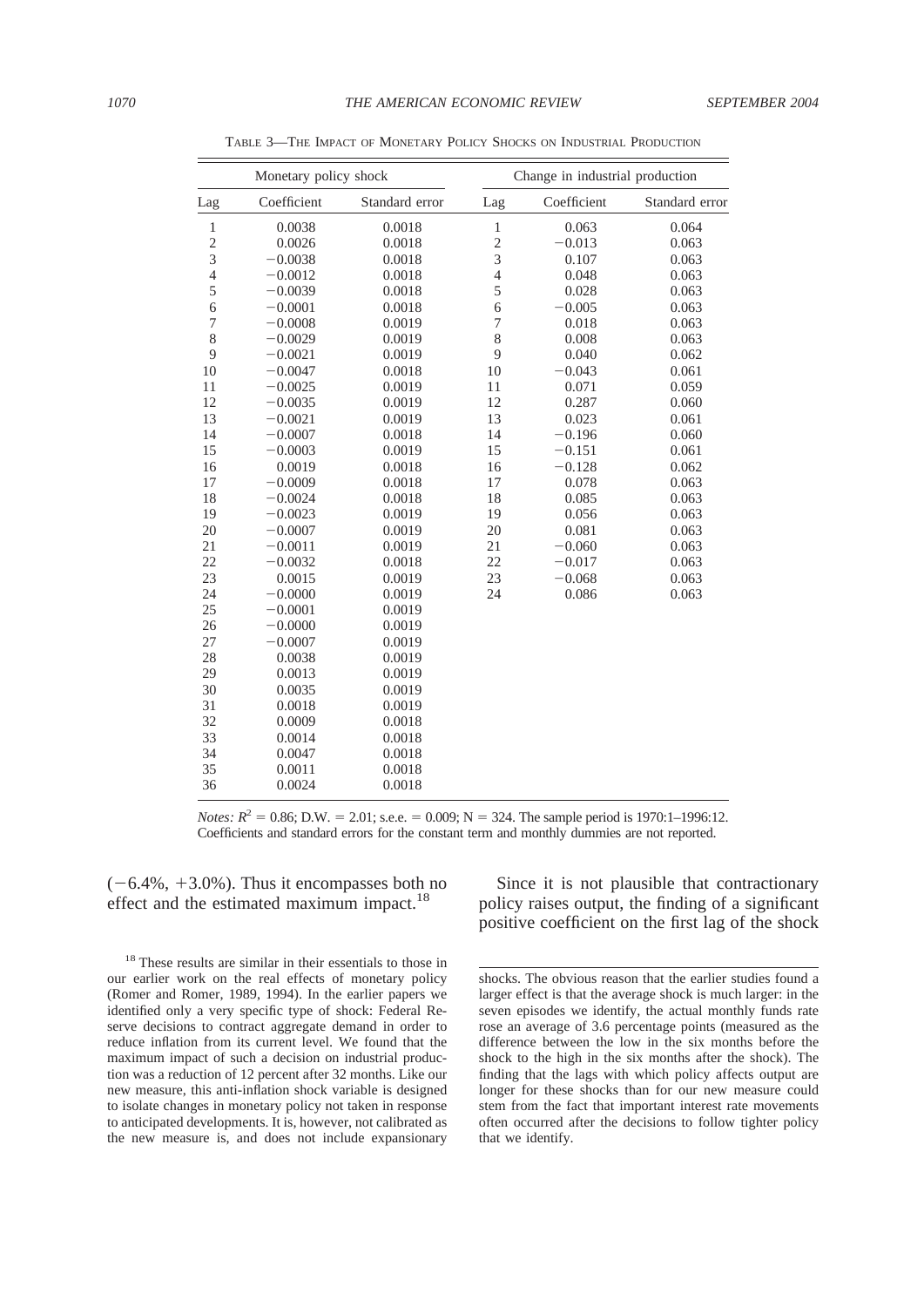

FIGURE 2. THE EFFECT OF MONETARY POLICY ON OUTPUT

variable is troubling. Closer inspection of the data reveals that this result is due to the April 1980 observation. Our shock measure for April 1980 is  $-3.2$  percentage points, and industrial production fell 2.5 percent (seasonally adjusted) from April to May. Setting the April shock to zero lowers the coefficient on the first lag from 0.0038 to 0.0023, and the *t*-statistic from 2.1 to 1.1. Examination of the *Record of Policy Actions* for the April 1980 meeting yields no evidence that the FOMC's decision to ease aggressively was based on information about unfavorable economic prospects beyond the information contained in the Greenbook forecast. Indeed, if anything the members' outlook may have been less pessimistic than the forecast. Thus, there is no reason to think that our shock series is mismeasured. The most likely possibility is therefore that the positive coefficient on the first lag of our shock variable reflects sampling error due to the single extreme observation.

*Robustness.*—We investigate the robustness of these results along four dimensions. First, because our estimated policy changes are largest and least certain during the early part of the period of nonborrowed reserve targeting under Paul Volcker, we reestimate equation (2) treating the policy measure as missing from October 1979 through May 1981. Omitting these observations weakens the results only slightly. The estimated peak effect is now  $-3.4$  percent rather than  $-4.3$  percent, and the estimated effect after 48 months is  $+0.2$  percent rather than  $-1.7$  percent. The omission of the information from the early Volcker era raises the

standard errors of the estimated effects only by about 10 percent.

Second, we examine the effects of including 48 rather than 36 lags of the policy measure. This change has virtually no impact on the point estimates or standard errors through month 36. Thereafter the inclusion of the additional lags increases the extent of mean reversion. With the additional lags, the estimated impact at month 48 is  $-0.8$  percent rather than  $-1.7$  percent.

Third, we investigate the robustness of our findings to alternative specifications of the regression used to derive the shock series. Using any of the alternative shock series described in Section I, subsection C, leads to very similar estimates of the effect of monetary shocks on output. For example, using the residuals from the regression of the intended funds rate on Federal Reserve forecasts estimated separately before and after 1983 leads to an estimated peak effect of monetary policy on output of  $-3.9$  percent.

Fourth, we examine the effects of controlling for a measure of supply shocks. We describe this experiment in Section II, subsection C, below.

*Broader Measures of Policy.*—It is important to compare the results using our measure with those using broader measures. A finding that the estimated effects of policy on output are similar using both our new measure and broader measures would suggest that the broader measures are not severely contaminated by endogenous and anticipatory movements, and thus would allow researchers to use those measures with more confidence. A finding that the estimated effects are very different, on the other hand, would suggest that using a narrower measure such as ours is important.

To investigate this issue, we reestimate equation (2) using the change in the actual funds rate in place of our shock series. The top panel of Figure 3 displays the estimated response of output to a one-percentage-point rise in the funds rate. The effects of policy using the change in the actual funds rate are both substantially slower and considerably smaller than with our measure. The estimated effect becomes negative beginning in month 6, only a month later than it does with our measure. However, the effect is close to zero through month 10, and is less than a third as large as with our measure through month 17. The effect reaches  $-2.4$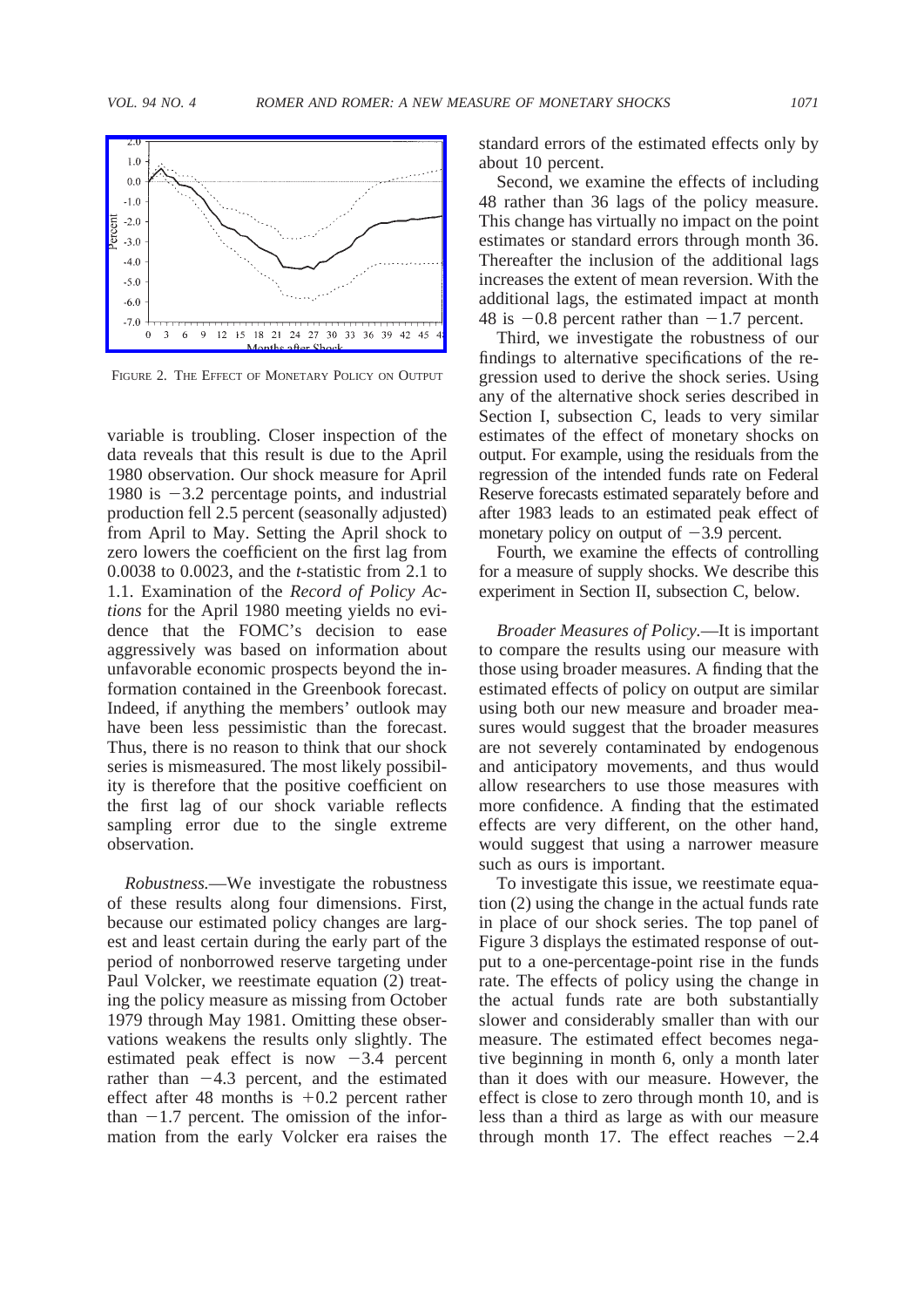

FIGURE 3. THE EFFECT OF BROADER MEASURES OF MONETARY POLICY ON OUTPUT

percent in month 30 and is roughly flat thereafter. With our measure, in contrast, the estimated effect peaks at  $-4.3$  percent in months 22–27. At all horizons, there is considerable overlap between the two-standard-error confidence intervals using the actual funds rate and using our new series. Nonetheless, the contrast between the point estimates using the two measures suggests that endogenous and anticipatory movements in interest rates have a quantitatively important impact on the estimated speed and size of the effect of policy on output.<sup>19</sup>

We also estimate equation (2) using the change in the intended funds rate and the change in the actual funds rate controlling for the forecasts. The results are shown in the bottom panel of Figure 3. The results using both intermediate broader series are similar to those obtained using the change in the actual funds rate. That the results using both intermediate series are quite different from those using the new measure, and similar to those using the actual funds rate, suggests that dealing with both endogeneity and anticipatory movements is important to estimating the effects of policy. Indeed, the fact that neither correction alone has a large impact, while the two together clearly do, suggests that there are important interaction effects between the two corrections.

#### B. *Prices*

*Methodology and Basic Results.*—Our new series can also be used to estimate the impact of monetary policy on inflation and the price level. While there are few broad monthly output measures, there are a number of reliable monthly price indexes to choose from. In our baseline regressions we use the PPI for finished goods, which is a standard measure covering a wide range of goods.<sup>20</sup> We discuss the results using other common measures below.

<sup>&</sup>lt;sup>19</sup> As Figure 1 makes clear, the actual funds rate is substantially more volatile than our new measure. If the two series are highly correlated, this difference in volatility could account for some of the difference in the estimated effects of policy when we consider the same one-percentage-point innovation in each series. To investigate this issue, we first regress the change in the actual funds rate on 24 own lags and the contemporaneous value and 36 lags of our new shock measure, and compute the implied response of the actual funds rate to a one-percentage-point realization

of our new measure. We find that the funds rate rises more than one-for-one with our measure for the first few months following a shock, but quickly falls to zero (and then below). We then compute what the coefficients from equation (2) (estimated using the actual funds rate) imply about how industrial production responds to this path of the funds rate. That is, we calculate the response of output, not to a one-percentage-point rise in the funds rate, but to the usual response of the funds rate to a one-percentage-point realization of our new measure. We find that only about half of the gap between the maximum effect estimated using our measure and the maximum effect estimated using the funds rate goes away when we make this change. At shorter horizons, an even smaller portion of the gap is eliminated. Furthermore, because the estimated effects of the actual funds rate on output are close to zero for ten months, changing the path of the funds rate considered has no effect on the speed of the output response. Therefore, our finding that output responds more quickly using our new measure than using the actual funds rate is robust to considering the

alternative path for the funds rate.<br><sup>20</sup> The PPI data are not seasonally adjusted. They are from the Bureau of Labor Statistics Web site (http://wwwbls.gov), series WPUSOP3000.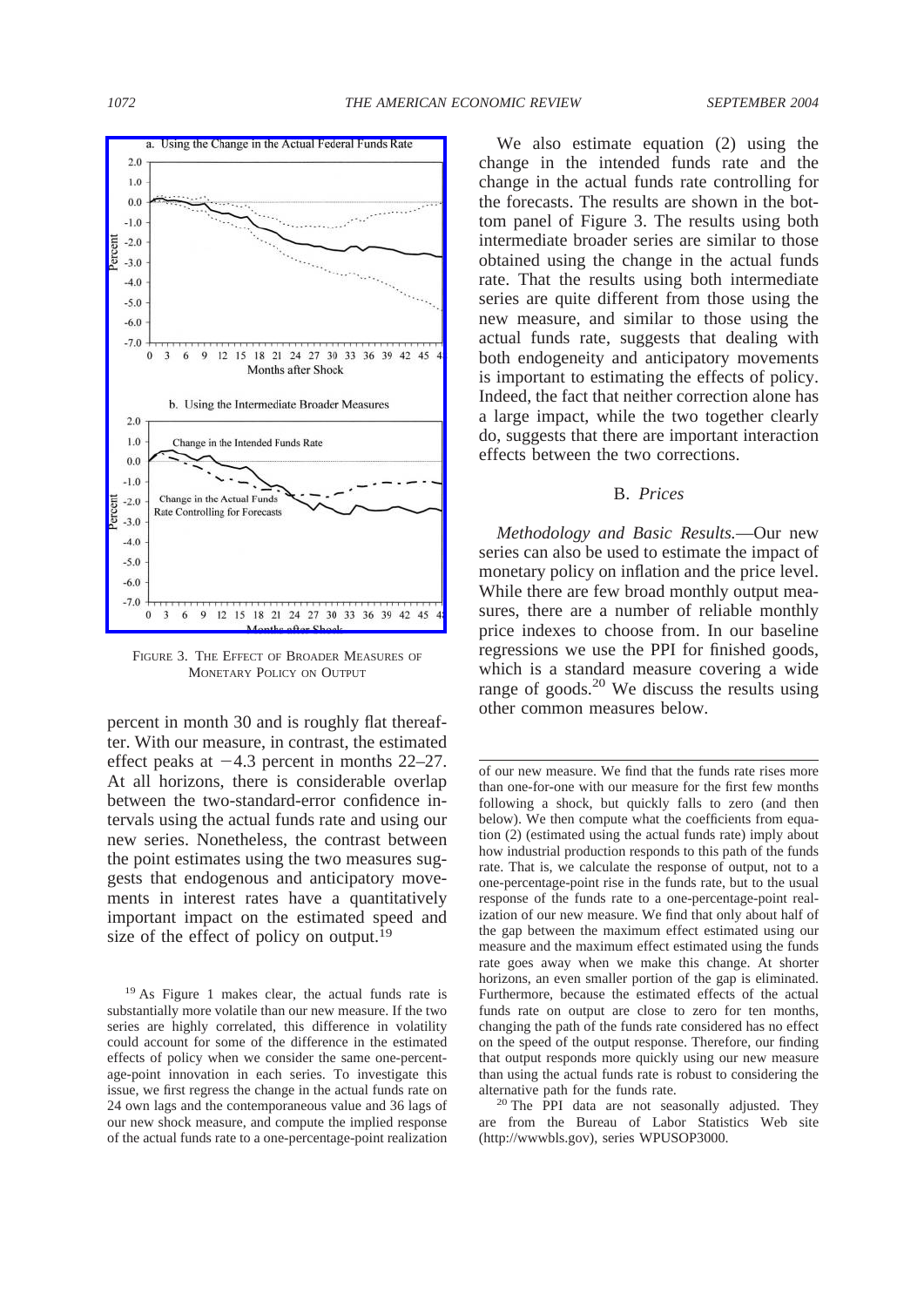Our approach parallels the one we use to examine the impact of policy on output. The one change is that because there appear to be longer lags in the impact of policy on prices, our basic specification includes 48 rather than 36 lags of the policy measure. Thus our baseline regression is

(3) 
$$
\Delta p_t = a_0 + \sum_{k=1}^{11} a_k D_{kt} + \sum_{i=1}^{24} b_i \Delta p_{t-i} + \sum_{j=1}^{48} c_j S_{t-j} + e_t,
$$

where  $p$  is the log of the PPI for finished goods. The estimates are reported in Table 4.

Figure 4 shows the estimated cumulative impact on the PPI for finished goods of a realization of our policy measure of one percentage point, together with one-standarderror confidence bands. The estimated impact is virtually zero for the first 22 months after the shock. The price level rises for the first eight months, but the maximum impact is just 0.3 percent and is not close to statistically significant. Two years after the contractionary policy shock, prices begin to fall substantially. The estimated impact is  $-1.9$  percent after 30 months and  $-5.9$  percent after 48 months. The effect becomes progressively more statistically significant. The *t*-statistic reaches 2 (in absolute value) in month 29, 4 in month 37, and 5 in month 43. The two-standarderror confidence interval for the effect after 48 months is  $(-8.0\%, -3.7\%)$ .<sup>21</sup>

The finding that inflation slows only after a

substantial delay raises the possibility that our policy measure still contains some anticipatory actions, so that the true effect of policy is faster and larger than our estimates imply. However, two considerations suggest that this is unlikely. First, the possibility that the FOMC has important information about inflation beyond what is in its forecasts seems most plausible for very short horizons. If the FOMC were setting policy on the basis of additional information about the very near term, one would expect to see a clear positive estimated impact of policy on inflation at short horizons followed by a negative impact. But instead, we find no clear effect for two years. Second, as described below, when we add commodity prices—which is the series most often thought to provide additional information about future inflation—to the inflation regression, the estimated effects of policy on prices are no faster or stronger than before. Indeed, if anything they are weaker. Thus, the most likely possibility is that there are genuinely long delays in the impact of monetary policy on inflation.

*Robustness.*—These results do not depend on the large swings in our policy measure in the early Volcker period. Treating the measure as missing from October 1979 through May 1981 has virtually no impact on the point estimates. The standard errors increase by about 20 percent, but the effects remain overwhelmingly significant.

Using the shock series derived from the alternative specifications of the regression of the intended funds rate on Federal Reserve forecasts also has little impact on the results. For example, a one-percentage-point innovation in the shock series derived using separate regressions on Federal Reserve forecasts before and after 1983 has a cumulative impact on the price level of  $-6.6$  percent after 48 months. At the same time, using these alternative shock series typically increases the standard errors, though never by enough to render the estimated impact insignificantly different from zero.

Our results are also robust to the measure of prices. We reestimate equation (3) using both the CPI excluding shelter and the chaintype price index for personal consumption

<sup>&</sup>lt;sup>21</sup> Our shock series accounts for a moderate amount of the nonseasonal variation in both output growth and inflation. Consider, for example, equations (2) and (3) estimated with seasonally adjusted data and without the seasonal dummies. For the output equation, (2), excluding the shock variables lowers the  $\mathbb{R}^2$  of the regression from 0.414 to 0.281. For the price equation, (3), it lowers the  $R^2$  from 0.483 to 0.340. Our shock series reflects only a subset of independent shifts in monetary policy, and obviously much of the month-to-month variation in both output growth and inflation stems from idiosyncratic sources. Thus, the explanatory power of the shock series is substantial.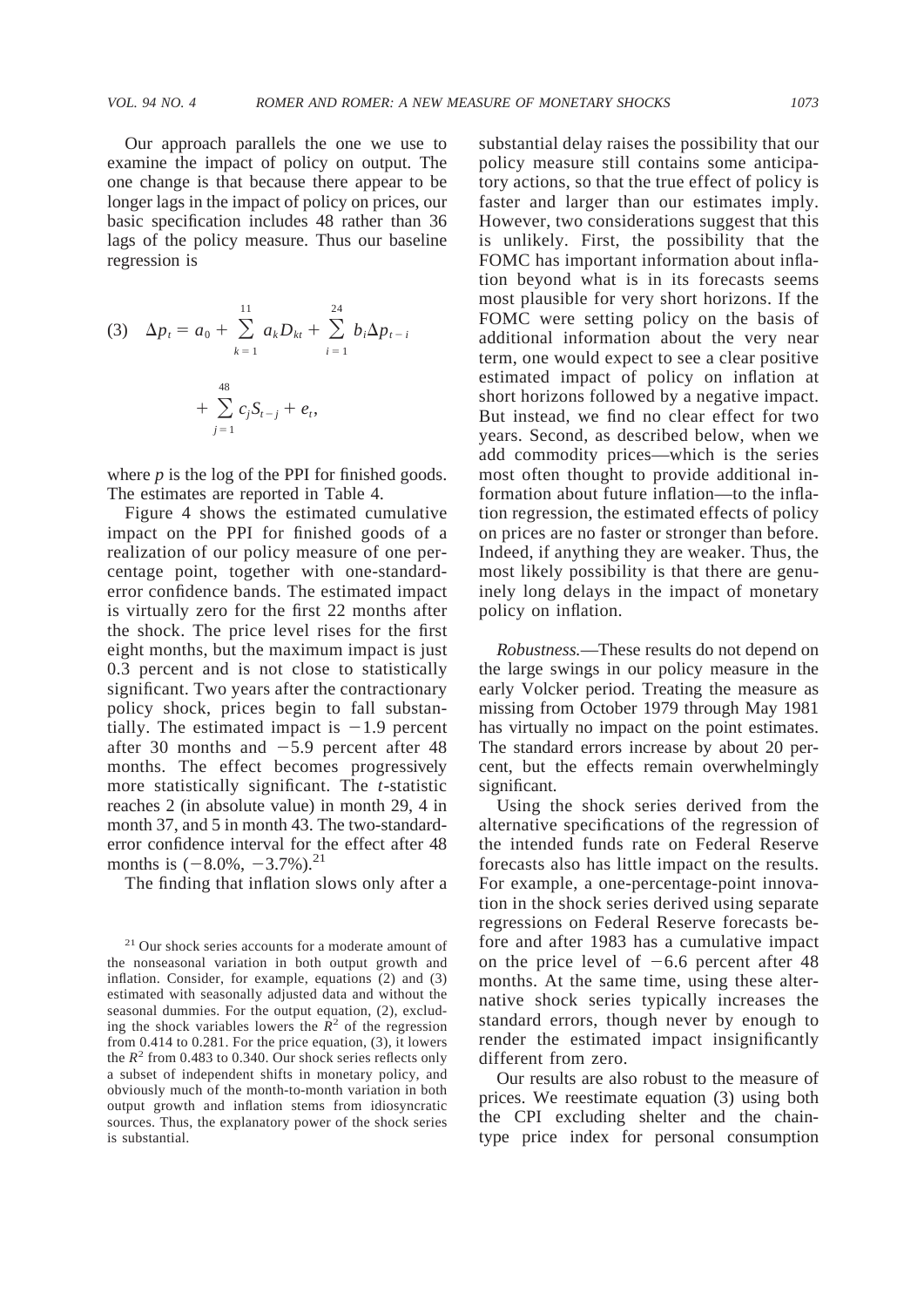|                | Monetary policy shock |                | Change in producer prices |             |                |  |  |
|----------------|-----------------------|----------------|---------------------------|-------------|----------------|--|--|
| Lag            | Coefficient           | Standard error | Lag                       | Coefficient | Standard error |  |  |
| $\,1$          | 0.0006                | 0.0009         | $\,1$                     | 0.192       | 0.065          |  |  |
| $\overline{c}$ | 0.0001                | 0.0009         | $\overline{c}$            | 0.002       | 0.065          |  |  |
| 3              | $-0.0005$             | 0.0009         | 3                         | $-0.038$    | 0.065          |  |  |
| 4              | 0.0010                | 0.0009         | $\overline{4}$            | $-0.098$    | 0.065          |  |  |
| 5              | 0.0014                | 0.0009         | 5                         | 0.009       | 0.066          |  |  |
| 6              | $-0.0006$             | 0.0009         | 6                         | 0.107       | 0.065          |  |  |
| 7              | 0.0001                | 0.0009         | $\boldsymbol{7}$          | $-0.056$    | 0.065          |  |  |
| 8              | 0.0005                | 0.0009         | $\,$ 8 $\,$               | 0.050       | 0.065          |  |  |
| 9              | $-0.0013$             | 0.0009         | 9                         | 0.074       | 0.065          |  |  |
| 10             | 0.0009                | 0.0009         | 10                        | $-0.049$    | 0.065          |  |  |
| 11             | $-0.0016$             | 0.0009         | 11                        | 0.087       | 0.065          |  |  |
| 12             | $-0.0003$             | 0.0009         | 12                        | 0.127       | 0.065          |  |  |
| 13             | 0.0001                | 0.0009         | 13                        | $-0.071$    | 0.065          |  |  |
| 14             | $-0.0002$             | 0.0009         | 14                        | $-0.020$    | 0.064          |  |  |
| 15             | 0.0010                | 0.0009         | 15                        | $-0.019$    | 0.064          |  |  |
| 16             | $-0.0004$             | 0.0009         | 16                        | $-0.018$    | 0.063          |  |  |
| 17             | 0.0003                | 0.0009         | 17                        | 0.056       | 0.063          |  |  |
| 18             | $-0.0012$             | 0.0009         | 18                        | 0.029       | 0.063          |  |  |
| 19             | 0.0005                | 0.0009         | 19                        | 0.009       | 0.062          |  |  |
| 20             | $-0.0020$             | 0.0009         | 20                        | 0.093       | 0.063          |  |  |
| 21             | 0.0002                | 0.0009         | 21                        | 0.004       | 0.063          |  |  |
| 22             | $-0.0001$             | 0.0009         | 22                        | $-0.004$    | 0.063          |  |  |
| 23             | $-0.0013$             | 0.0009         | 23                        | $-0.057$    | 0.062          |  |  |
| 24             | $-0.0019$             | 0.0009         | 24                        | 0.045       | 0.061          |  |  |
| 25             | $-0.0024$             | 0.0009         |                           |             |                |  |  |
| 26             | $-0.0025$             | 0.0010         |                           |             |                |  |  |
| 27             | $-0.0017$             | 0.0010         |                           |             |                |  |  |
| 28             | $-0.0002$             | 0.0010         |                           |             |                |  |  |
| 29             | $-0.0022$             | 0.0010         |                           |             |                |  |  |
| 30             | $-0.0033$             | 0.0010         |                           |             |                |  |  |
| 31             | $-0.0031$             | 0.0010         |                           |             |                |  |  |
| 32             | $-0.0006$             | 0.0010         |                           |             |                |  |  |
| 33             | $-0.0013$             | 0.0010         |                           |             |                |  |  |
| 34             | $-0.0010$             | 0.0010         |                           |             |                |  |  |
| 35             | $-0.0015$             | 0.0010         |                           |             |                |  |  |
| 36             | $-0.0033$             | 0.0010         |                           |             |                |  |  |
| 37             | $-0.0019$             | 0.0010         |                           |             |                |  |  |
| 38             | $-0.0016$             | 0.0010         |                           |             |                |  |  |
| 39             | 0.0001                | 0.0010         |                           |             |                |  |  |
| 40             | $-0.0017$             | 0.0010         |                           |             |                |  |  |
| 41             | $-0.0007$             | 0.0010         |                           |             |                |  |  |
| 42             | $-0.0029$             | 0.0010         |                           |             |                |  |  |
| 43             | $-0.0013$             | 0.0010         |                           |             |                |  |  |
| 44             | $-0.0003$             | 0.0009         |                           |             |                |  |  |
| 45             | $-0.0014$             | 0.0009         |                           |             |                |  |  |
| 46             | 0.0001                | 0.0009         |                           |             |                |  |  |
| 47             | $-0.0015$             | 0.0009         |                           |             |                |  |  |
| 48             | $-0.0008$             | 0.0009         |                           |             |                |  |  |

TABLE 4—THE IMPACT OF MONETARY POLICY SHOCKS ON PRICES

*Notes:*  $R^2 = 0.57$ ; D.W. = 2.00; s.e.e. = 0.005; N = 324. The sample period is 1970:1– 1996:12. Coefficients and standard errors for the constant term and monthly dummies are not reported.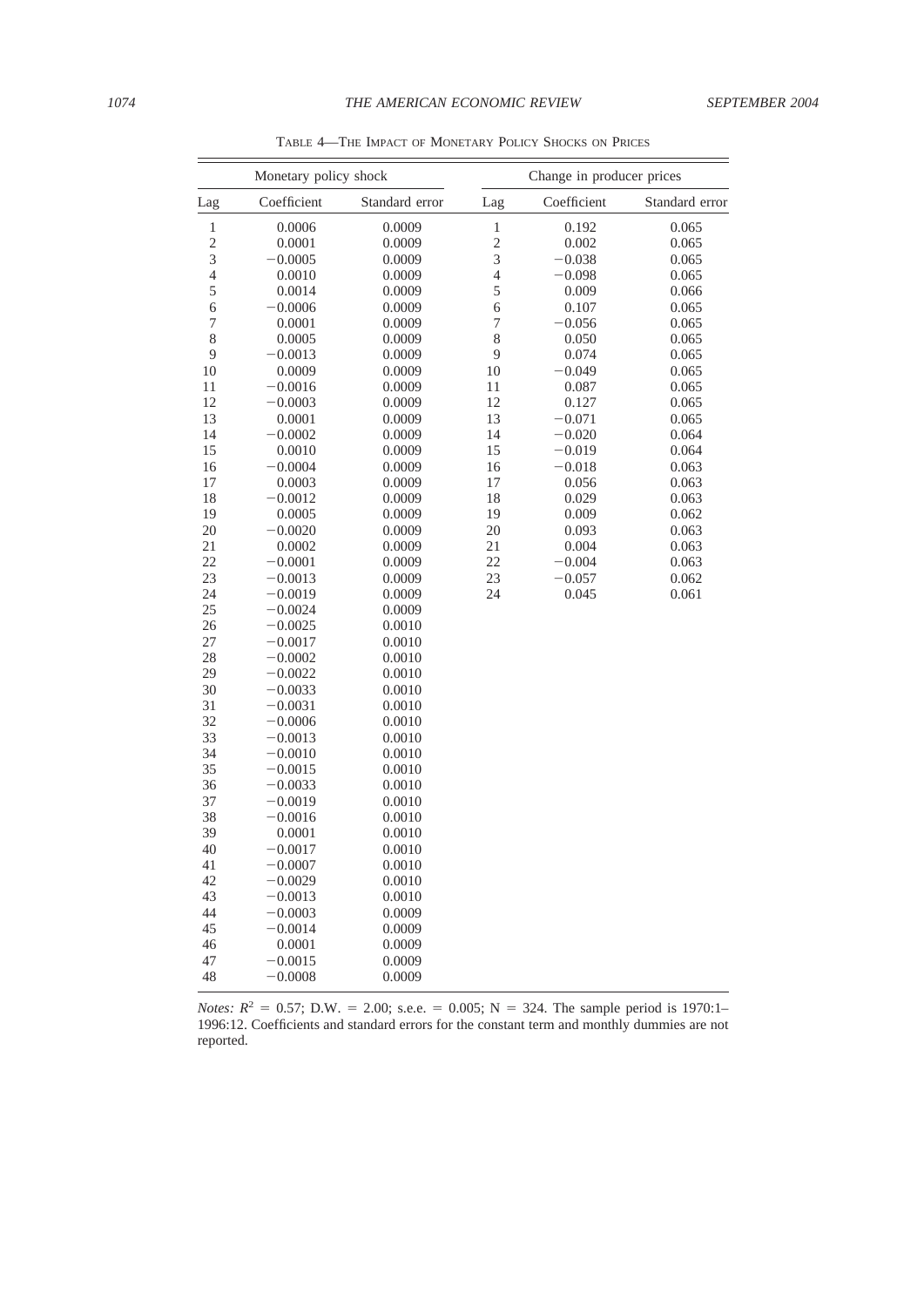

FIGURE 4. THE EFFECT OF MONETARY POLICY ON THE PRICE LEVEL

expenditures from the National Income and Product Accounts.<sup>22</sup> The estimated responses of these series to a realization of our policy measure of one percentage point are given in Figure 5. Using either alternative, the price effects of a monetary shock remain large and overwhelmingly significant. There are two interesting differences from our baseline results. First, the effects are somewhat smaller: with either alternative, the impact after 48 months is  $-3.6$  percent  $(t = 4.3$  for the CPI excluding shelter and 5.0 for the PCE price index), as opposed to  $-5.9$  percent ( $t = 5.5$ ) when the PPI for finished goods is used. Second, when we use the PCE price index (but not the CPI excluding shelter), the estimates suggest that the price level turns lower immediately after a shock. The estimated short-run price effects are quite small, however; for example, the estimated effect after 18 months is  $-0.3$  percent ( $t = 0.8$ ).

*Broader Measures of Policy.*—We again compare the results using our new policy measure with those obtained using the change in the actual federal funds rate. Since the results are similar for all three price measures, in this and all subsequent analysis we only report the results using the PPI for finished goods. The top panel of Figure 6 shows the estimated cumu-



FIGURE 5. THE EFFECT OF MONETARY POLICY USING ALTERNATIVE MEASURES OF THE PRICE LEVEL

lated response of the price level to a onepercentage-point rise in the actual funds rate. The estimates imply that the price level rises by about 1 percent over the first two years after a contractionary move and is then essentially constant. Thus, the point estimates are radically different from those using our new measure. Moreover, in contrast to the results for output, for prices the two-standard-error confidence intervals using the actual funds rate and using our new measure are far apart. At 48 months, for example, the confidence interval is  $(-1.4\%$ , 3.3%) using the actual funds rate and  $(-8.0\%, -3.7\%)$  using the new measure.

This finding that prices typically rise rather than fall after Federal Reserve tightenings when policy is measured using the funds rate is representative of the "price puzzle" found by many previous studies. The fact that there is a strong price puzzle when the actual funds rate is used, but not when our new measure is used, strongly suggests that the funds rate is contaminated by endogenous and anticipatory movements. As a result, it yields inaccurate estimates of the effects of policy, at least in the simple specifications we consider. The next two subsections address the question of whether the funds rate can nevertheless yield accurate estimates in more complicated specifications.<sup>23</sup>

The bottom panel of the figure shows the

<sup>22</sup> The CPI data are from the Bureau of Labor Statistics Web site, series CUUR0000SA0L2. The PCE data are from the Bureau of Economic Analysis Web site (http://www. bea.gov), series P1PCEG B. Because the PCE price index is only available in seasonally adjusted form, in the regression using this series we omit the seasonal dummies.

<sup>&</sup>lt;sup>23</sup> Because the estimated price effects using the actual funds rate and using our new measure are of opposite signs, considering the alternative path of the funds rate discussed in footnote 19 does not eliminate the fundamental difference between the two sets of estimates.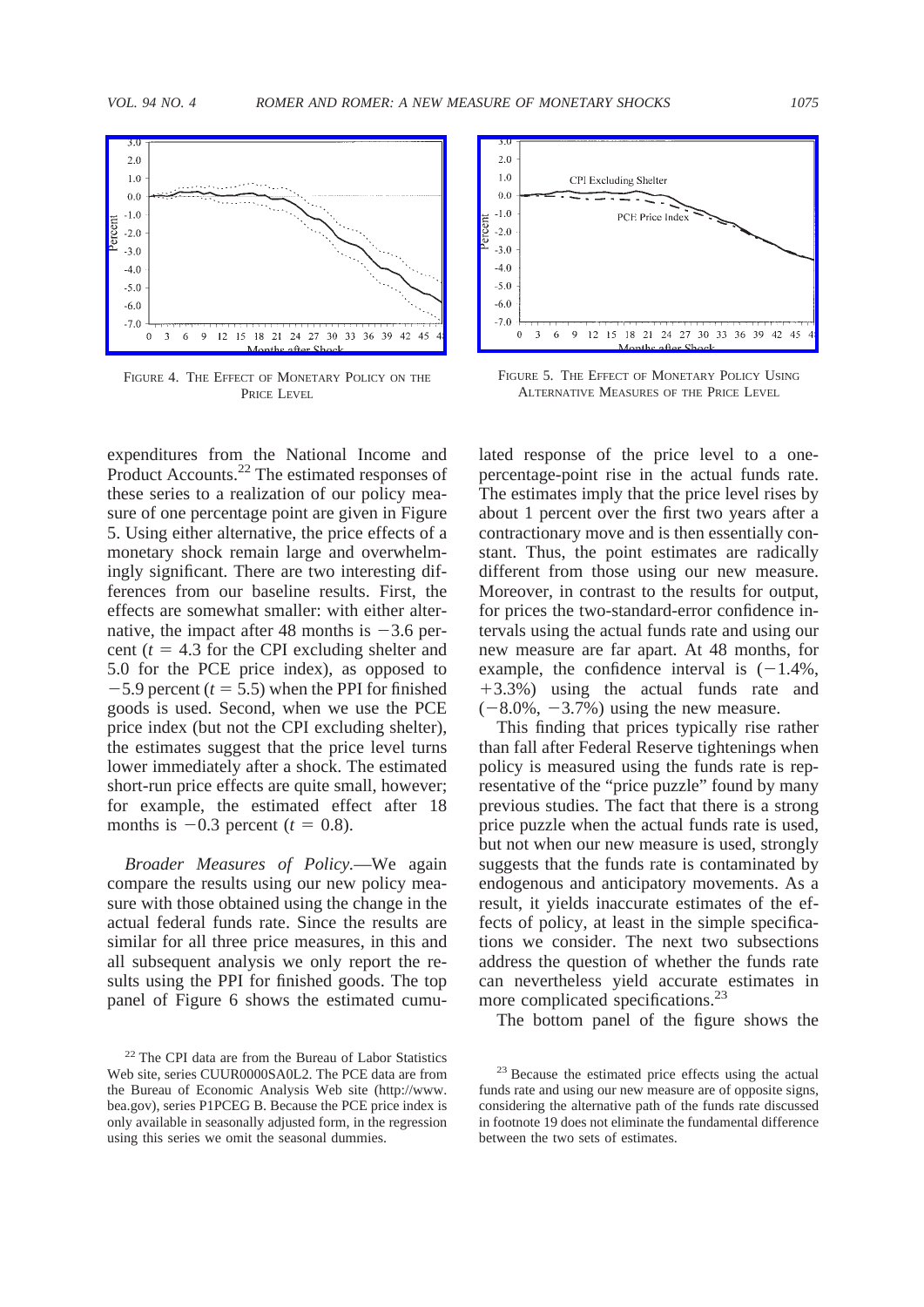

FIGURE 6. THE EFFECT OF BROADER MEASURES OF MONETARY POLICY ON THE PRICE LEVEL

effects of using our two intermediate broader measures: the change in the intended rate around FOMC meetings, and the residuals from a regression of the change in the actual funds rate on the Greenbook forecasts. When we use the change in the intended funds rate around FOMC meetings but do not control for the forecasts, the results are similar to those using the change in the actual funds rate. When we control for the forecasts but do not restrict our attention to intended changes in the funds rate, the results show a very slow and weak effect of policy on prices: the price level does not turn down until 25 months after a shock, and after 48 months it is only 1.9 percent lower  $(t = 2.8)$ . These estimated effects are roughly midway between those using the change in the actual funds rate and those using our shock series.

That the results for both intermediate broader measures are quite different from those using our new measure suggests again that considering only intended interest rate changes and controlling for the Federal Reserve's forecasts are both critical to estimating the effects of policy. At the same time, the fact that using the funds rate controlling for the forecasts moves the results noticeably closer to those using our new measure suggests that, at least for prices, anticipatory movements are the more important source of bias when the actual funds rate is used as the measure of policy.

#### C. *Supply Shocks*

*Motivation.*—We have attempted to remove anticipatory movements from our measure of monetary policy shocks by controlling for the Federal Reserve's internal forecasts. However, it is obviously possible that some such movements are still present in our measure. Remaining anticipatory policy moves could be the result of the Federal Reserve having additional information about either supply shocks or demand shocks that is not included in the forecasts.

The literature on the effects of monetary policy has tended to emphasize the consequences of uncaptured responses to supply shocks. If some of the changes that an econometrician interprets as policy shocks are in fact responses to supply shocks that will lower output in the future, this would lead to overestimates of the strength of the negative relationship between contractionary policy shocks and output. Likewise, because a supply shock will raise inflation in the future, uncaptured responses to supply shocks would lead to underestimates of the negative effect of contractionary policy on prices and, in extreme cases, to a finding of a positive correlation between prices and monetary contraction.

This literature has suggested that an index of world commodity prices is a particularly timely indicator of supply shocks. Adding world commodity prices to our regressions therefore provides a test of whether our new measure still includes some policy moves taken in response to supply shocks. If adding this measure of supply shocks makes the estimated impact of policy on output weaker (that is, less negative) and its estimated impact on prices stronger (more negative), this would indicate that our new measure is positively correlated with supply shocks. This would suggest that our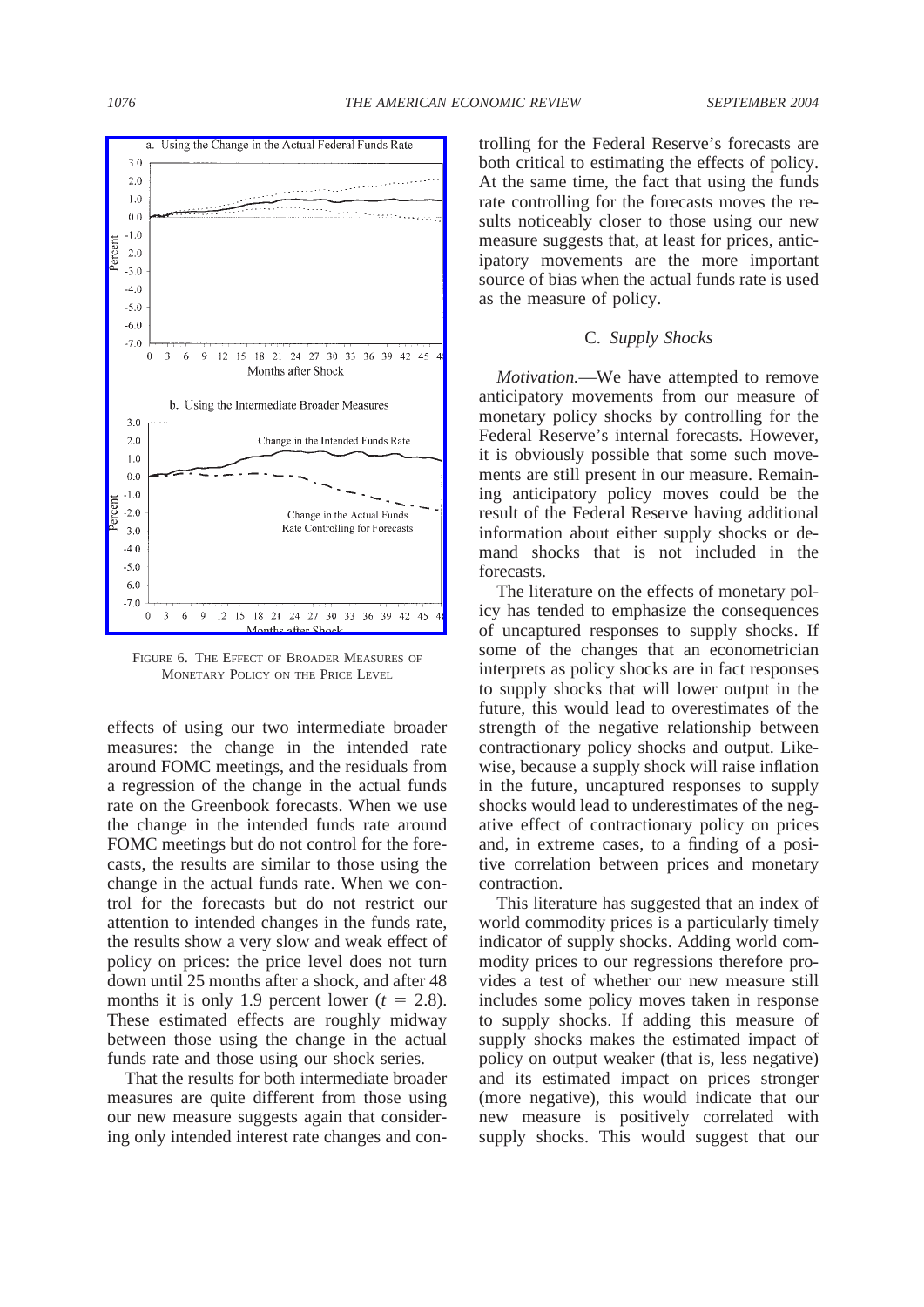

FIGURE 7. THE EFFECT OF MONETARY POLICY ON OUTPUT WITH AND WITHOUT COMMODITY PRICES

measure is still somewhat contaminated by anticipatory movements. But if controlling for a broad measure of supply shocks has no important effect on the estimates, this would strongly suggest that our measure largely reflects independent changes in policy.

*Including Commodity Prices in Our Basic Specification.*—To investigate the effects of controlling for commodity prices, we add the contemporaneous value and 12 lags of the percentage change in world commodity prices to our basic output and price regressions.<sup>24</sup> The results are shown in the top panels of Figures 7 and 8. They give no hint that unmeasured responses to supply shocks are affecting our results. The idea that the Federal Reserve has



FIGURE 8. THE EFFECT OF MONETARY POLICY ON THE PRICE LEVEL WITH AND WITHOUT COMMODITY PRICES

important additional information about supply shocks is most plausible for short horizons. Yet the estimated short-run effects of policy are virtually unaffected by controlling for commodity prices. For output, there is no discernible change in the impact of policy for the first five months. For prices, this is true for the first 20 months.

Controlling for commodity prices does change the estimated impacts moderately thereafter. For output, the estimated impacts are slightly smaller than before. The estimated cumulative effect is  $-1.8$  percent rather than  $-2.1$ percent after 12 months, and  $-3.2$  percent rather than  $-4.3$  percent after 24. These differences, though small and delayed, are in the direction one would expect if a portion of what we identify as policy shocks are actually responses to supply shocks.

For prices, however, the estimated impact of policy in fact *falls* moderately when we control for commodity prices. It is  $-0.2$  percent rather than  $-0.5$  percent after 24 months, and  $-4.4$ 

 $24$  The series that we use is the index of world commodity prices from International Financial Statistics (series CMPRI02).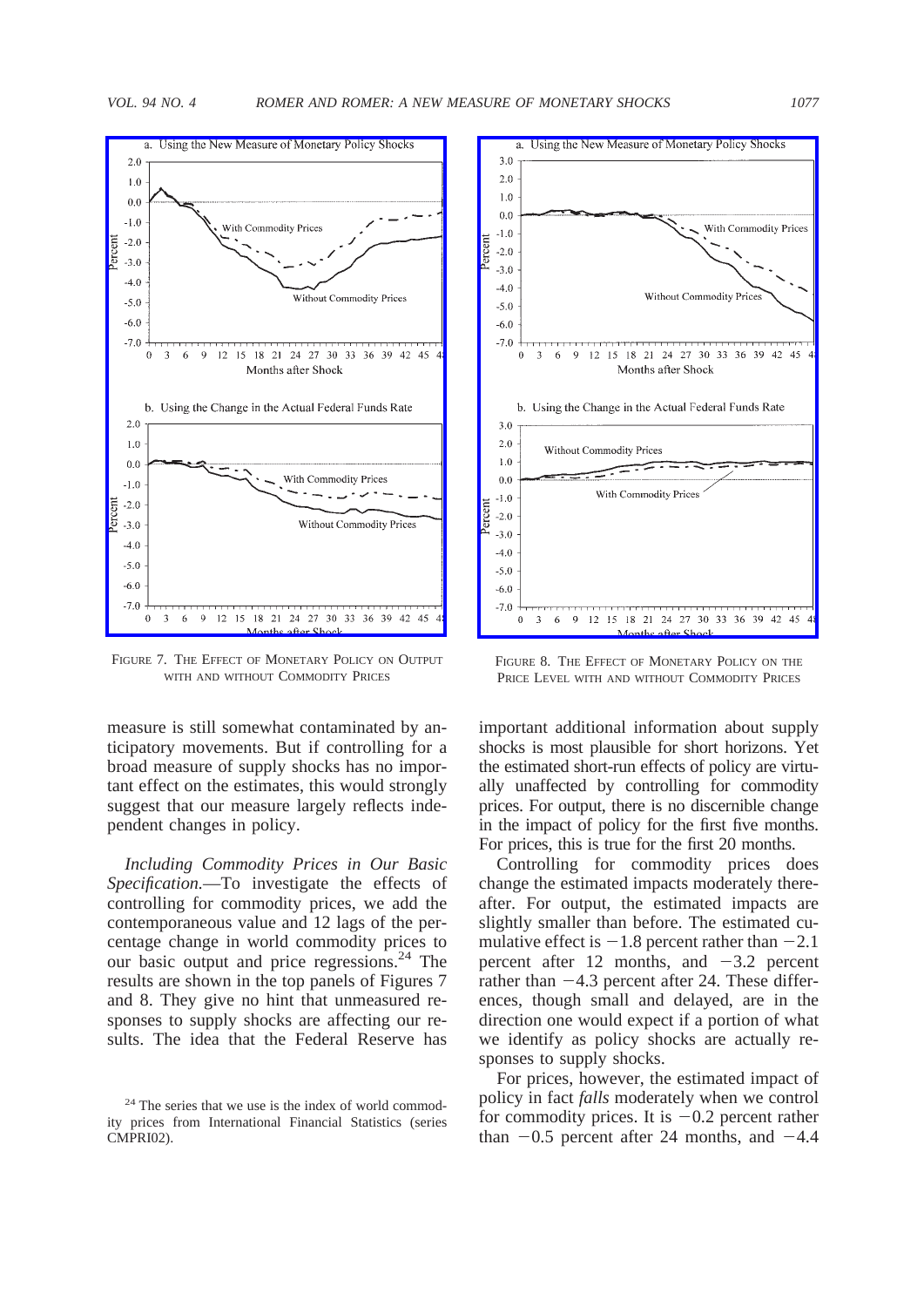percent rather than  $-5.9$  percent after 48. This is the opposite of what one would expect if our measure were contaminated by responses to supply shocks. In short, the impact of controlling for commodity prices is small and does not fit the pattern one would expect if our new measure still included important responses to supply shocks.

*Including Commodity Prices in the Regression Using a Broader Measure of Policy.*—As described above, the previous literature has suggested that an index of commodity prices captures the most important information to which the Federal Reserve responds. It therefore argues that including this measure of supply shocks in regressions estimating the effects of monetary policy using broad policy indicators is enough to deal with the problem of anticipatory movements. And, indeed, previous work has found that including world commodity prices largely eliminates the price puzzle.

But, the fact that the estimates have the anticipated sign does not mean they are free of bias. There are clearly other possible sources of uncaptured anticipatory policy movements. Most obviously, the Federal Reserve surely responds to anticipated inflation caused by demand shocks as well as by supply shocks. In addition, there could be indicators of supply shocks other than commodity prices that the Federal Reserve responds to. As a result, the estimates of the effects of monetary policy derived using broad measures of policy controlling for world commodity prices may still yield inaccurate results.

To address this issue, we add commodity prices to our regressions that use the change in the actual funds rate. As before, we include the contemporaneous value and 12 lags of the change in commodity prices. The results of this exercise are presented in the bottom panels of Figures 7 and 8. The estimates of the impact of monetary policy move in the direction one would expect: both the estimated declines in industrial production and the estimated rises in producer prices in response to contractionary monetary policy become slightly weaker when commodity prices are controlled for. This supports the standard view that changes in the funds rate include a component that represents responses to supply shocks rather than independent changes in policy.

Crucially, however, the estimated effects of policy when commodity prices are included in the regressions continue to be very different when the actual funds rate is used as the measure of policy than when our new measure is used. For output, the estimated impact of policy for the first two years remains about two to three times weaker when the actual funds rate is used than when our measure is used. For prices, for our particular specification and sample, controlling for commodity prices does not even eliminate the price puzzle from the results that use the actual funds rate: the estimated impact of policy on prices remains positive (though it is no longer ever significantly different from zero). With our measure, in contrast, the estimated effects of policy are negative, large, and statistically significant either with or without controlling for commodity prices. We take this as strong evidence that controlling for commodity prices is not enough to solve the difficulties with the funds rate as a measure of policy.25

#### D. *Vector Autoregressions*

*Motivation.*—Vector autoregressions are often used to estimate the effects of policy. It is therefore useful to embed our new measure of monetary policy shocks in a VAR so that we can compare our results more directly with those from earlier studies. VARs also have the advantage of controlling for the past behavior of all the variables in the system.

The interpretation of the impulse response functions from a VAR is complicated, however.<sup>26</sup> An impulse response function for output or prices to a monetary policy innovation reflects both the effect of the initial innovation and the effect of the predictable subsequent moves in the policy measure. In the case where

 $25$  The results of our various robustness checks in the regressions controlling for commodity prices are very similar to the results of our baseline specifications. For this reason, we do not detail the results of the individual robustness checks. We also do the experiment of adding world commodity prices to the regressions using the intermediate broader measures of policy. The results for these regressions are similar to those using the actual funds rate.<br><sup>26</sup> This point is discussed by John H. Cochrane (1998).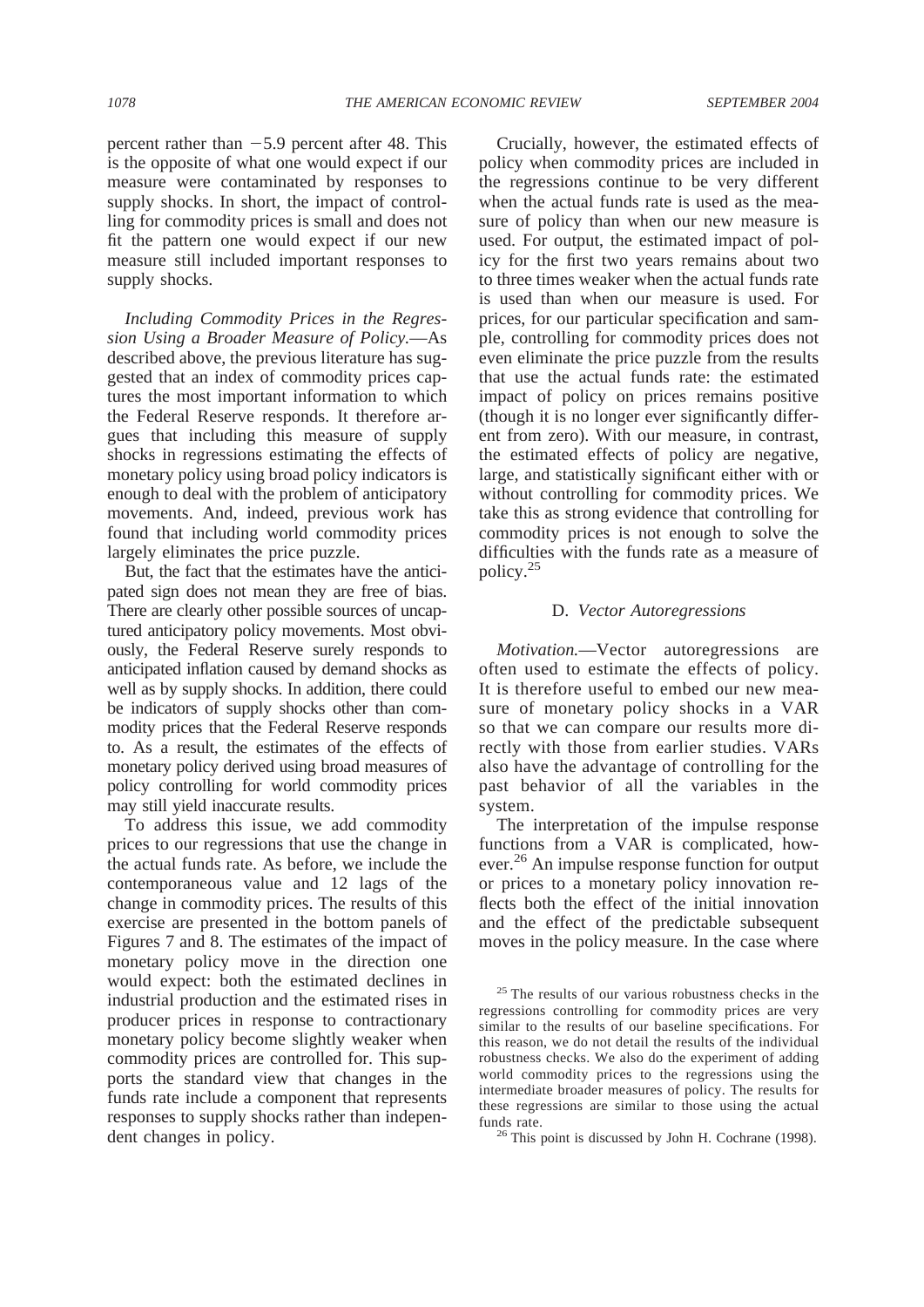only unanticipated changes affect output or prices, the impulse response function simply shows the impact of the innovation. But anticipated movements in interest rates almost surely affect output and prices. For example, the response of output to a surprise change in our measure would surely be different if a surprise change were typically followed quickly by additional shifts in policy in the same direction than if it were typically followed by large offsetting policy moves. Similarly, no reasonable model implies that prices do not respond to forecastable policy changes. Thus, what the VAR impulse response functions capture are the combined effects of the initial innovation and the later policy moves that are forecastable based on the innovation.

*VARs Using Our New Measure of Monetary Policy Shocks.*—The specific VAR we consider is a variant of the one examined by Christiano et al. (1996). Our basic VAR has three variables: the log of industrial production, the log of the PPI for finished goods, and a measure of monetary policy. Following Christiano et al., we also consider a VAR that adds commodity prices. Throughout, we use Christiano et al.'s recursive identification strategy: monetary policy is assumed to respond to, but not to affect, the other variables contemporaneously. Christiano et al.'s VAR includes only a year of lags. Thus, monetary policy is not allowed to have any direct impact on the economy at horizons beyond a year. Since this assumption is very strong and highly questionable, we do not impose it. Instead, we include three years of lags in our baseline specification.

Our key difference from Christiano et al. is our measure of monetary policy. Our basic specification employs our new measure of policy shocks, whereas Christiano et al. use the actual funds rate. Since standard VARs enter the federal funds rate in levels, we cumulate our shock to produce a comparable series.

Figure 9 shows the response of the cumulated shock, output, and the price level to a onepercentage-point innovation in the shock, together with the one-standard-error bands. The top panel shows that the cumulated shock falls to about half its initial level after about a year and is then fairly flat. Thus the experiment considered here involves a less persistent



FIGURE 9. THE EFFECT OF MONETARY POLICY IN A VAR USING THE NEW MEASURE OF MONETARY POLICY SHOCKS

change than the permanent, one-time shock considered above.

The other two panels of the figure show that the responses of output and prices are broadly similar to those we found in the simple regressions reported above. Output rises by a small amount for the first two months, then falls sharply through month 23, and then returns toward its initial level. The maximum *t*-statistic is over 3. For output, the main difference from our earlier findings is that the estimated effect is smaller. For example, the peak effect is 2.9 percent here, as opposed to 4.3 percent in the single-equation regression. Presumably this reflects the fact that in the experiment considered here, a substantial part of the interest rate movement is undone quickly. Also, output returns essentially all the way to its initial level here, as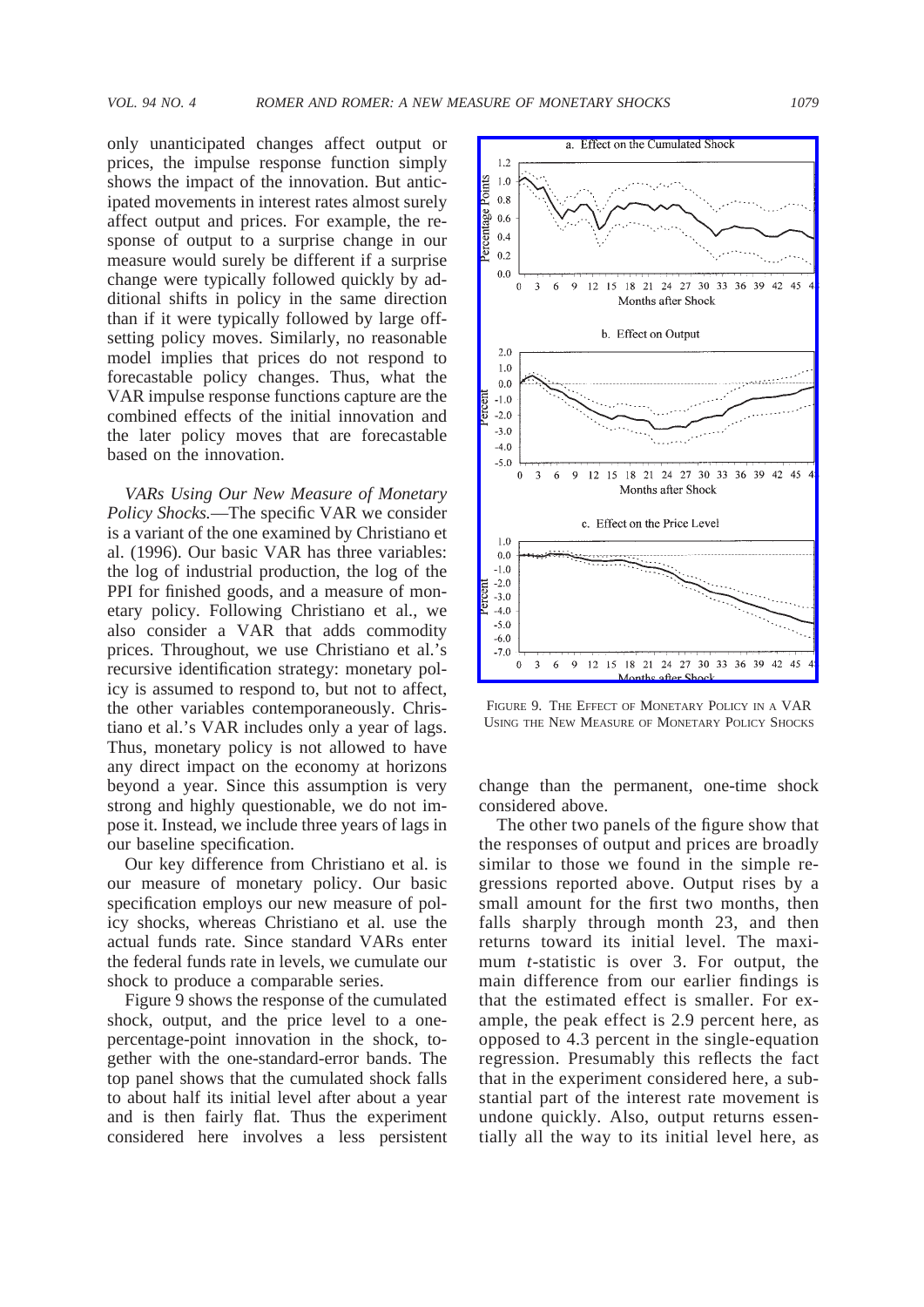opposed to two-thirds of the way in the earlier results.

The response of prices implied by the VAR is small, irregular, and insignificant for eight months, and then negative. The monetary policy innovation lowers the price level by 0.5 percent after 18 months, 2.4 percent after 30, and 5.0 percent after 48. The *t*-statistic reaches 2 in month 20, 3 in month 24, and 4 in month 26. This response is somewhat faster than we found in our simple regression, where the price level was essentially unaffected until almost two years had passed.<sup>27</sup>

The effects of adding commodity prices to the system are similar to those of adding them to the baseline regressions. There are no major changes in the patterns or magnitudes of the responses of output and the price level to an innovation in the policy measure. The estimated output effects become somewhat smaller, peaking at  $-1.9$  percent after 22 months ( $t = 2.7$ ); and the estimated price effects also fall somewhat, reaching  $-3.8$  percent after 48 months  $(t = 4.5)$ .

*VARs Using a Broader Measure of Monetary Policy.*—We also estimate the VAR using the actual funds rate as the indicator of monetary policy. The estimated impact of policy on output is much slower and smaller than with our measure. And the price puzzle reemerges strongly: the price level does not fall below its initial level until about two years after the shock. This supports our earlier conclusion that the actual funds rate is contaminated by endogeneity and responses to anticipated economic developments.

As in other VARs, adding commodity prices to the system using the actual funds rate largely eliminates the price puzzle. There is now never any noticeable rise in the price level following an interest rate innovation; the peak effect is  $+0.1$  percent after seven months. Crucially, however, the fall is dramatically weaker than with our new measure. For example, the effect of a monetary shock on the price level after 48 months is  $-0.5$  percent using the actual funds rate, as opposed to  $-3.8$  percent using our new measure. Similarly, the output effects remain much smaller than with our measure. The maximum effect of a shock on industrial production is  $-0.9$  percent using the actual funds rate, and  $-1.9$  percent using our measure. This suggests once again that including commodity prices is only a partial solution to the problem of forward-looking policy-making.

The VARs estimated using our new measure suggest larger but not faster output effects of monetary policy than found in previous VAR studies. Sims (1992), Christiano et al. (1996), and Bernanke and Mihov (1998), using VARs with broad policy measures and controlling for commodity prices, all find that output begins falling three to six months after a shock. This is similar to what we find using our new measure. Sims estimates a maximum impact of a one-percentage-point innovation in the funds rate on industrial production of about 1.5 percent, and Bernanke and Mihov and Christiano et al. find a maximum effect on real GDP of slightly less than 1 percent. In contrast, the VARs using our new measure suggest a maximum impact on industrial production of 2 to 3 percent. Thus, our results suggest that monetary policy has a larger impact on output than traditionally believed.

For prices, VARs estimated using our new measure suggest effects that are both much larger and much faster than previous estimates. Sims, Christiano et al., and Bernanke and Mihov find that when commodity prices are controlled for, a one-percentage-point innovation in the funds rate has little effect on prices for about a year and a half, and then causes a decline of 1 to 2 percent over the next few years. But the VARs with our new measure suggest a much stronger response: the price effect is consistently negative after six months when commodity prices are controlled for and after nine months when they are not, and the

 $27$  Restricting the number of lags, as Christiano et al. do, has mixed effects. When we reestimate our VAR with only one year of lags, the estimated response of output to a policy shock tracks the response with three years of lags closely for a year, but then diverges. The response peaks at  $-1.5$  percent after 12 months. Reducing the number of lags has a smaller effect on the estimated response of prices, though again the estimated impact is smaller when fewer lags are included. These findings suggest that the true response of output and prices to monetary policy is quite drawn out, and that forcing the direct effects to be zero after a year leads to underestimates of the effects of policy.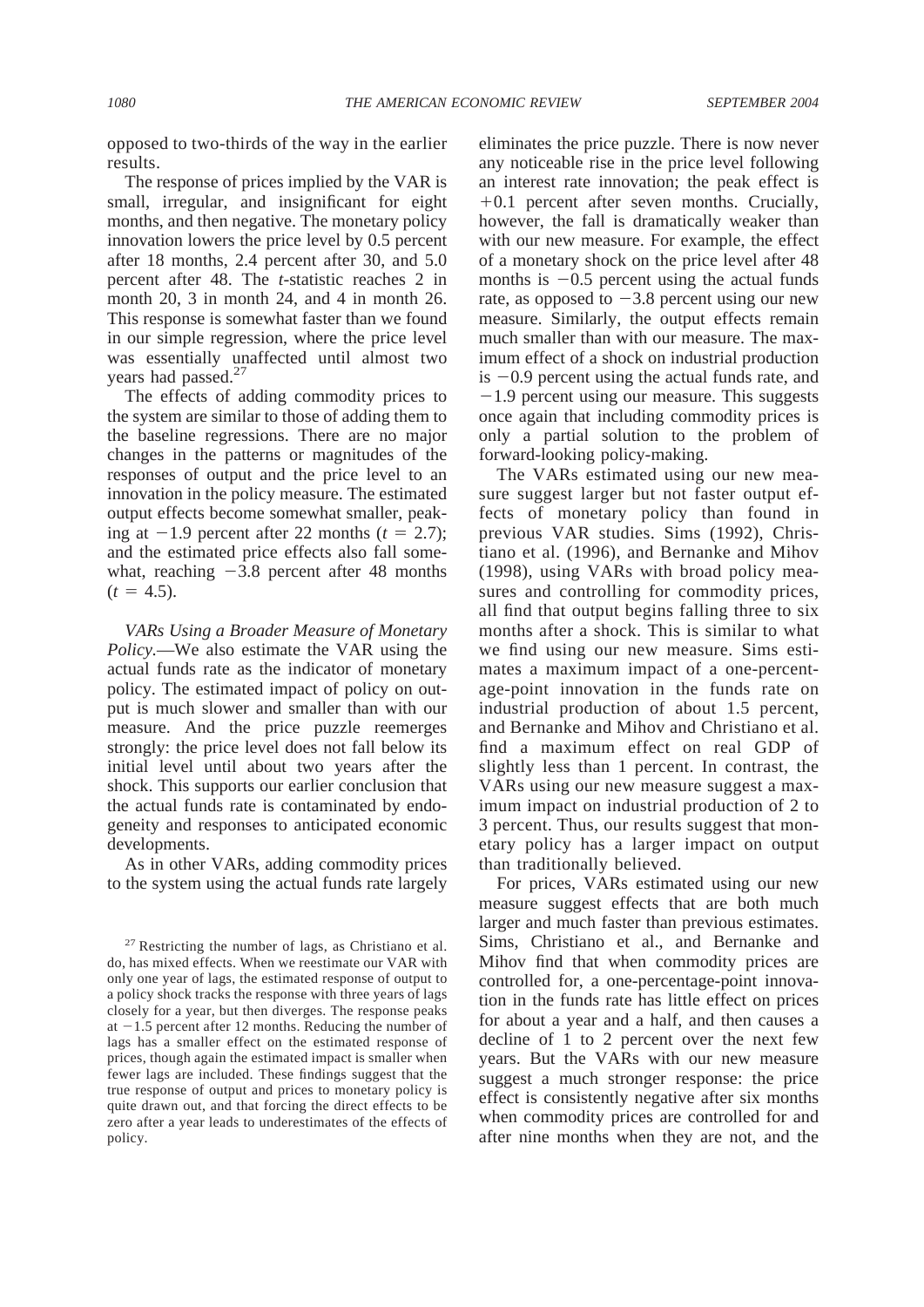price level is roughly 4 to 5 percent lower after four years.<sup>28</sup>

#### **III. Conclusion**

Determining how monetary policy affects the economy is critically important both for distinguishing between competing theories of fluctuations and for conducting policy. Unfortunately for economists interested in estimating the effects of policy, monetary policy is not conducted as a randomized experiment. There is no unique instrument of policy, such as the federal funds rate, that the Federal Reserve always focuses on. As a result, any candidate measure of policy sometimes moves in response to outside economic developments rather than to decisions by the Federal Reserve. More importantly, in deciding how to move its instruments, the Federal Reserve considers a tremendous amount of information about likely future movements in macroeconomic variables. As a result, measures of policy are likely to include many anticipatory movements. Because of these problems with conventional policy measures, estimating the effects of policy is extremely difficult.

To derive more accurate estimates of the effects of policy, this paper proposes and implements a new method for isolating monetary policy shocks. Our approach considers only changes in the federal funds rate that are the result of deliberate decisions by the Federal Reserve made at meetings for which there is a forecast prepared by the staff. We then remove the portions of these moves in the intended funds rate that represent the Federal Reserve's usual response to the forecasts. The resulting series should be largely free of interest rate movements that are either endogenous responses to economic developments or attempts by policy makers to counteract likely future developments. The movements in output and inflation in the wake of our new measure of monetary shocks should therefore reflect the impact of monetary policy, and not other factors.

Estimates of the effects of policy using the new shock series indicate that monetary policy has large and statistically significant effects on real output. In our baseline specification, a shock of one percentage point starts to reduce industrial production after five months, with a maximum fall of 4.3 percent after two years. The peak effect is highly statistically significant. For prices, we find that the one-percentage-point shock has little effect for almost two years, but then lowers the inflation rate by 2 to 3 percentage points. As a result, the price level is about 6 percent lower after four years. This estimate is overwhelmingly significant. The results for both output and prices are quite robust to variations in sample periods, control variables, specification, and the particular regression used to form our shock measure. The results are also robust to the measure of prices used. The most important uncertainty concerns the lag in the impact of policy on prices: in some specifications, the price level begins falling within six months after the policy shock, while in others it is unchanged for as much as 22 months.

Qualitatively, our findings are very consistent with textbook views of the effects of monetary policy. Contractionary monetary policy reduces both output and inflation. Both effects occur with a lag, with output moving before inflation. Quantitatively, the results suggest that the lags in the output effects are fairly short, while the lags in the inflation effects are harder to determine. More importantly, the results indicate that the impacts of monetary policy on both output and inflation are large.

<sup>&</sup>lt;sup>28</sup> Our finding of larger price effects than earlier studies appears to be due partly to our focus on the PPI for finished goods. However, when we use the alternative price series, the effect after four years is slightly under 3 percent, which is still substantially larger than previous work has found. As before, the results of our robustness exercises in the VARs are similar to the results of the robustness exercises in the univariate regressions. We also estimate the VARs using the intermediate broader measures of policy. The results are qualitatively similar to those when the VAR is estimated using the actual funds rate.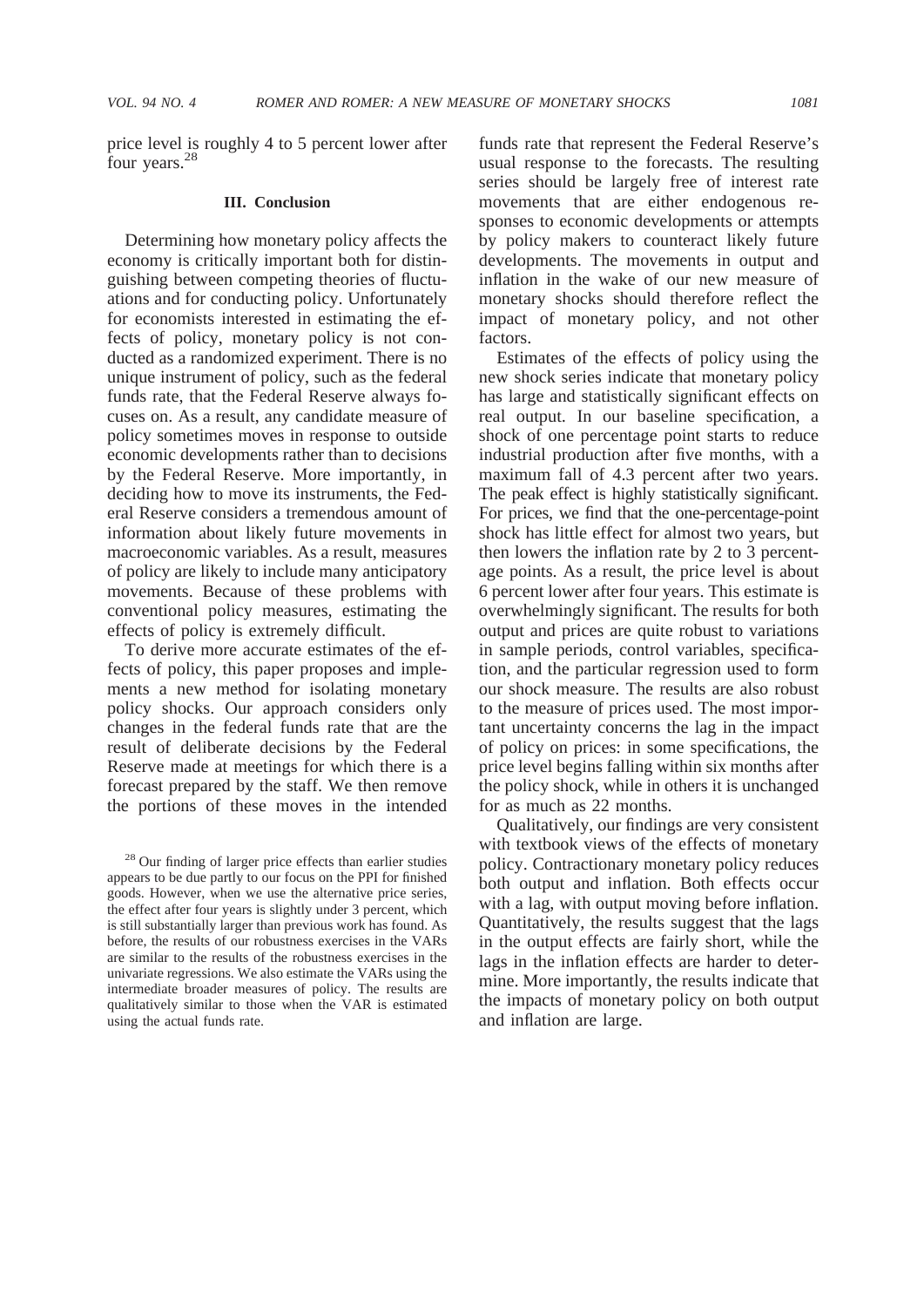TABLE A1—CHANGES IN INTENDED FEDERAL FUNDS RATE AT FOMC MEETINGS

|                    | Initial          | Change in        |                      | Initial          | Change in              |                     | Initial            | Change in        |
|--------------------|------------------|------------------|----------------------|------------------|------------------------|---------------------|--------------------|------------------|
|                    | intended         | intended         |                      | intended         | intended               |                     | intended           | intended         |
| Meeting            | rate             | rate             | Meeting              | rate             | rate                   | Meeting             | rate               | rate             |
| date               | (percent)        | (percent)        | date                 | (percent)        | (percent)              | date                | (percent)          | (percent)        |
| 1/14/69            | 6.4375           | 0.0000           | 6/19/73              | 8.5000           | 0.5000                 | 3/21/78             | 6.7500             | 0.0000           |
| 2/4/69             | 6.4375           | 0.0000           | 7/17/73              | 9.7500           | 0.2500                 | 4/18/78             | 6.7500             | 0.2500           |
| 3/4/69             | 6.7500           | $-0.1250$        | 8/21/73              | 10.5000          | 0.2500                 | 5/16/78             | 7.3125             | 0.1875           |
| 4/1/69             | 6.7500           | 0.5000           | 9/18/73              | 10.7500          | $-0.3750$              | 6/20/78             | 7.5000             | 0.2500           |
| 4/29/69            | 7.6875           | 0.2500           | 10/16/73             | 10.5000          | $-0.7500$              | 7/18/78             | 7.7500             | 0.1250           |
| 5/27/69            | 8.5000           | 0.1250           | 11/20/73             | 10.1250          | 0.0000                 | 8/15/78             | 7.8750             | 0.1250           |
| 6/24/69            | 9.0000           | 0.0000           | 12/18/73             | 10.2500          | $-0.6250$              | 9/19/78             | 8.3750             | 0.1250           |
| 7/15/69            | 9.0000           | 0.1250           | 1/22/74              | 9.7500           | $-0.3750$              | 10/17/78            | 8.7500             | 0.2500           |
| 8/12/69            | 9.5000           | 0.2500           | 2/20/74              | 9.0000           | $-0.1250$              | 11/21/78            | 9.6875             | 0.1875           |
| 9/9/69             | 9.0000           | 0.0000           | 3/19/74              | 9.1875           | 0.6875                 | 12/19/78            | 9.8750             | 0.1875           |
| 10/7/69            | 9.1250           | 0.0000           | 4/16/74              | 9.8750           | 0.6250                 | 2/6/79              | 10.0625            | 0.0000           |
| 10/28/69           | 9.1250           | 0.0000           | 5/21/74              | 11.0000          | 0.3750                 | 3/20/79             | 10.0625            | 0.0000           |
| 11/25/69           | 9.1250           | 0.0000           | 6/18/74              | 11.6250          | 0.2500                 | 4/17/79             | 10.0625            | 0.0000           |
| 12/16/69           | 9.0000           | 0.0000           | 7/16/74              | 12.7500          | $-0.5000$              | 5/22/79             | 10.2500            | 0.0000           |
| 1/15/70            | 9.0000           | $-0.2500$        | 8/20/74              | 12.2500          | $-0.3750$              | 7/11/79             | 10.2500            | 0.0000           |
| 2/10/70            | 9.1250           | $-0.5000$        | 9/10/74              | 11.7500          | $-0.6250$              | 8/14/79             | 10.6250            | 0.3750           |
| 3/10/70            | 8.3125           | $-0.1875$        | 10/15/74             | 10.4375          | $-0.8125$              | 9/18/79             | 11.3750            | 0.1250           |
| 4/7/70<br>5/5/70   | 7.7500<br>8.2500 | 0.0000<br>0.1250 | 11/19/74<br>12/17/74 | 9.5000           | $-0.2500$              | 10/6/79<br>11/20/79 | 11.5000            | 3.0000<br>0.0000 |
| 5/26/70            | 8.0000           | 0.0000           | 1/21/75              | 8.8750<br>7.2500 | $-0.6250$<br>$-0.5625$ | 1/9/80              | 13.5000<br>13.5000 | 0.0000           |
| 6/23/70            | 7.8750           | $-0.2500$        | 2/19/75              | 6.2500           | $-0.5000$              | 2/5/80              | 13.5000            | 0.5000           |
| 7/21/70            | 7.3125           | $-0.2500$        | 3/18/75              | 5.7500           | $-0.5000$              | 3/18/80             | 16.5000            | 1.7500           |
| 8/18/70            | 6.7500           | $-0.5000$        | 4/15/75              | 5.5000           | $-0.1250$              | 4/22/80             | 18.3750            | $-3.8750$        |
| 9/15/70            | 6.3750           | $-0.1875$        | 5/20/75              | 5.1250           | 0.0000                 | 5/20/80             | 10.8750            | $-1.3750$        |
| 10/20/70           | 6.2500           | $-0.1250$        | 6/17/75              | 5.2500           | 0.3750                 | 7/9/80              | 9.3750             | 0.0000           |
| 11/17/70           | 5.7500           | $-0.6250$        | 7/15/75              | 6.0000           | 0.1250                 | 8/12/80             | 9.6250             | 0.2500           |
| 12/15/70           | 5.1250           | $-0.3750$        | 8/19/75              | 6.1875           | 0.0000                 | 9/16/80             | 10.2500            | 1.0000           |
| 1/12/71            | 4.5000           | $-0.5000$        | 9/16/75              | 6.1250           | 0.2500                 | 10/21/80            | 12.1250            | 1.5000           |
| 2/9/71             | 3.7500           | $-0.1250$        | 10/21/75             | 5.7500           | $-0.2500$              | 11/18/80            | 14.5000            | 1.7500           |
| 3/9/71             | 3.5000           | 0.1250           | 11/18/75             | 5.2500           | $-0.2500$              | 12/19/80            | 18.7500            | $-0.7500$        |
| 4/6/71             | 3.7500           | 0.3750           | 12/16/75             | 5.2500           | 0.0000                 | 2/3/81              | 17.5000            | $-0.5000$        |
| 5/11/71            | 4.2500           | 0.2500           | 1/20/76              | 4.7500           | 0.0000                 | 3/31/81             | 15.0000            | 0.8750           |
| 6/8/71             | 4.7500           | 0.3750           | 2/18/76              | 4.7500           | 0.0000                 | 5/18/81             | 18.5000            | 1.5000           |
| 6/29/71            | 5.1250           | 0.2500           | 3/16/76              | 4.7500           | 0.0000                 | 7/7/81              | 18.5000            | $-1.0000$        |
| 7/27/71            | 5.5000           | 0.1250           | 4/20/76              | 4.7500           | 0.1250                 | 8/18/81             | 18.0000            | $-0.5000$        |
| 8/24/71            | 5.6250           | 0.0000           | 5/18/76              | 5.1250           | 0.2500                 | 10/6/81             | 15.5000            | $-1.0000$        |
| 9/21/71            | 5.5000           | $-0.2500$        | 6/22/76              | 5.5000           | 0.0000                 | 11/17/81            | 13.5000            | $-1.0000$        |
| 10/19/71           | 5.1875           | $-0.1250$        | 7/20/76              | 5.2500           | 0.0000                 | 12/22/81            | 12.1250            | $-0.2500$        |
| 11/16/71           | 4.7500           | $-0.3750$        | 8/17/76              | 5.2500           | 0.0000                 | 2/2/82              | 14.0000            | 0.5000           |
| 12/14/71           | 4.3750           | $-0.6250$        | 9/21/76              | 5.2500           | 0.0000                 | 3/30/82             | 14.7500            | $-0.5000$        |
| 1/11/72            | 3.6250           | $-0.3125$        | 10/19/76             | 5.0000           | $-0.1250$              | 5/18/82             | 14.0000            | $-0.7500$        |
| 2/15/72            | 3.2500           | 0.0000           | 11/16/76             | 5.0000           | $-0.2500$              | 7/1/82              | 14.0000            | $-0.5000$        |
| 3/21/72            | 3.9375           | 0.3125           | 12/21/76             | 4.6875           | $-0.0625$              | 8/24/82             | 10.2500            | $-0.7500$        |
| 4/18/72            | 4.2500           | 0.1250<br>0.3125 | 1/18/77              | 4.6250           | 0.0625                 | 10/5/82             | 10.2500            | $-0.7500$        |
| 5/23/72            | 4.2500           |                  | 2/15/77              | 4.6875           | 0.0000                 | 11/16/82            | 9.5000             | $-0.5000$        |
| 6/20/72<br>7/18/72 | 4.4375<br>4.6250 | 0.1250<br>0.0000 | 3/15/77<br>4/19/77   | 4.6875<br>4.6875 | 0.0000<br>0.1250       | 12/21/82<br>2/9/83  | 8.5000<br>8.5000   | 0.0000<br>0.0000 |
| 8/15/72            | 4.7500           | 0.1250           | 5/17/77              | 5.2500           | 0.1250                 | 3/29/83             | 8.5000             | 0.1250           |
| 9/19/72            | 5.0000           | 0.1875           | 6/21/77              | 5.3750           | 0.0000                 | 5/24/83             | 8.6250             | 0.2500           |
| 10/17/72           | 5.0625           | 0.1250           | 7/19/77              | 5.3750           | 0.0000                 | 7/13/83             | 9.0625             | 0.3125           |
| 11/21/72           | 5.0625           | 0.1250           | 8/16/77              | 5.8750           | 0.1250                 | 8/23/83             | 9.5625             | $-0.0625$        |
| 12/19/72           | 5.3750           | 0.2500           | 9/20/77              | 6.1250           | 0.1250                 | 10/4/83             | 9.3750             | 0.0000           |
| 1/16/73            | 5.7500           | 0.5000           | 10/18/77             | 6.5000           | 0.0000                 | 11/15/83            | 9.3750             | 0.0000           |
| 2/13/73            | 6.3750           | 0.3125           | 11/15/77             | 6.5000           | 0.0000                 | 12/20/83            | 9.5000             | 0.1250           |
| 3/20/73            | 7.0000           | 0.1250           | 12/20/77             | 6.5000           | 0.0000                 | 1/31/84             | 9.3750             | 0.0000           |
| 4/17/73            | 7.0000           | 0.1875           | 1/17/78              | 6.7500           | 0.0000                 | 3/27/84             | 10.1250            | 0.3750           |
| 5/15/73            | 7.5000           | 0.5000           | 2/28/78              | 6.7500           | 0.0000                 | 5/22/84             | 10.5000            | 0.0000           |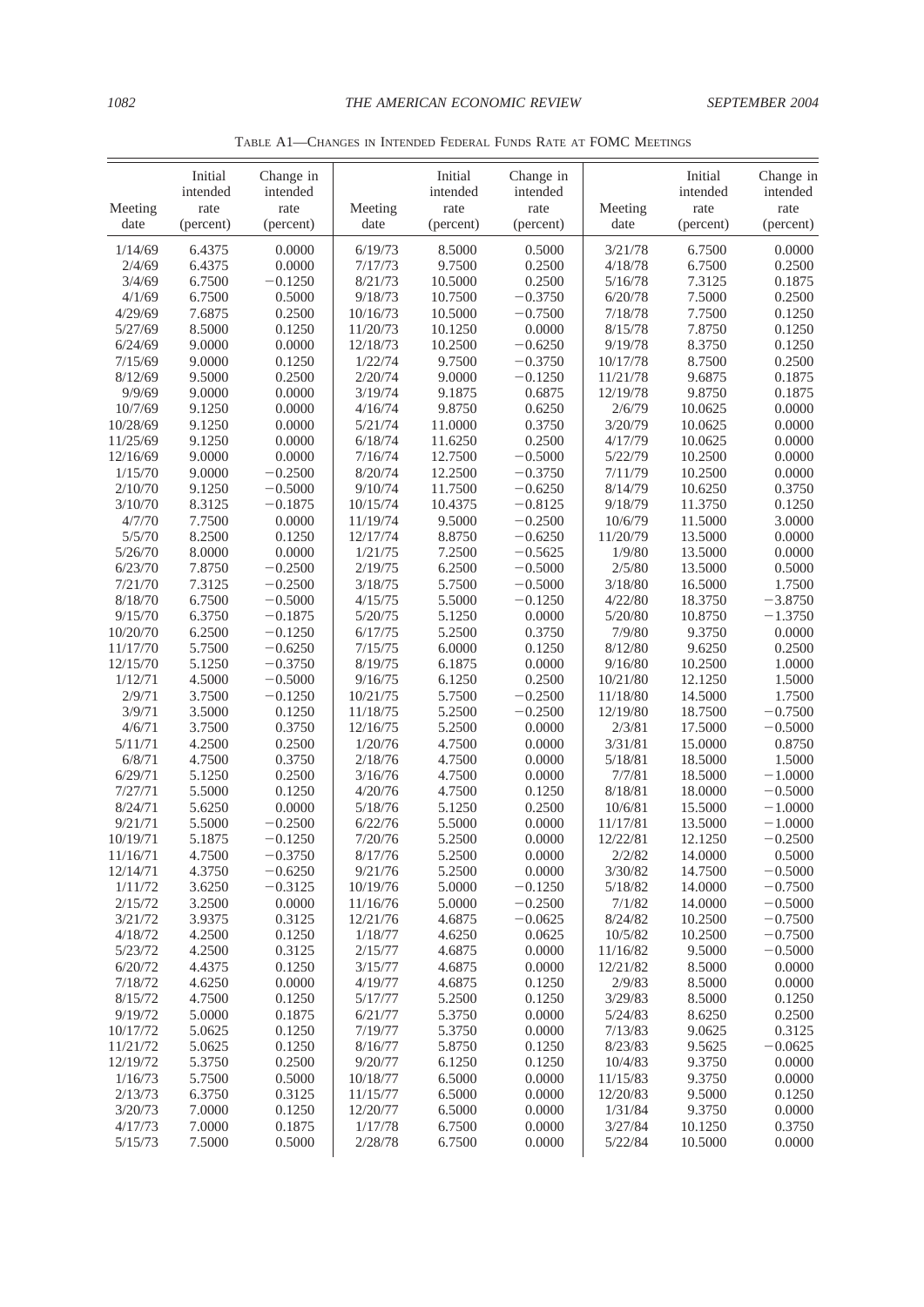| Meeting<br>date | Initial<br>intended<br>rate<br>(percent) | Change in<br>intended<br>rate<br>(percent) | Meeting<br>date | Initial<br>intended<br>rate<br>(percent) | Change in<br>intended<br>rate<br>(percent) | Meeting<br>date | Initial<br>intended<br>rate<br>(percent) | Change in<br>intended<br>rate<br>(percent) |
|-----------------|------------------------------------------|--------------------------------------------|-----------------|------------------------------------------|--------------------------------------------|-----------------|------------------------------------------|--------------------------------------------|
| 7/17/84         | 11.0000                                  | 0.3750                                     | 9/20/88         | 8.1250                                   | 0.0000                                     | 12/22/92        | 3.0000                                   | 0.0000                                     |
| 8/21/84         | 11.5625                                  | $-0.0625$                                  | 11/1/88         | 8.2500                                   | 0.0000                                     | 2/3/93          | 3.0000                                   | 0.0000                                     |
| 10/2/84         | 11.2500                                  | $-0.3750$                                  | 12/14/88        | 8.4375                                   | 0.5625                                     | 3/23/93         | 3.0000                                   | 0.0000                                     |
| 11/7/84         | 10.0000                                  | $-0.7500$                                  | 2/8/89          | 9.0000                                   | 0.1875                                     | 5/18/93         | 3.0000                                   | 0.1250                                     |
| 12/18/84        | 8.7500                                   | $-0.6250$                                  | 3/28/89         | 9.7500                                   | 0.1250                                     | 7/7/93          | 3.0000                                   | 0.0000                                     |
| 2/13/85         | 8.5000                                   | 0.0000                                     | 5/16/89         | 9.8125                                   | 0.0000                                     | 8/17/93         | 3.0000                                   | 0.0000                                     |
| 3/26/85         | 8.5000                                   | 0.0000                                     | 7/6/89          | 9.5625                                   | $-0.2500$                                  | 9/21/93         | 3.0000                                   | 0.0000                                     |
| 5/21/85         | 8.1250                                   | $-0.3750$                                  | 8/22/89         | 9.0625                                   | 0.0000                                     | 11/16/93        | 3.0000                                   | 0.0000                                     |
| 7/10/85         | 7.6250                                   | 0.0000                                     | 10/3/89         | 9.0000                                   | 0.0000                                     | 12/21/93        | 3.0000                                   | 0.0000                                     |
| 8/20/85         | 7.8125                                   | 0.0000                                     | 11/14/89        | 8.5000                                   | 0.0000                                     | 2/4/94          | 3.0000                                   | 0.2500                                     |
| 10/1/85         | 7.8750                                   | 0.0000                                     | 12/19/89        | 8.5000                                   | $-0.2500$                                  | 3/22/94         | 3.2500                                   | 0.2500                                     |
| 11/5/85         | 8.0000                                   | $-0.0625$                                  | 2/7/90          | 8.2500                                   | 0.0000                                     | 5/17/94         | 3.7500                                   | 0.5000                                     |
| 12/17/85        | 7.9375                                   | $-0.1875$                                  | 3/27/90         | 8.2500                                   | 0.0000                                     | 7/6/94          | 4.2500                                   | 0.0000                                     |
| 2/12/86         | 7.8125                                   | 0.0000                                     | 5/15/90         | 8.2500                                   | 0.0000                                     | 8/16/94         | 4.2500                                   | 0.5000                                     |
| 4/1/86          | 7.3750                                   | 0.0000                                     | 7/3/90          | 8.2500                                   | $-0.2500$                                  | 9/27/94         | 4.7500                                   | 0.1250                                     |
| 5/20/86         | 6.8750                                   | 0.0000                                     | 8/21/90         | 8.0000                                   | 0.0000                                     | 11/15/94        | 4.7500                                   | 0.7500                                     |
| 7/9/86          | 6.8750                                   | $-0.5000$                                  | 10/2/90         | 8.0000                                   | $-0.2500$                                  | 12/20/94        | 5.5000                                   | 0.0000                                     |
| 8/19/86         | 6.3125                                   | $-0.3750$                                  | 11/13/90        | 7.7500                                   | $-0.2500$                                  | 2/1/95          | 5.5000                                   | 0.5000                                     |
| 9/23/86         | 5.8750                                   | 0.0000                                     | 12/18/90        | 7.2500                                   | $-0.2500$                                  | 3/28/95         | 6.0000                                   | 0.0000                                     |
| 11/5/86         | 5.8750                                   | 0.0000                                     | 2/6/91          | 6.7500                                   | $-0.5000$                                  | 5/23/95         | 6.0000                                   | 0.0000                                     |
| 12/16/86        | 6.0000                                   | 0.0000                                     | 3/26/91         | 6.0000                                   | 0.0000                                     | 7/6/95          | 6.0000                                   | $-0.2500$                                  |
| 2/12/87         | 6.0000                                   | 0.0000                                     | 5/14/91         | 5.7500                                   | 0.0000                                     | 8/22/95         | 5.7500                                   | 0.0000                                     |
| 3/31/87         | 6.0625                                   | 0.1875                                     | 7/3/91          | 5.7500                                   | 0.0000                                     | 9/26/95         | 5.7500                                   | 0.0000                                     |
| 5/19/87         | 6.5000                                   | 0.2500                                     | 8/20/91         | 5.5000                                   | 0.0000                                     | 11/15/95        | 5.7500                                   | 0.0000                                     |
| 7/7/87          | 6.7500                                   | 0.0000                                     | 10/1/91         | 5.2500                                   | 0.0000                                     | 12/19/95        | 5.7500                                   | $-0.2500$                                  |
| 8/18/87         | 6.6250                                   | 0.0000                                     | 11/5/91         | 5.2500                                   | $-0.5000$                                  | 1/31/96         | 5.5000                                   | $-0.2500$                                  |
| 9/22/87         | 7.2500                                   | 0.0000                                     | 12/17/91        | 4.5000                                   | $-0.2500$                                  | 3/26/96         | 5.2500                                   | 0.0000                                     |
| 11/3/87         | 7.1250                                   | $-0.3125$                                  | 2/5/92          | 4.0000                                   | 0.0000                                     | 5/21/96         | 5.2500                                   | 0.0000                                     |
| 12/16/87        | 6.8125                                   | 0.0000                                     | 3/31/92         | 4.0000                                   | 0.0000                                     | 7/3/96          | 5.2500                                   | 0.0000                                     |
| 2/10/88         | 6.6250                                   | $-0.1250$                                  | 5/19/92         | 3.7500                                   | 0.0000                                     | 8/20/96         | 5.2500                                   | 0.0000                                     |
| 3/29/88         | 6.5000                                   | 0.2500                                     | 7/1/92          | 3.7500                                   | $-0.1250$                                  | 9/24/96         | 5.2500                                   | 0.0000                                     |
| 5/17/88         | 7.0000                                   | 0.2500                                     | 8/18/92         | 3.2500                                   | $-0.1250$                                  | 11/13/96        | 5.2500                                   | 0.0000                                     |
| 6/30/88         | 7.3750                                   | 0.2500                                     | 10/6/92         | 3.0000                                   | $-0.2500$                                  | 12/17/96        | 5.2500                                   | 0.0000                                     |
| 8/16/88         | 8.1250                                   | 0.0000                                     | 11/17/92        | 3.0000                                   | 0.0000                                     |                 |                                          |                                            |

TABLE A1*—Continued.*

#### REFERENCES

- **Barth, Marvin J., III and Ramey, Valerie A.** "The Cost Channel of Monetary Transmission," in Ben S. Bernanke and Kenneth Rogoff, eds., *NBER macroeconomics annual 2001*. Cambridge, MA: MIT Press, 2002, pp. 199–240.
- **Bernanke, Ben S. and Blinder, Alan S.** "The Federal Funds Rate and the Channels of Monetary Transmission." *American Economic Review,* September 1992, *82*(4), pp. 901–21.
- **Bernanke, Ben S. and Mihov, Ilian.** "Measuring Monetary Policy." *Quarterly Journal of Economics,* August 1998, *113*(3), pp. 869–902.
- **Board of Governors of the Federal Reserve System.** *Annual report,* various years.
	- **.** *Current economic and financial conditions,* various issues.
	- **.** *Minutes of Federal Open Market Committee,* various years.
- **.** *Monetary policy alternatives,* various issues.
- **.** *Transcripts of Federal Open Market Committee,* various years.
- **Boivin, Jean.** "The Fed's Conduct of Monetary Policy: Has It Changed and Does It Matter?" Unpublished manuscript, Columbia University, October 2001.